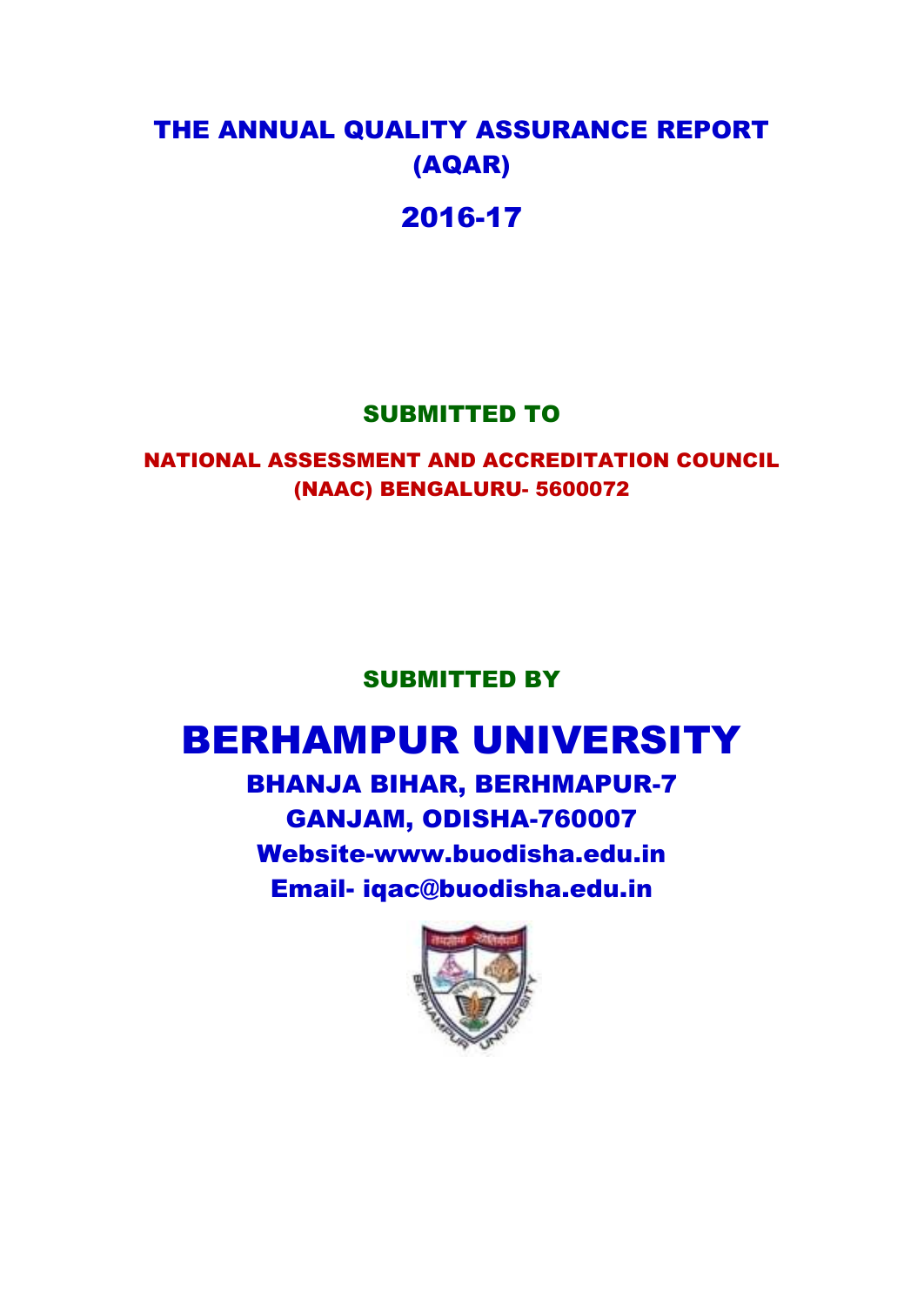### The Annual Quality Assurance Report (AQAR) of the IQAC (2016-17)

All NAAC accredited institutions will submit an annual self-reviewed progress report to NAAC, through its IQAC. The report is to detail the tangible results achieved in key areas, specifically identified by the institutional IQAC at the beginning of the academic year. The AQAR will detail the results of the perspective plan worked out by the IQAC. *(Note: The AQAR period would be the Academic Year. For example, July 1, 2016 to June 30, 2017)* 

```
Part - A
```
### **1. Details of the Institution**

| 1.1 Name of the Institution          | <b>BERHAMPUR UNIVERSITY</b> |  |  |
|--------------------------------------|-----------------------------|--|--|
|                                      |                             |  |  |
| 1.2 Address Line 1                   | <b>BHANJA BIHAR</b>         |  |  |
|                                      |                             |  |  |
| Address Line 2                       |                             |  |  |
| City/Town                            | <b>BERHAMPUR</b>            |  |  |
| <b>State</b>                         | <b>ODISHA</b>               |  |  |
| Pin Code                             | 760007                      |  |  |
| Institution e-mail address           | vcbuorissa@gmail.com        |  |  |
| Contact Nos.                         | 0680-2227241                |  |  |
| Name of the Head of the Institution: | Prof. Rajendra Prasad Das   |  |  |
| Tel. No. with STD Code:              | 0680-2343322                |  |  |
|                                      | 09425214226                 |  |  |

**BERHAMPUR UNIVERSITY, BHANJA BIHAR, BERHAMPUR-7 AQAR -2016-17**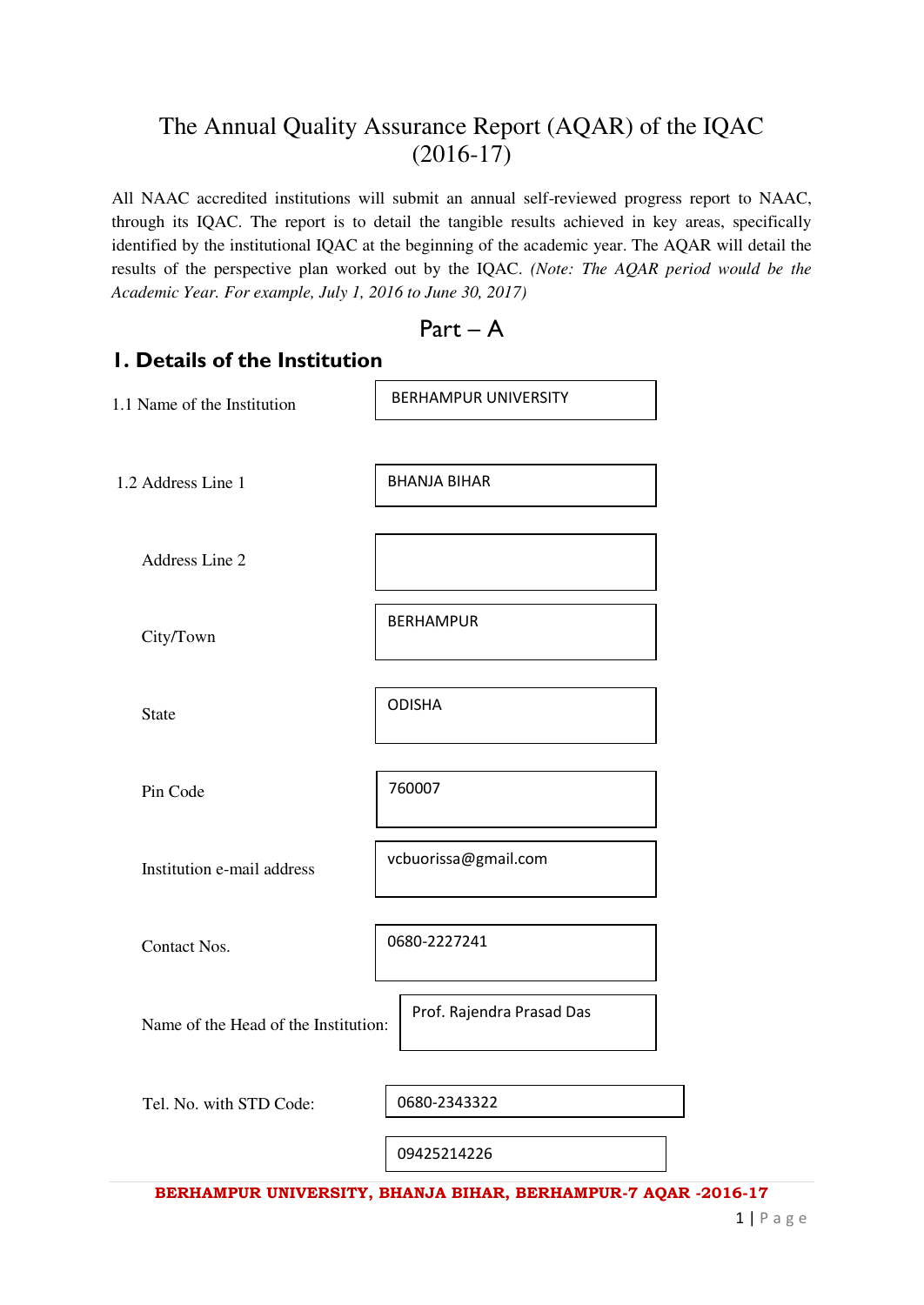Mobile:

|                      | Name of the IQAC Co-ordinator:                                                                                                                                                                     |       |             | Prof. Pratap Kumar Mohanty        |                                 |  |
|----------------------|----------------------------------------------------------------------------------------------------------------------------------------------------------------------------------------------------|-------|-------------|-----------------------------------|---------------------------------|--|
| Mobile:              |                                                                                                                                                                                                    |       | 09938229800 |                                   |                                 |  |
| IQAC e-mail address: |                                                                                                                                                                                                    |       |             | iqac@buodisha.edu.in              |                                 |  |
|                      | 1.3 NAAC Track ID (For ex. MHCOGN 18879)                                                                                                                                                           |       |             | ORUNGN10067                       |                                 |  |
|                      | 1.4 NAAC Executive Committee No. & Date:<br>(For Example EC/32/A&A/143 dated 3-5-2004.<br>This EC no. is available in the right corner- bottom<br>of your institution's Accreditation Certificate) |       |             |                                   | EC (SC)/15/A&A/72.2, 25.05.2016 |  |
| 1.5 Website address: |                                                                                                                                                                                                    |       |             | www.buodisha.edu.in               |                                 |  |
|                      | Web-link of the AQAR:<br>1.6 Accreditation Details                                                                                                                                                 |       |             | www.buodisha.edu.in/AQAR2016-2017 |                                 |  |
| Sl. No.              | Cycle                                                                                                                                                                                              | Grade | <b>CGPA</b> | Year of<br><i>Acorditation</i>    | Validity<br>$D^{mid}$           |  |

| Sl. No. | Cycle       | Grade | <b>CGPA</b> | T AMI AI      | $, \, \ldots$ |
|---------|-------------|-------|-------------|---------------|---------------|
|         |             |       |             | Accreditation | Period        |
|         | $1st$ Cycle | B+    |             | 2002          | 2007          |
| 2       | $2nd$ Cycle | Α     | 3.01        | 2016          | 2021          |
| 3       | $3rd$ Cycle |       |             |               |               |
|         | $4th$ Cycle |       |             |               |               |

1.7 Date of Establishment of IQAC : DD/MM/YYYY

07.12.2007

### **1.8 AQAR for the year** *(for example 2010-11)*

2016-17

1.9 Details of the previous year"s AQAR submitted to NAAC after the latest Assessment and Accreditation by NAAC (*(for example AQAR 2010-11submitted to NAAC on 12-10-2011)*

i. AQAR 2015-16: (29/09/2018)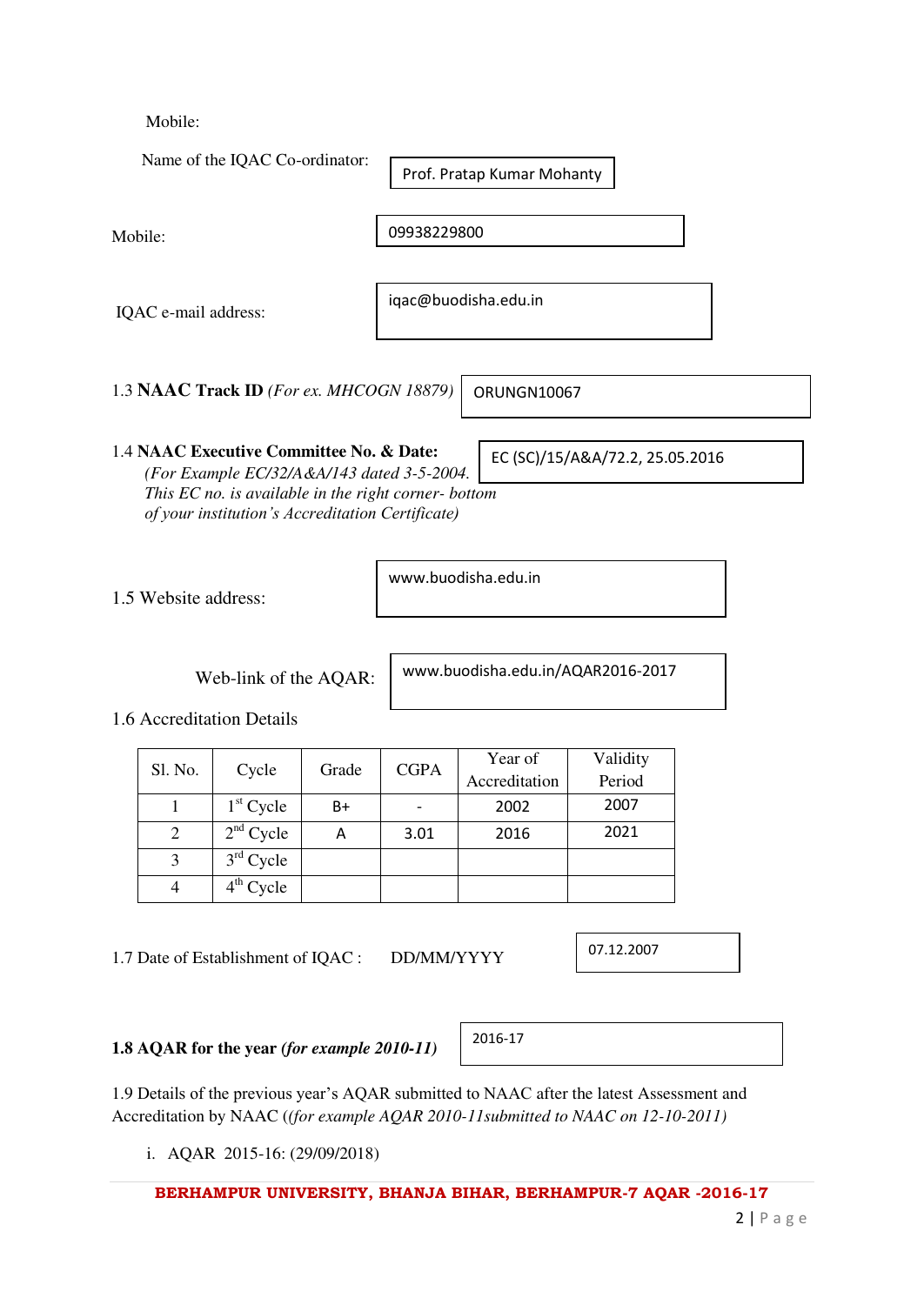| 1.10 Institutional Status                                                                         |
|---------------------------------------------------------------------------------------------------|
| V<br><b>State</b><br>Central<br>Deemed<br>Private<br>University                                   |
| No<br><b>Affiliated College</b><br>Yes                                                            |
| <b>Constituent College</b><br>Yes<br>N <sub>0</sub>                                               |
| Autonomous college of UGC<br>Yes<br>No                                                            |
| Regulatory Agency approved Institution<br>Yes<br>N <sub>o</sub><br>$\sqrt{ }$                     |
| (eg. AICTE, BCI, MCI, PCI, NCI)                                                                   |
| V<br>Women<br>Co-education<br>Men<br>Type of Institution                                          |
| Rural<br>Urban<br>Tribal                                                                          |
| <b>Financial Status</b><br>UGC 2(f)<br>Grant-in-aid<br><b>UGC 12B</b><br>$\sqrt{ }$<br>$\sqrt{ }$ |
| Grant-in-aid + Self Financing<br><b>Totally Self-financing</b><br>$\sqrt{ }$<br>V                 |
| 1.11 Type of Faculty/Programme                                                                    |
| PEI (Phys Edu)<br>V<br>Arts<br>Commerce<br>Science<br>Law<br>V<br>V                               |
| <b>Health Science</b><br>TEI (Edu)<br>Engineering<br>Management<br>V<br>V                         |
| <b>Military Science</b><br>Others (Specify)                                                       |
| <b>NA</b><br>1.12 Name of the Affiliating University (for the Colleges)                           |
| 1.13 Special status conferred by Central/ State Government-- UGC/CSIR/DST/DBT/ICMR etc            |

| Autonomy by State/Central Govt. / University                  | <b>STATE</b> |
|---------------------------------------------------------------|--------------|
| University with Potential for Excellence                      | UGC-CPE      |
| BERHAMPUR UNIVERSITY, BHANJA BIHAR, BERHAMPUR-7 AQAR -2016-17 | - - -        |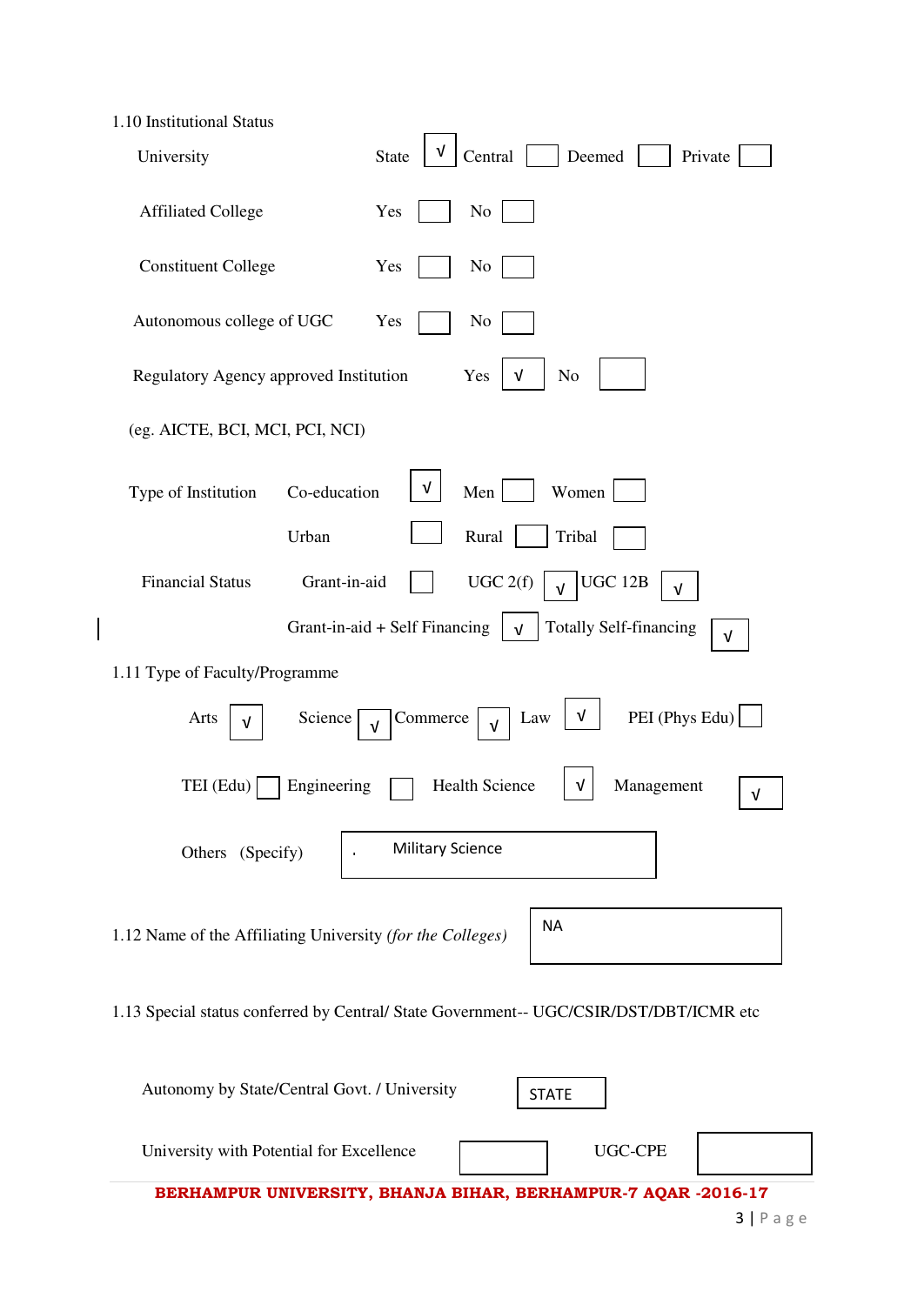| <b>DST Star Scheme</b>           |                           | UGC-CE              |         |
|----------------------------------|---------------------------|---------------------|---------|
| UGC-Special Assistance Programme | Odia & Marine<br>Sciences | <b>DST-FIST</b>     | Physics |
| UGC-Innovative PG programmes     |                           | Any other (Specify) |         |
| <b>UGC-COP Programmes</b>        |                           |                     |         |

### **2. IQAC Composition and Activities**

| 2.1 No. of Teachers                                          | 08                                  |
|--------------------------------------------------------------|-------------------------------------|
| 2.2 No. of Administrative/Technical staff                    | 02                                  |
| 2.3 No. of students                                          |                                     |
| 2.4 No. of Management representatives                        | 01                                  |
| 2.5 No. of Alumni                                            |                                     |
| 2.6 No. of any other stakeholder and                         | 01                                  |
| community representatives                                    |                                     |
| 2.7 No. of Employers/ Industrialists                         | 01                                  |
| 2.8 No. of other External Experts                            | 01                                  |
| 2.9 Total No. of members                                     | 14                                  |
| 2.10 No. of IQAC meetings held - 01                          |                                     |
| 2.11 No. of meetings with various stakeholders:              | Faculty<br>No.                      |
| Non-Teaching Staff Students<br>01                            | Alumni<br>Others                    |
| 2.12 Has IQAC received any funding from UGC during the year? | Yes<br>N <sub>o</sub><br>$\sqrt{ }$ |
| If yes, mention the amount                                   |                                     |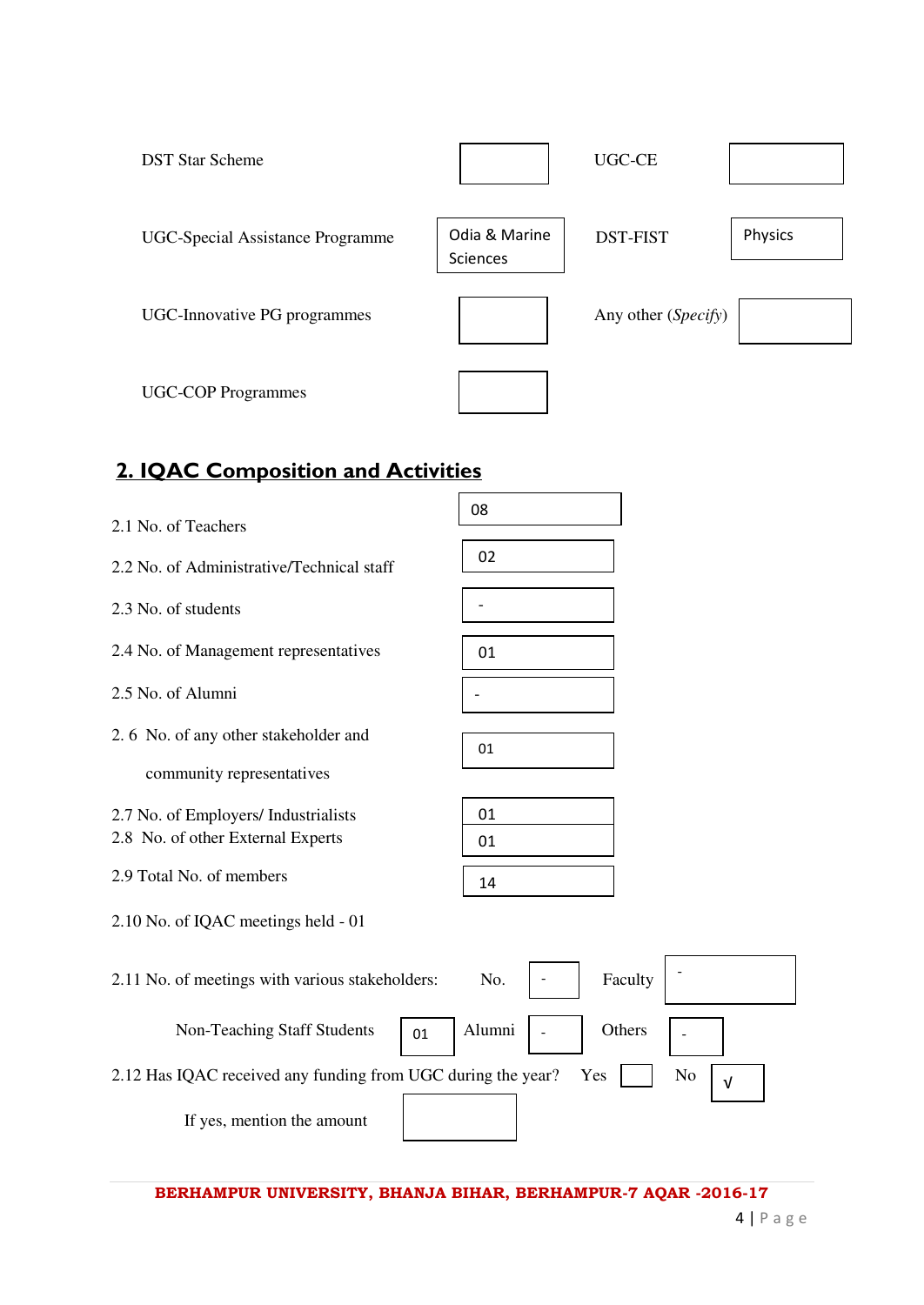#### 2.13 Seminars and Conferences (only quality related)

(i) No. of Seminars/Conferences/ Workshops/Symposia organized by the IQAC



#### 2.15 Plan of Action by IQAC/Outcome

The plan of action chalked out by the IQAC in the beginning of the year towards quality

| enhancement and the outcome achieved by the end of the year * |  |  |
|---------------------------------------------------------------|--|--|
|---------------------------------------------------------------|--|--|

| Plan of Action                                                                                                                                        | Achievements                                                                                                                 |
|-------------------------------------------------------------------------------------------------------------------------------------------------------|------------------------------------------------------------------------------------------------------------------------------|
| To Analyse student feedback.                                                                                                                          | Feedbacks are analysed and the results are                                                                                   |
| To strengthen research by defining thrust areas.                                                                                                      | presented before the NAAC PEER TEAM.                                                                                         |
| To offer University research fellowship in the                                                                                                        | The university identified four major thrust areas                                                                            |
| thrust areas.                                                                                                                                         | of research activity.                                                                                                        |
| To set-up a Research Cell for streamlining<br>research activities and to enhance academic<br>output.<br>Putting up rainwater harvesting system on the | University after a long gap has offered university<br>research fellowship to deserving candidates to<br>pursue Ph.D. studies |
| campus.<br>Use of renewable energy, particularly solar<br>energy on the campus.                                                                       | A Research and Development Cell has been set<br>up and its Director has been appointed                                       |
|                                                                                                                                                       | The university has now rainwater harvesting<br>system street lights which are empowered by<br>solar energy                   |

 *\* Attach the Academic Calendar of the year as Annexure.*

| 2.15 Whether the AQAR was placed in statutory body                                                                                                                                                                                                 | Yes<br>No      |
|----------------------------------------------------------------------------------------------------------------------------------------------------------------------------------------------------------------------------------------------------|----------------|
| Syndicate $\Box$<br>Management                                                                                                                                                                                                                     | Any other body |
| Provide the details of the action taken                                                                                                                                                                                                            |                |
| The Syndicate of the University in its meeting held on 26.09.2018 has<br>approved the AQAR for the year 2016-2017 and recommended for its<br>uploading in the university website as well as for its onward transmission<br>to NAAC through E-mail. |                |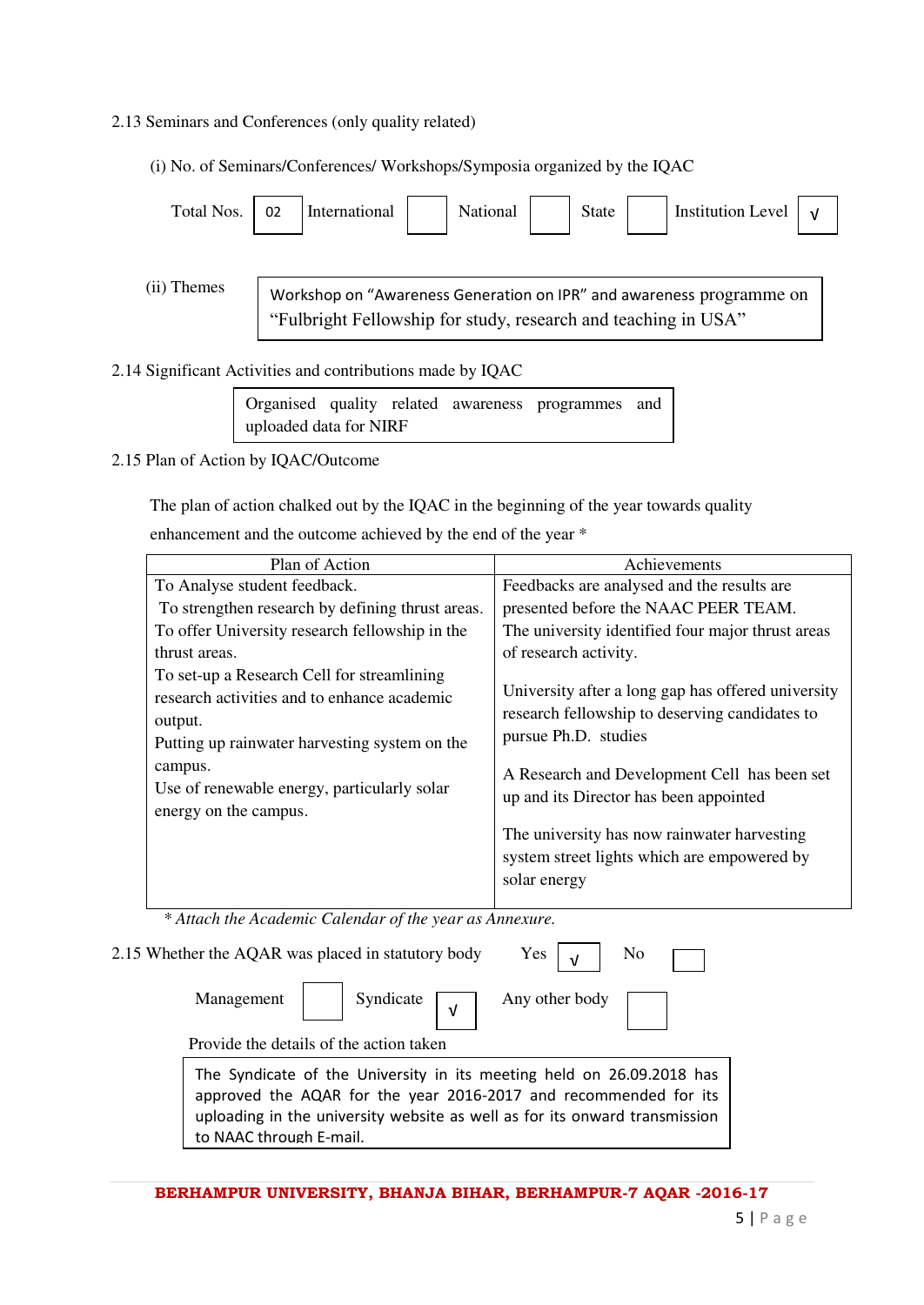### **CRITERION – I**

### **1. Curricular Aspects**

| Level of the<br>Programme | Number of<br>existing<br>Programmes | Number of<br>programmes added<br>during the year | Number of<br>self-financing<br>programmes | Number of value<br>added / Career<br>Oriented<br>programmes |
|---------------------------|-------------------------------------|--------------------------------------------------|-------------------------------------------|-------------------------------------------------------------|
| PhD                       | 32                                  | $00\,$                                           | 00                                        | 00                                                          |
| M.Phil                    | 20                                  | 00                                               | 00                                        | 02                                                          |
| PG                        | 48                                  | 01                                               | 09                                        | 03                                                          |
| <b>UG</b>                 | 03                                  | $00\,$                                           | 02                                        | 02                                                          |
| PG Diploma                | 06                                  | $00\,$                                           | 06                                        | 00                                                          |
| <b>Advanced Diploma</b>   | 00                                  |                                                  | 00                                        | 00                                                          |
| Diploma                   | 06                                  | 00                                               | 02                                        | 00                                                          |
| Certificate               | $00\,$                              | $00\,$                                           | 00                                        | $00\,$                                                      |
| Others                    | 09                                  | 00                                               | 00                                        | 00                                                          |
| <b>Total</b>              | 124                                 | 01                                               | 19                                        | 07                                                          |
|                           |                                     |                                                  |                                           |                                                             |
| Interdisciplinary         | 03                                  | $00\,$                                           | 00                                        | 00                                                          |
| Innovative                | 00                                  | $00\,$                                           | 00                                        | 00                                                          |

#### 1.1 Details about Academic Programmes

1.2 (i) Flexibility of the Curriculum: CBCS/Core/Elective option / Open options

The Choice Based Credit System enables a student to obtain a degree by accumulating required number of credits prescribed for that degree. The number of credits earned by the students reflects the knowledge or skill acquired by him/her. Each course is assigned with a fixed number of credits based on the contents to be learned. The students also have choice in selecting courses out of those offered by various departments.

Courses offered in the University follow both semester and Annual pattern and the semester pattern under CBCS system. The marks obtained are converted in to grades under relative grading system. The courses offered under Distance Education follow the Annual pattern and the divisions are awarded on the basis of the mark secured.

 The practice of final grading under CBCS system calculated as the weighted SGPA and CGPA are computed on the basis of grades awarded in the semester examination and the number of credits prescribed for a particular course. The gardes in the semester examination are awarded based on relative grading. All diploma courses also follow the semester pattern but these final marks are taken into consideration not the grade.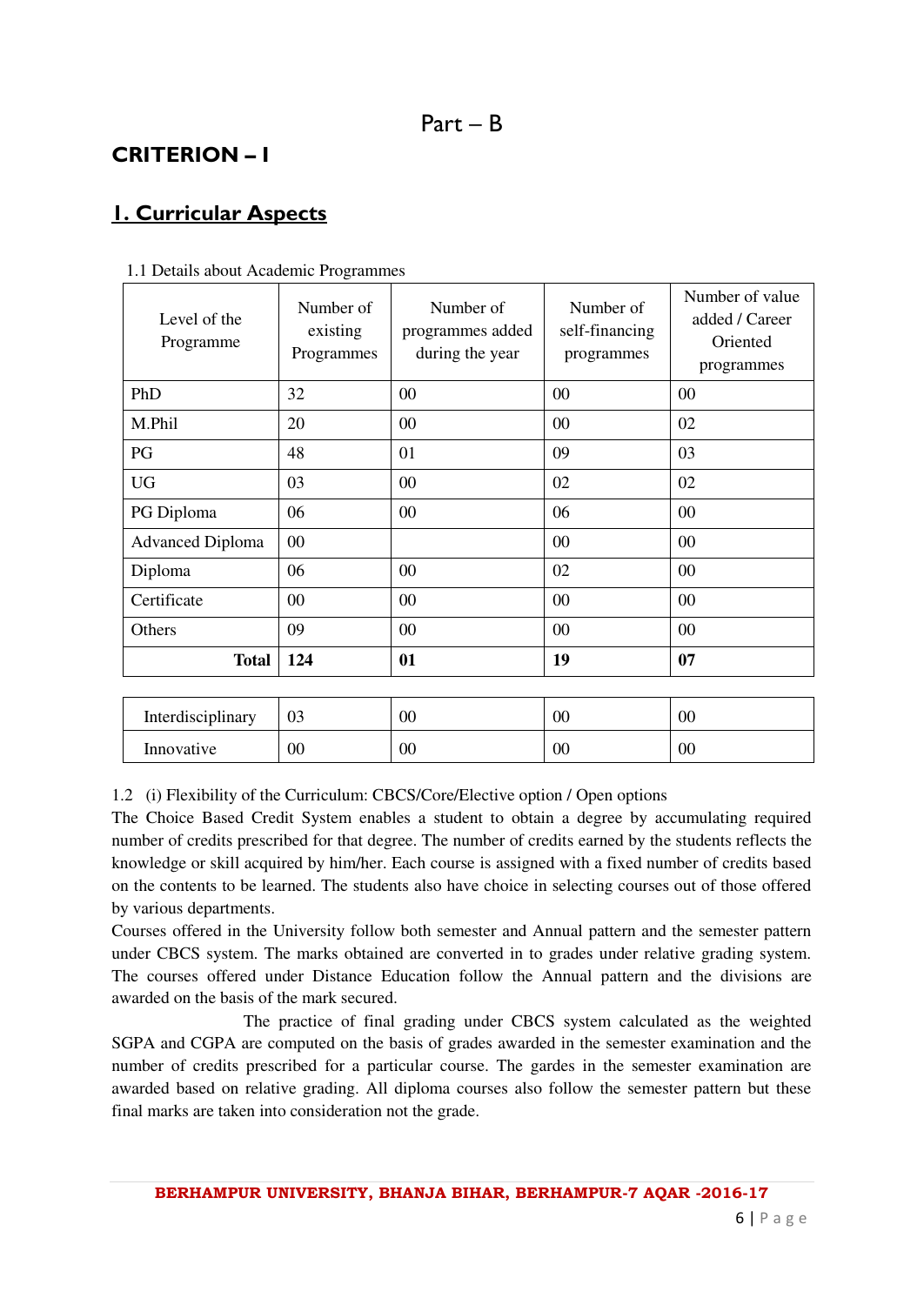(ii) Pattern of programmes:

|                                                     | Pattern           | Number of programmes          |  |
|-----------------------------------------------------|-------------------|-------------------------------|--|
|                                                     | Semester          | ✓                             |  |
|                                                     | Trimester         |                               |  |
|                                                     | Annual            | $\checkmark$                  |  |
|                                                     |                   |                               |  |
| 1.3 Feedback from stakeholders*<br>(On all aspects) | Alumni<br>Parents | Employers<br><b>Students</b>  |  |
| Mode of feedback<br>$\cdot$                         | Manual<br>Online  | b-operating schools (for PEI) |  |
| .<br>$\sim$ $\sim$ $\sim$                           |                   |                               |  |

*\*Please provide an analysis of the feedback in the Annexure* 

1.4 Whether there is any revision/update of regulation or syllabi, if yes, mention their salient aspects.

|--|--|--|

The curricula of all the programmes have been revised periodically through Board of Studies. The CBCS course also allows freedom to the students to choose elective course from the same or from the other departments which enables them to bridge the gaps and deficiencies which they may have in order to meet the requirements of core courses. A revised Ph.D. regulation, 2016 has been introduced. 1.5 Any new Department/Centre introduced during the year. If yes, give details.

| <b>NO</b> |
|-----------|
|-----------|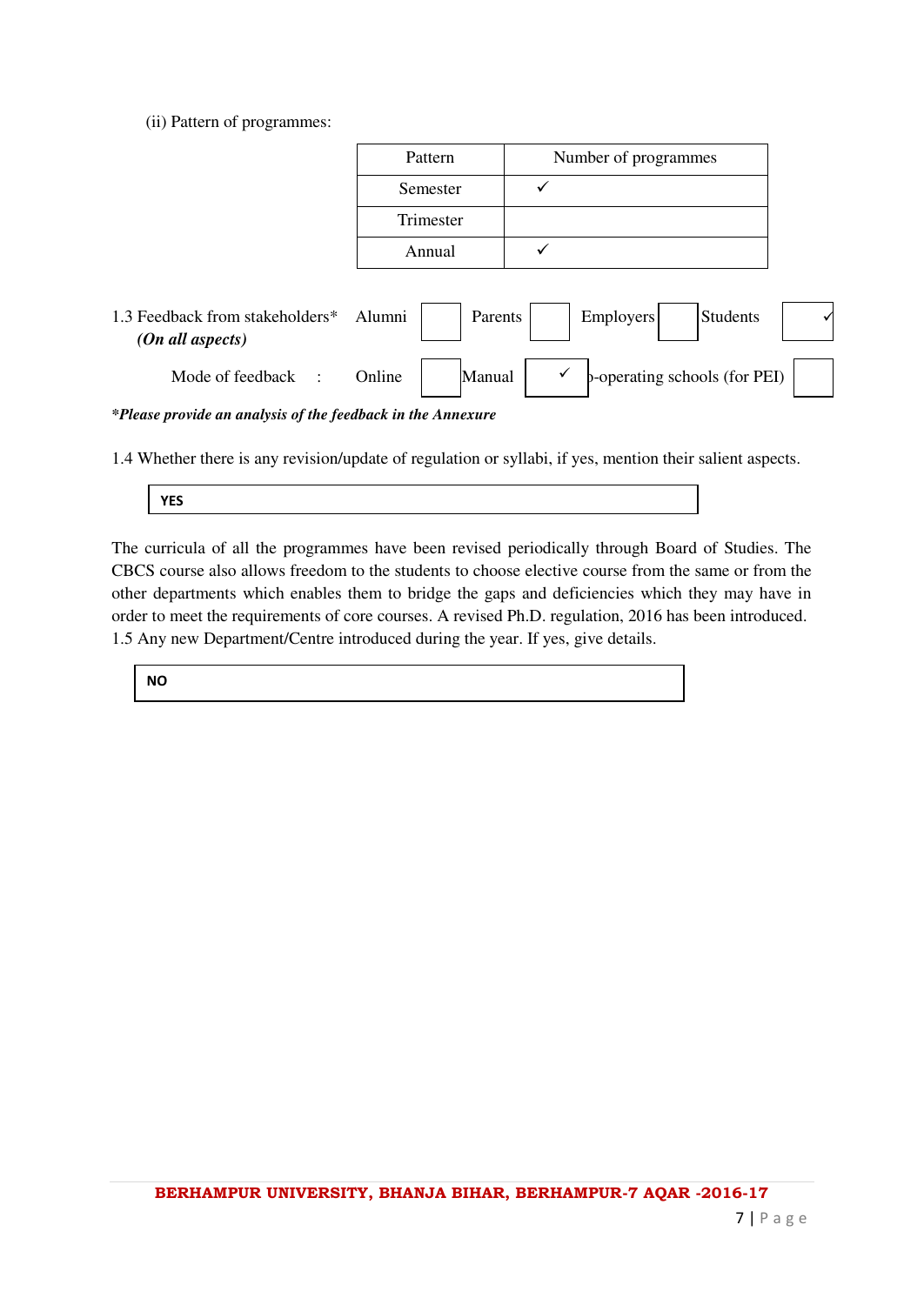### **CRITERION – II**

### **2. Teaching, Learning and Evaluation**

2.1 Total No. of permanent faculty

| Total | Asst. Professors   Associate Professors   Professors   Others |  |
|-------|---------------------------------------------------------------|--|
| 90    |                                                               |  |

2.2 No. of permanent faculty with Ph.D.

2.3 No. of Faculty Positions Recruited (R) and Vacant (V) during the year

| Asst.      |  | Associate  |  | Professors | Others | Total |  |
|------------|--|------------|--|------------|--------|-------|--|
| Professors |  | Professors |  |            |        |       |  |
|            |  |            |  |            |        |       |  |
|            |  |            |  |            |        |       |  |
|            |  |            |  |            |        |       |  |

| 2.4 No. of Guest and Visiting faculty and Temporary faculty |  |  |  |
|-------------------------------------------------------------|--|--|--|
|-------------------------------------------------------------|--|--|--|

74

### 2.5 Faculty participation in conferences and symposia:

| No. of Faculty            | International level | National level | State level |
|---------------------------|---------------------|----------------|-------------|
| <b>Attended Seminars/</b> |                     |                |             |
| Presented papers          |                     |                |             |
| <b>Resource Persons</b>   |                     |                |             |

2.6 Innovative processes adopted by the institution in Teaching and Learning:

1. A system of peer learning, students mentoring, team building and organization of events involving students for their academic progress have been implemented to ensure an inclusive academic ambience in each and every departments of the university.

2. Non-negotiable academic calendar ensuring 90 mandatory treating teaching days per semester.

3. Learning process has been made students centring by adopting participatory learning activities like Group Projects, Group Discussion and Field Trips etc.

4. University encourages blended learning through e-learning recourses like NME-ICT project, INFLIBNET , NPEETEL etc.

2.7 Total No. of actual teaching days during this academic year

2.9 No. of faculty members involved in curriculum

| 244 |  |
|-----|--|
|     |  |

- 2.8 Examination/ Evaluation Reforms initiated by the Institution (for example: Open Book Examination, Bar Coding, Double Valuation, Photocopy, Online Multiple Choice Questions)
- 1. Coding, 2. Photocopy, 3. Single valuation
- --  $412$  --
- restructuring/revision/syllabus development as member of Board of Study/Faculty/Curriculum Development workshop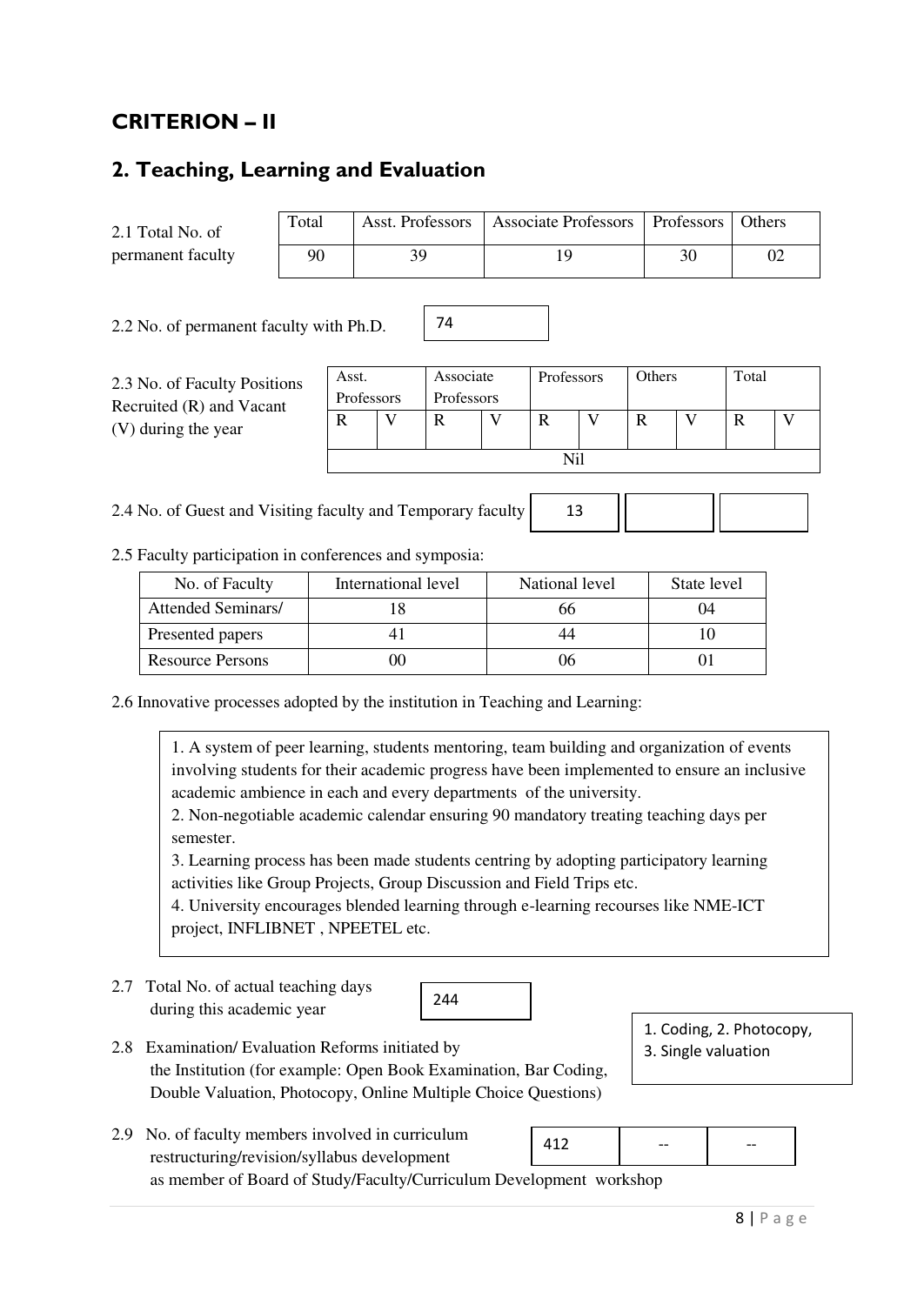### 2.10 Average percentage of attendance of students

### 80%

2.11 Course/Programme wise distribution of pass percentage:

| Title of the                            | Total no. of    |                 |                               | Division                                            |                          |        |
|-----------------------------------------|-----------------|-----------------|-------------------------------|-----------------------------------------------------|--------------------------|--------|
| Programme(M.A,                          | students        | Distinction %   | I %                           | $\scriptstyle\rm II$ $\%$                           | III $%$                  | Pass % |
| M.Sc., and M.Com                        | appeared        |                 | Grade-A                       | Grade-B                                             | Grade-C                  |        |
| <b>Master in Business</b>               | 37              | <b>NA</b>       | 18.91                         | 59.45                                               | 10.81                    | 89.18  |
| Commerce                                | 47              | <b>NA</b>       | 68.08                         | 12.76                                               | $\blacksquare$           | 80.85  |
| Mathematics                             | 31              | NA              | 54.83                         | 6.45                                                | $\overline{\phantom{a}}$ | 61.29  |
| Economics                               | 29              | NA              | 86.20                         | 13.79                                               | $\equiv$                 | 100.00 |
| <b>Electronic Science</b>               | 25              | NA              | 28.00                         | 52.00                                               | $\blacksquare$           | 80.00  |
| <b>Marine Science</b><br>Marine Biology | 10              | NA              | 100.00                        | $\overline{\phantom{a}}$                            | $\overline{\phantom{a}}$ | 100.00 |
| Oceanography                            | 09              | NA              | 100.00                        | $\overline{\phantom{a}}$                            | $\overline{\phantom{a}}$ | 100.00 |
| Home Science                            | 17              | NA              | 100.00                        | $\overline{\phantom{a}}$                            | $\overline{\phantom{a}}$ | 100.00 |
| Law                                     | 19              | NA              | 15.78                         | 26.31                                               | $\overline{\phantom{a}}$ | 42.10  |
| Physics                                 | 38              | NA              | 84.21                         | $\overline{\phantom{a}}$                            | $\overline{\phantom{0}}$ | 84.21  |
| <b>Botany</b>                           | 37              | NA              | 100.00                        |                                                     | $\overline{a}$           | 100.00 |
| Zoology                                 | 29              | <b>NA</b>       | 100.00                        | $\blacksquare$                                      | $\overline{\phantom{0}}$ | 100.00 |
| Chemistry                               | 37              | NA              | 78.37                         | $\overline{\phantom{a}}$                            | $\overline{\phantom{a}}$ | 78.37  |
| History                                 | 30              | NA              | 90.00                         | 3.33                                                |                          | 93.33  |
| <b>Political Science</b>                | 36              | NA              | $\hspace{0.05cm} \textbf{--}$ | 36.11                                               | 30.55                    | 66.66  |
| IR&PM                                   | 35              | <b>NA</b>       | 97.14                         | 2.85                                                | $\overline{\phantom{a}}$ | 100.00 |
| Odia                                    | 29              | NA              | 100.00                        | $\overline{a}$                                      | $\overline{\phantom{0}}$ | 100.00 |
| J& MC                                   | $\overline{17}$ | NA              | 29.41                         | 47.05                                               | $\overline{a}$           | 76.47  |
| English                                 | $\overline{25}$ | $\overline{NA}$ | $\frac{56.00}{56.00}$         | 44.00                                               | $\overline{\phantom{0}}$ | 100.00 |
| Pharmacy                                | 17              | NA              | 94.11                         | $\overline{\phantom{a}}$                            | $\overline{\phantom{0}}$ | 94.11  |
| M.C.A                                   | 34              | NA              | 94.11                         | $\blacksquare$                                      | $\overline{\phantom{a}}$ | 94.11  |
| Linguistics                             | 03              | NA              | 100.00                        | $\hspace{0.05cm} -\hspace{0.05cm} -\hspace{0.05cm}$ | $- -$                    | 100.00 |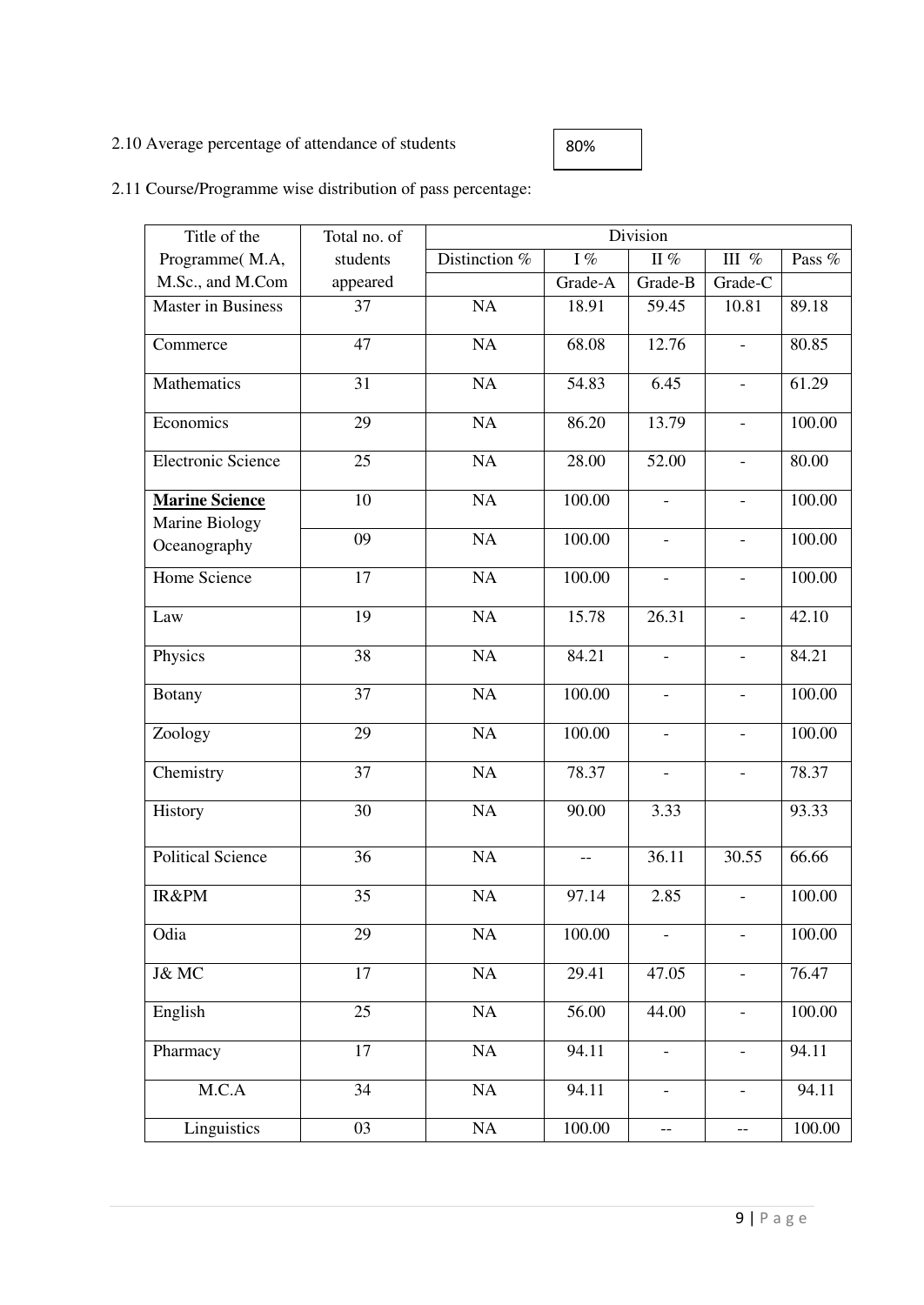- 2.12 How does IQAC Contribute/Monitor/Evaluate the Teaching & Learning processes:
	- 1. The IQAC plays a vital role in the development of strategy and in the formulation of policy and procedures.
	- 2. The IQAC formulated a quality management system for teaching and learning in the University .
	- 3. Students support services have been consolidated and process by academic audit initiated in teaching and learning.
	- 4. IQAC monitor the teaching learning process by examining the PBAS of faculty members.
- 2.13 Initiatives undertaken towards faculty development

| <b>Faculty / Staff Development Programmes</b>  | Number of faculty<br>benefitted |
|------------------------------------------------|---------------------------------|
| <b>Refresher Courses</b>                       | 03                              |
| UGC – Faculty Improvement Programme            |                                 |
| <b>HRD</b> Programmes                          |                                 |
| <b>Orientation Programmes</b>                  | 00                              |
| <b>Faculty Exchange Programme</b>              |                                 |
| Staff training conducted by the University     |                                 |
| Staff training conducted by other Institutions | --                              |
| Summer / Winter schools, Workshops, etc.       | 03                              |
| Others                                         |                                 |

2.14 Details of Administrative and Technical staff

| Category                    | Number of<br>Permanent<br><b>Employees</b> | Number of<br>Vacant<br>Positions | Number of<br>permanent<br>positions filled<br>during the Year | Number of<br>positions filled<br>temporarily |
|-----------------------------|--------------------------------------------|----------------------------------|---------------------------------------------------------------|----------------------------------------------|
| <b>Administrative Staff</b> | 198                                        | 76                               | Nil                                                           | Nil                                          |
| <b>Technical Staff</b>      | 44                                         | 36                               | Nil                                                           | Nil                                          |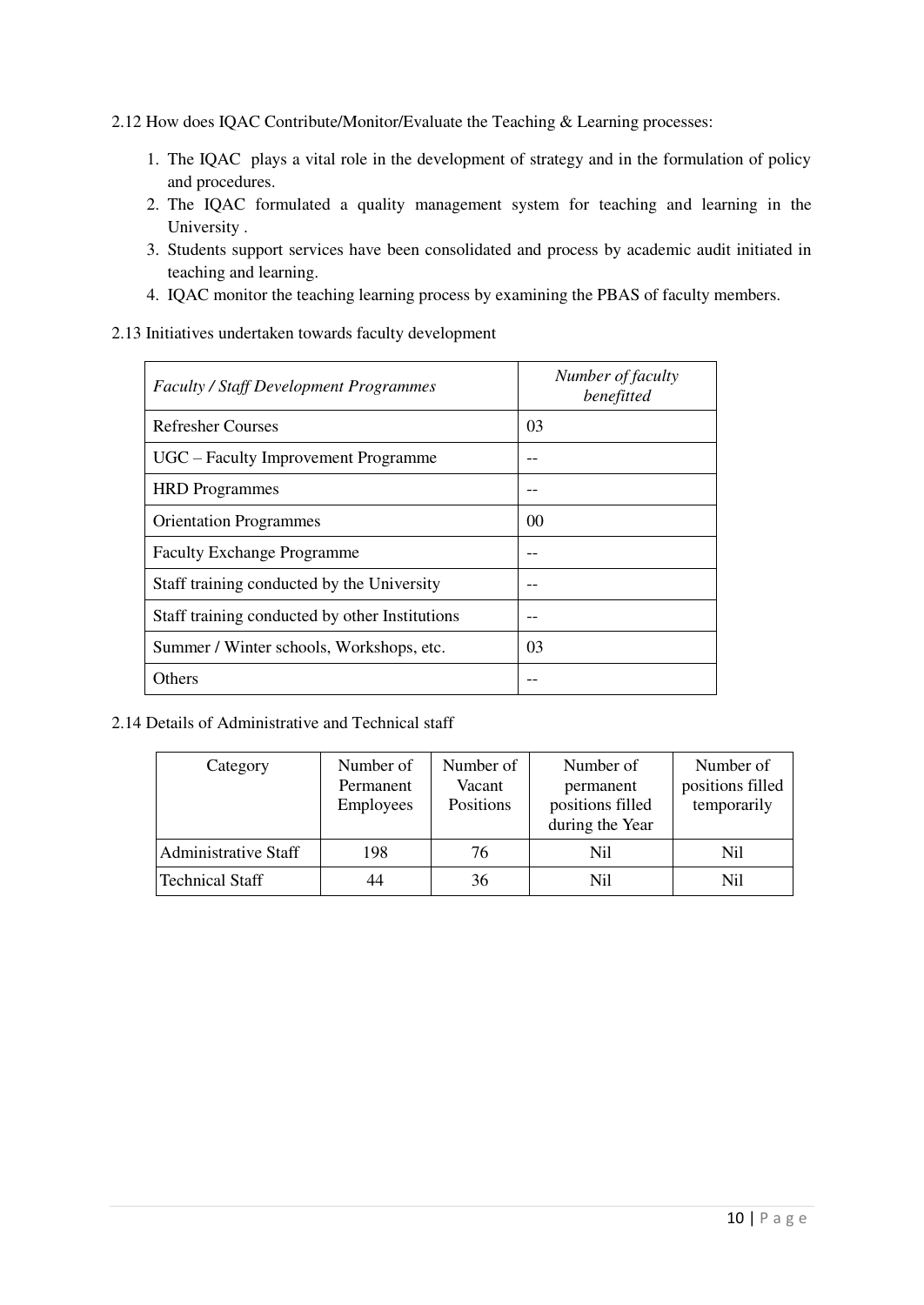### **CRITERION – III**

### **3. RESEARCH, CONSULTANCY AND EXTENSION**

3. 1 Initiatives of the IQAC in Sensitizing/Promoting Research Climate in the institution

- MoUs has been signed between Berhampur University and Zoological Survey of India, Ministry of environment and Forests, Govt. of India to encourage and enhance research and educational activities.
- Many noted academicians and reputed scientists from across India and abroad were invited to deliver lectures.

3.2 Details regarding major projects in 2016-17

|                     | Completed | Ongoing   | Sanctioned | Submitted |
|---------------------|-----------|-----------|------------|-----------|
| Number              | 10        | 13        | 03         | 10        |
| Outlay in Rs. Lakhs | 571.20357 | 571.44383 | 142.66     |           |

### **Completed Projects by June 2017**

| SI.<br>N <sub>o</sub>   | Name & address of the<br><b>Principal Investigator</b>                                                                       | Name of the Project                                                                                                                                                          | <b>Funding</b><br><b>Agency</b> | Cost (Rs.<br>In Lakh) | <b>Duration of</b><br>the project |
|-------------------------|------------------------------------------------------------------------------------------------------------------------------|------------------------------------------------------------------------------------------------------------------------------------------------------------------------------|---------------------------------|-----------------------|-----------------------------------|
| $\mathbf{1}$            | Prof. B. B. Panda (with<br>Dr. K. K. Panda, recipient<br>of the Post-Doc. Fellow),<br>Emeritus Professor, Dept.<br>Of Botany | Plant mediated biosynthesis,<br>characterization and genotoxic<br>evaluation of metal nanoparticles                                                                          | UGC, New<br>Delhi               | 23.00                 | $(2012 - 2017)$                   |
| $\overline{2}$          | Dr. Pratap.K. Mohanty,<br>Professor, Department of<br><b>Marine Sciences</b>                                                 | Environmental Monitoring of<br>Gopalpur port during and after<br>construction of all weather direct<br>berthing port (Consultancy Project)                                   | <b>Gopalpur Ports</b><br>Ltd    | 81.62                 | 2012-2017                         |
| $\mathbf{3}$            | Dr. K.C. Sahu, Professor,<br>Department of Marine<br>Sciences                                                                | <b>SATCORE</b><br>(National Network Project)<br>Characterizing coastal water<br>quality using bio-optical properties<br>with special emphasis to<br>phytoplankton size class | INCOIS, Govt.<br>of India       | 65.03                 | 2012-2017                         |
| $\overline{\mathbf{4}}$ | Dr. Smita Sinha, Head of<br>the Department of<br>Linguistics as PI and six<br>others as Co PI                                | "Documentation and development<br>of Indigenous Languages of South<br>Odisha" under the scheme<br>"Promotion and preservation of<br>indigenous and endangered<br>languages"  | UGC, New<br>Delhi               | 192.00                | Completed                         |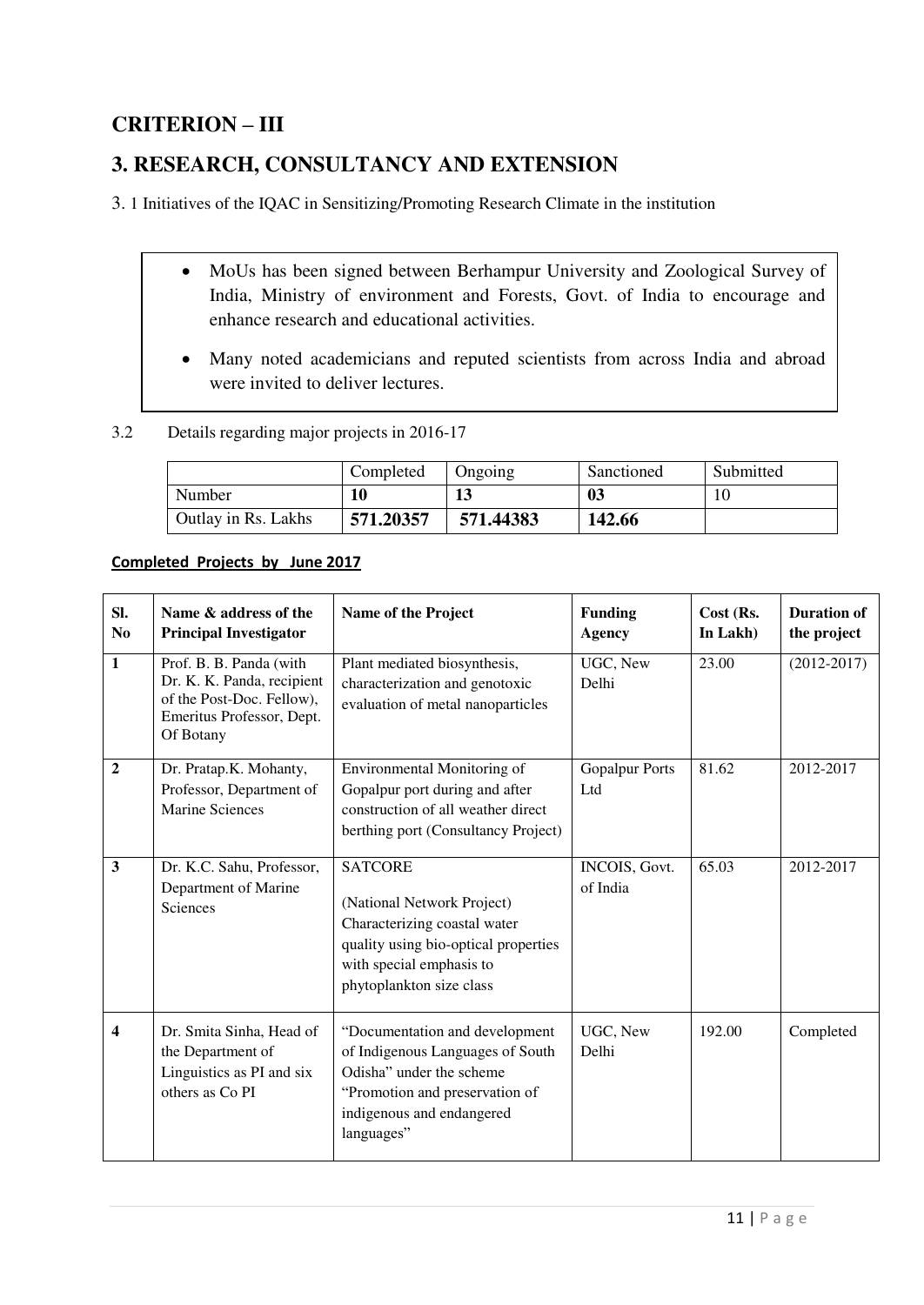| 5  | Dr. Laxmidhar Rout<br>Chemistry                             | Synthetic Utility of Axial Chiral<br>Allenes and Application in Natural<br>Product Synthesis                                                                                   | <b>UGC-BSR</b>                   | 06.00                     | Completed |
|----|-------------------------------------------------------------|--------------------------------------------------------------------------------------------------------------------------------------------------------------------------------|----------------------------------|---------------------------|-----------|
| 6  | Prof P K. Mohanty<br>Marine                                 | Environmental monitoring of<br>Gopalpur Port during and after<br>construction of all weather direct<br>berthing                                                                | <b>Gopalpur Porst</b><br>Limited | 81.62                     | Completed |
| 7  | Dr. U. R. Acharya<br>and T. K. Barik<br>Zoology             | <b>Studies</b><br>Commercially<br>on<br>important Fish of Gopalpur<br>Coast, Odisha in Bay of Bengal<br>and Development of Data<br>Using<br>Bar<br>Coding<br>Base<br>Technique | DBT, Govt.<br>of India           | 44.025                    | Completed |
| 8  | Prof. Kali<br>CharanSahu<br>Department of<br>Marine Science | <b>Characterizing Coastal meter</b><br>Quality using bio-optical<br>properties with special<br>emphasis to Phytoplankton<br>size change                                        | <b>INCOIS</b>                    | 63.38857                  |           |
| 9  | Prof.<br>RankanidhiSahu<br>Dept. of Physics                 | Theoretical                                                                                                                                                                    | <b>SRB</b>                       | 14.52                     |           |
| 10 | Dr. ShesdevPatro                                            | Marine Diversity in Dharma<br>port Ltd.                                                                                                                                        | Dharma port<br>Ltd.              | 10.32683<br>571.203<br>57 |           |

### **Ongoing Projects 2016-17:**

| Sl. No                      | <b>Name of the Principal</b><br>Investigator | <b>Funding</b><br>Agency | <b>Title of the Project</b>    | <b>Total cost of the Project</b> | <b>Remarks</b> |
|-----------------------------|----------------------------------------------|--------------------------|--------------------------------|----------------------------------|----------------|
|                             |                                              |                          |                                | (lakh)                           |                |
| $\mathbf{1}$ .              | Prof. R.K. Mishra                            | <b>UGC</b>               | Developing Space-Mapped        | 14.568                           | Extended       |
|                             | Department of                                |                          | Models for Lefthanded Electro- |                                  | upto 31-3-     |
|                             | Electronic Science                           |                          | magnetic material based System |                                  | 2019           |
| $\mathcal{D}_{\mathcal{L}}$ | Dr. SadanandaNayak                           | <b>UGC</b>               | A Structural and Semetic       | 8.446                            | do             |
|                             | Department of odia                           |                          | Approach to Odia Vocabulary    |                                  |                |
| $\mathbf{3}$                | Dr. SmitaSihna                               | UGC.                     | To Study and Research in       | 192.5                            | Continuing     |
|                             | Department of                                |                          | Indigenous and Endangered      |                                  |                |
|                             | Linguistic                                   |                          | languages in India             |                                  |                |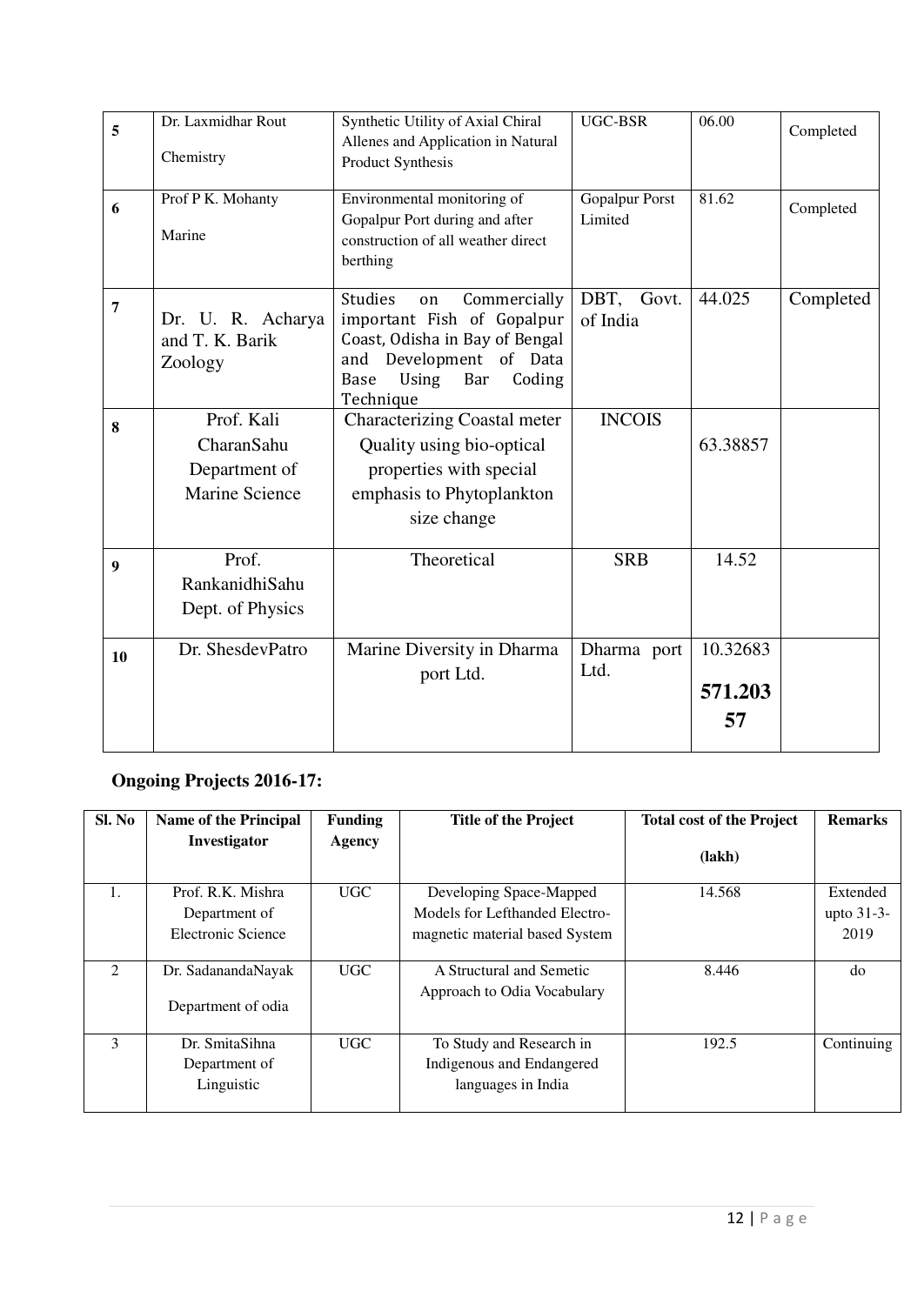| 4      | Dr. T.K. Barik            | <b>DBT</b>  | <b>Studies on Commercially</b>   | 44.025    | Continued |
|--------|---------------------------|-------------|----------------------------------|-----------|-----------|
|        | Department of Zoology     |             | important Fish of Gopalpur       |           |           |
|        |                           |             |                                  |           |           |
|        |                           |             | Coast, Odisha in Bay of Bengal   |           |           |
|        |                           |             | and Developemnt of Database      |           |           |
|        |                           |             | using Bar-coding Technique       |           |           |
| 5      | Dr. D.C. Panda            | <b>DRDO</b> | Development of High Speed        | 27.67783  | continued |
|        | Department of             |             | <b>RCS</b> Computation Scheme    |           |           |
|        | <b>Electronic Science</b> |             |                                  |           |           |
| 6      | Prof. R.K. Mishra         |             | Physical Modeling of Turi using  | 7.47      | continued |
|        | Department of             |             | Digital Web Guide Technique      |           |           |
|        | Electronic Science        |             |                                  |           |           |
| $\tau$ | Prof. P.K Mohanty         | <b>MoES</b> | Prediction of Coastal Water      | 70.0      | Continued |
|        | Dept. of Marine           |             | Quality                          |           |           |
|        | Sciences                  |             |                                  |           |           |
| 8      | Dr. L.D. Rout             | S & T       | Diversified Chiral               | 8.16      | do        |
|        | Department of             |             | Hemicotarnines for Future        |           |           |
|        | Chemistry                 |             | Cancer Drug                      |           |           |
|        |                           |             |                                  |           |           |
| 9      | Dr. L.D. Rout             | <b>SERB</b> | DOS Approach for                 | 38.06     | do        |
|        | Department of             |             | Sesquitertenes Anti-Malaria      |           |           |
|        | Chemistry                 |             | Drug                             |           |           |
| 10     | Dr. M. Jena department    | S & T       | marine Algal Diversity of odisha | 9.6       | Do        |
|        | of Botany                 |             | Coast and its Potential for      |           |           |
|        |                           |             | production of Vitamin B12        |           |           |
| 11     | Dr. M. Jena department    | MoEF&CC     | Marine Algal Diversity of East   | 21.73     | do        |
|        | of Botany                 |             | Coast region of India with       |           |           |
|        |                           |             | special reference to Molecular   |           |           |
|        |                           |             | Phylogeny of some Green          |           |           |
|        |                           |             | Phytoplankton                    |           |           |
| 12     | Prof. P.K Mohanty         | Gopalpur    | Consultancy project: Env.        | 129.207   | do        |
|        | Dept. of Marine           | Port        | Monitoring of Gopalpur Port      |           |           |
|        | Sciences                  |             |                                  |           |           |
| 13     | PG Department of          | <b>DST</b>  | <b>FIST</b>                      | 95.0      |           |
|        | Physics                   |             |                                  |           |           |
|        |                           |             |                                  | 571.44383 |           |
|        |                           |             |                                  |           |           |

### **Sanctioned in 2017**

| Slo.<br>N <sub>o</sub> | Title                                                                            | <b>Funding Agency</b>                        | Amount<br>(Lakhs) | PI                      |
|------------------------|----------------------------------------------------------------------------------|----------------------------------------------|-------------------|-------------------------|
|                        | DOS Approach for Synthesis of<br>Sesquiterpene Anti-malaria Drugs<br>$(2016-19)$ | SERB/EMR/2016/00<br>6898, SERB, EMR<br>India | 38.06             | Prof. Laxmidhar<br>Rout |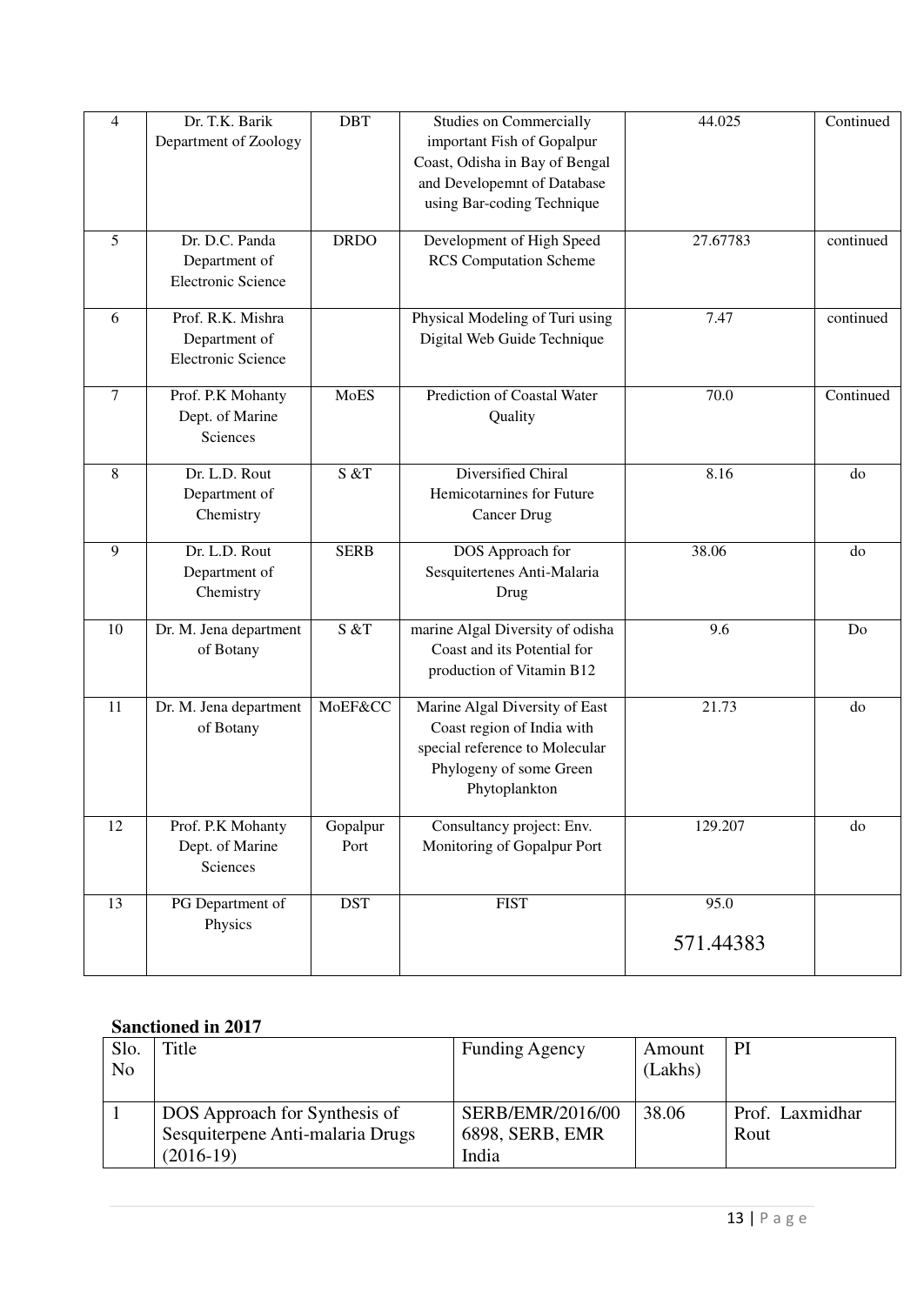| Marine Algal Diversity of Odisha<br>Coast and their Potential for<br>Production of Vitamin- $B_{12}$ ,    | $S&T$ Govt. of Odisha   9.6 |                | Prof. M. Jena        |
|-----------------------------------------------------------------------------------------------------------|-----------------------------|----------------|----------------------|
| The Department of Physics,<br>Berhampur University received a<br>project under FIST Programme 2017-<br>22 | <b>SAP-FIST</b>             | 95.0<br>142.66 | Prof. S. K. Tripathy |

3.3 Details regarding minor projects in 2016-17

|                     | Completed     | <b>Ongoing</b> | Sanctioned | Submitted |
|---------------------|---------------|----------------|------------|-----------|
| Number              |               |                |            |           |
| Outlay in Rs. Lakhs | $6,00,000/$ - |                |            |           |

3.4 Details on research publications2016-17

|                          | International | National | Others |
|--------------------------|---------------|----------|--------|
| Peer Review Journals     | 45            | 35       |        |
| Non-Peer Review Journals |               | 35       |        |
| e-Journals               |               |          |        |
| Conference proceedings   |               |          |        |
|                          |               | 78       |        |

### **Research Papers 2016-2017:**

- 1. Swarnalata Pattanaik, A. Leelaveni and A. K. Panigrahi (2017). Eco-Toxicological interaction studies of Leached chemicals of red mud waste of Alumina industry and a pesticide on the seed Biology of a crop plant under laboratory controlled conditions. National Journal of Life Science, 14(1). **ISSN: 0972-995X**
- 2. Suraj Kumar Behera and A. Leelaveni (2018). Evaluation of free radical scavenging activity of methanolic extract of *Azima tetracantha* Lam. Biodiversity and Conservation, Springer. (Communicated).
- 3. Das, S. Padhy J.K. and Panda P. (2017) Bioactive potential of Tridax procumbens L. leaf extract against skin infection causing bacteria*. Int. J. Herbal Med.* 5(3): 127-133.
- 4. Das, S. Naik, P. Panda, P. (2017) Effect of Hemidesmus indicus R.Br. root extract on urinary tract infection causing bacteria. *Int. J. Herbal Med.* 5(5): 160-168.
- 5. Das, S. Dileepan, T. Johnson, D. R. Kaplan, E. L. Cleary, P. P. (2017) Enzyme-linked immunosorbent assay for group A Streptococcal anti-DNase B in human sera, using recombinant proteins - comparison to the DNA methyl green micromethod. *J. Immunol. Methods* 451: 111-117.
- 6. P. K.Panda, P. P. Naik, P. P. Praharaj, **B. R. Meher**, P.K. Gupta, R.S. Verma, T. K. Maiti, M. K. Shanmugam, A Chinnathambi, S. A. Alharbi, G Sethi, R Agarwal, S. K. Bhutia\*. (**2017**) *Abrus* agglutinin stimulates BMP2 dependent differentiation through autophagic degradation of β-catenin in colon cancer stem cells. *Molecular Carcinogenesis.* (*In Press*) (IF 4.185)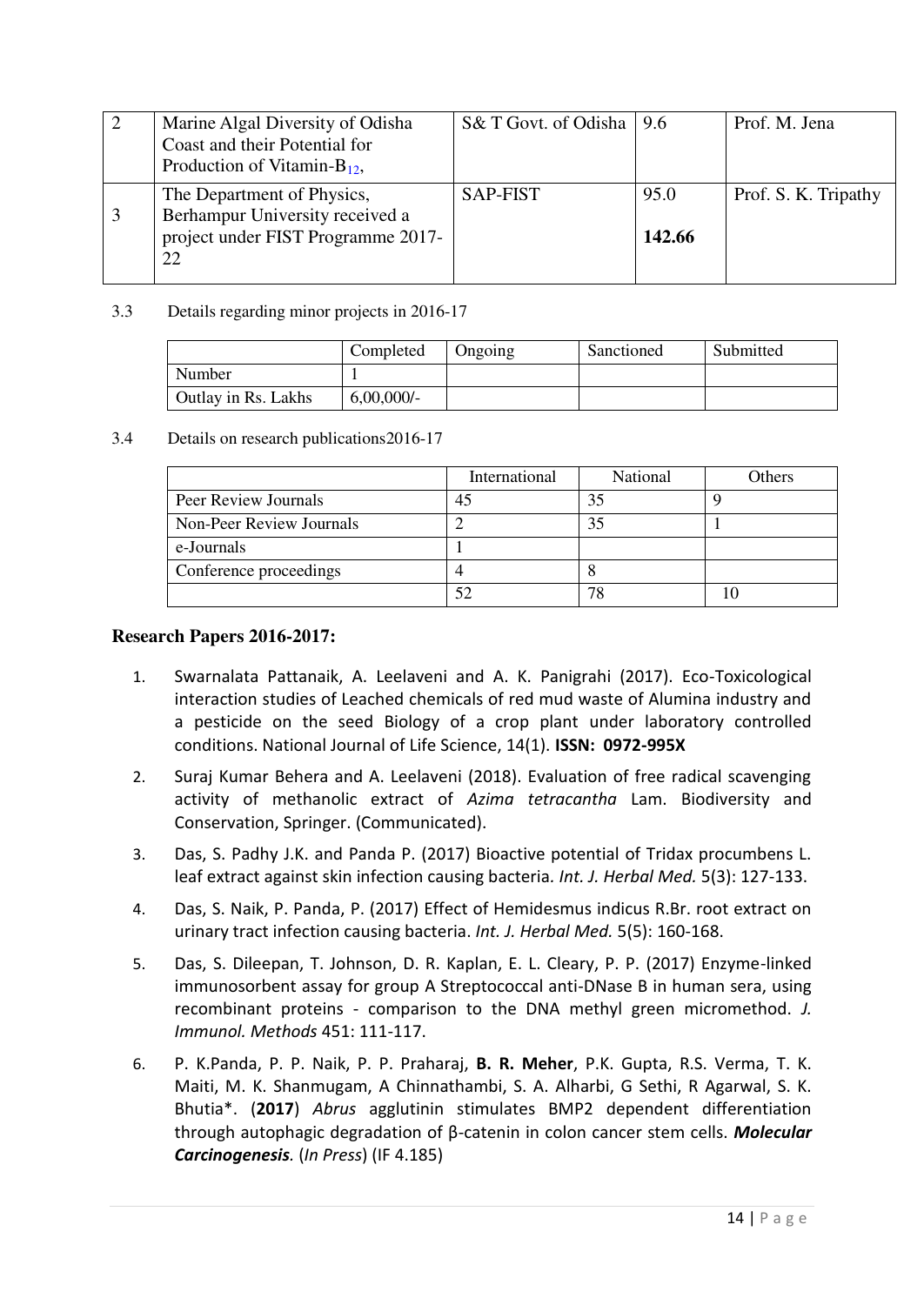- 7. Ranjan Padhy, Sanjeeb Kumar Patro , Mrutyunjay Jena , Santosh Kumar Dash, 2017: Toxicity evaluation of methanolic rhizome extracts obtained from Drynaria quercifolia (Linn.) J. Smith in experimental animals, J. Life Sci.; Vol-2, Iss-7 (Oct, 2017):255-258.
- 8. Pathi, S.N (2017) ,Pre and Post Merger Performance on Assets quality of banking sector: A case Study of ING Vysya Bank and Kotak Mahindra Bank, IOSR Journal of Humanities and Social Science (IOSR-JHSS), e-ISSN:2279-0837, p- ISSN: 2279-0845, Volume 22, Issue 9.
- 9. Pathi, S.N (2017) , Pre and Post Merger Performance through CAMEL Rating Approach : A case Study of ICICI Bank Ltd., International Journal of Engineering and Management Research , ISSN(online), 2250-0758, ISSN(print) 2394-6962, Volume-7, Issue 4.
- 10. Pathi, S.N (2017) , A Model for using ICT for Poly Cultural Process Orientation of Itinerant Employees., Research Review International Journals of Multidisciplinary, ISSN 2455 (online) [,www.rrjournals.com.](http://www.rrjournals.com/) Volume-02. Issue-07.
- 11. Nayak.S & Sahu. A (2017), *International Education and Research Journal,* Indias tax System: Increasingly Progressively,Vol.3,Issue-6, June 2017, pp.71-72, ISSN-2454-9916.
- 12. Choudhury.P & Sahu. A (2017), *Paripex: Indian Journal of Research,* Childrens Influence on family purchase decision: An Empirical study in capital city of odisha,Vol.6,Issue-12, December 2017, pp.13-14, ISSN-2250-1991.
- 13. Asian Journal of Research in Business Economics and Management Vol. 7, No. 2, February 2017, pp. 45-58 ISSN 2249-7307 A Journal Indexed in Indian Citation Index DOI NUMBER: *10.5958/2249-7307.2017.00008.1* 45 SJIF 2017: 5.444
- 14. Dr. S. K. Baral\*; Dr. B. D. Mohanty\*\* Customer Relationship Management Practices in SBI: Perceptions of the Customers, Asian Journal of Research in Banking and Finance Vol. 7, No. 11, November 2017. ISSN 2249-7323 sjifactor.com/passport.php?id=18968
- 15. Goodwin. D and Chaudhury,S.K,(2017), Journal of Commerce Management Thought , Eco Tourism Dimensions and Directions in India: An Empirical study of Andhra Pradesh ,Vol.8, Issue-03, pp.436-451, ISSN-2320-3714.
- 16. Panigrahy.A and Chaudhury, S.K,(2017), Asia Pacific Journal of Research , the Impact of Sarfaesi Act 2002 in reducing Non Performing assets of Indian Scheduled Commercial Banks ,Vol.1,Issue-LII, pp.119-126, ISSN-2320-5504.
- 17. Chaudhury, S.K, and Misra D.P (2017), Journal of Research Extension & Development, Measurement of Banks Performance through Corporate Governance: A Study on Selected Indian Banks, Vol.5, Issue-10, pp.31-40, ISSN-2319-1899. (UGC Prescribed)
- 18. Acharya, P.K. and Chaudhury, S.K,, Mishra.D.P (2017), Asia Pacific Journal of Research, MFIs: A sustainable tool for SHG- Bank Linkage Programme, Vol.1, Issue-LIV, pp.92-99, ISSN-2320-5504. UGC Prescribed-SlNo-45797, Impact Factor-6.58.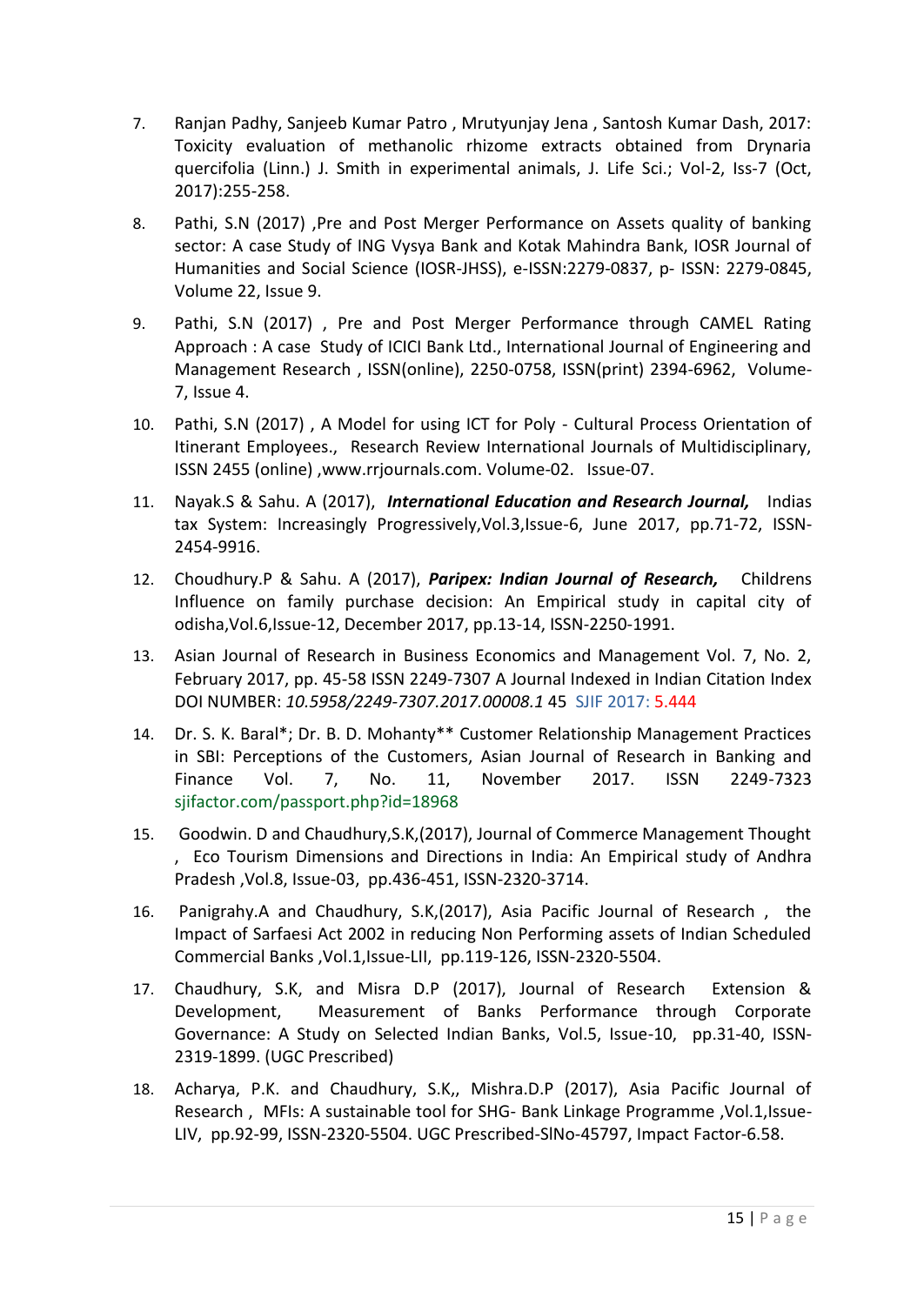- 19. Sahoo, M. K, Maharana .N and Chaudhury, S.K (2017), Pacific Business Review International, Impact of Corporate Governance Practices on Non-Performing Assets (NPA) Management in Indian Public and Private Sector Banks, Vol.10,No.4, pp.485- 490 , ISSN -0974-438X . (UGC Prescribed)
- 20. Pradhan.S.K.(2017) , Integrating effect of consumer perception on buying intention: A conceptual model of buying behaviour for Tribal Handicraft products, Asian Journal of Management, Oct. 2017 8(4) 1-10, ISSN:0974-715X.
- 21. Pradhan.S.K.(2017), Role of Micro Finance in Odisha Marine Fisheries, IJEMR, Vol. 07, issue-05 Sept . 2017, ISSN: 2249-8672.
- 22. Pradhan.S.K.(2017) , A study on information search behaviour of consumer towards durable products, IJEMR, Vol. 07, issue-05 Sept . 2017,07-20, ISSN: 2249-8672.
- 23. Pradhan.S.K.(2017), A study on purchasing behaviour of consumer towards durable products, RRIJM, Vol. 02, issue-09 Sept . 2017, ISSN: 2455-3085.
- 24. Pradhan.S.K.(2017), A Comparative study of recruitment and selection policies in Indian and Foreign MNCs, RRIJM, Vol. 02, issue-08 Aug. 2017, ISSN: 2455-3085.
- 25. Pradhan.S.K.(2017), Importance of Internship Programme in Commerce Education, JIPS&IT, Vol.4, Issue -1,pp.86-88, ISSN: 2348-6619.
- 26. **Santosh K. Choudhury, Pragarti Rout, Dr. Bibhuti Bhusan Parida, Dr. Jean-Claude Florent, Dr. Ludger Johannes, Dr. Ganngam Phaomei, Dr. Emmanuel Bertounesque, Prof. Laxmidhar Rout,** Metal Free Activation of C(SP3)-H Bond, Practical and Rapid Synthesis of Privileged 1-Substituted-1,2,3,4- Tetrahydroisoquinolines, *Eur JOC 2017, 35***, 5275-5292 (Impact 3.3)**
- **27.** R. P. Mahapatra, Golak K. Behera & Salmamani Tudu, Dimensions in growth of small scale industries (MSMES) in Odisha: an impact of employees. International Journal of Research in Commerce & Management, Volume No. 8 (2017), Issue No. 03 (March),
- **28.** R. P. Mahapatra & Lipsa Das, Foreign Institutional Investors and India's Stock Market Behaviour, International Journal of Advanced Research, Volume No. 5 (2017), Issue No. 10 (October).
- **29.** Dr. G. S. Lall& Santanu K. Das, Enhancing Service Quality on Mobile Phone A study on Consumer Satisfaction. Indian Journal of Empirical Research in Commerce. An Indian Journal of Commerce and Management, Volume-2, (2017), Issue-1.
- **30.** Mr. B.v. Rao, Prof. J.Ravi, Venture Capital Investments in India- a bird eye view, Enhanced Research Publications, International peer reviewed/Refereed Journals, ISSN No.2319-7471, Vol. 06, Issue. 10 Oct. 2017
- **31.** Mr. M. Sethi, Reforming Indirect Tax Structure in India through GST, Orissa Journal of Commerce, Volume-XXXVIII, October-2017.
- **32.** J. Pradhan, A Study on black Hole Attack in Wireless Sensor Networks IJACTA 5(1), 001-003, 2017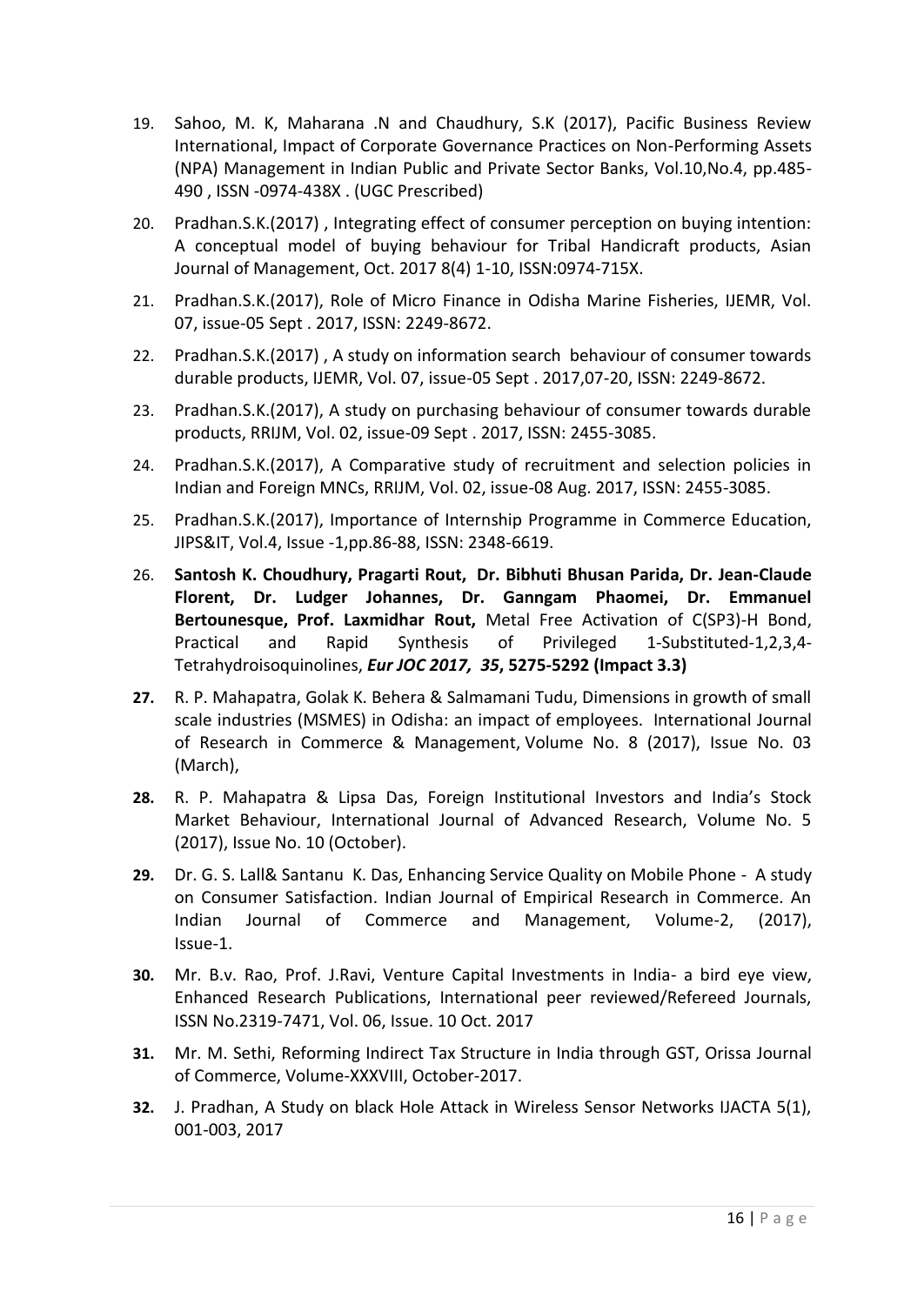- **33.** J. Pradhan , A Novel Instrusion Detection System for Detecting Black Hole Attacks in Wireless Sensor Network using AODV Protocol IJCSN- International Journal of Computer Science and Network-5(4), 2016
- **34.** J. Pradhan , Uncertainty supply chain through deferment impact of replenishment on safety inventory-data conferenceworld.in 2016
- **35. S. K. Das,** Comprehensive study of Malware Propagation using Geometric Progression, 978-1-5386-2529-3/17,IEE, DOI 10,1109/CINE.2017.31
- **36. S. N. Tripathy,** Comprehensive study of Malware Propagation using Geometric Progression, 978-1-5386-2529-3/17,IEE, DOI 10,1109/CINE.2017.31
- **37.** Patra S.(2017): Energy Challenges and Infrastructure Development in India, chapter in Edited Book entitled "Social, Health and Infrastructural Infrastructures for Economic Growth " , IGI Global , Hersey, USA ( ISBN-978-1-5225-2364-2), Ch-9, PP-165-187
- **38.** Patra S.(2017): Role of SAARC in Convergence of South Asian Countries, IGI Global, USA( ISBN-978-1-5225-0215-9), Ch-6, PP-144-169
- **39.** Patra S (2017): India's Foreign Trade and Regionalism in South Asia in post Globalization Period, published in Edited Book "India and New World Order", by P. Panda and R. Panda, Kumud Publications, New Delhi, PP-51-69, ISBN(978-93-82- 885-40-5)
- **40.** B.C. Behera and B.K. Panda (2017) "*Multidimensional Measures of Poverty in India: An Inter-State Analysis"* Indian Economic Journal, Special Issue, December, 2017.
- **41.** Subhrajit Pradhan, **Rasmita Kumari Panigrahy**, Bijaya Nanda Mallick, "Performance Enhancement of an Inter Satellite Optical Wireless Communication Link by Employing Various Modulation Techniques", JJMET, 8(8), 224-232, August, 2017.
- **42.** Subhrajit Pradhan, **Rasmita Kumari Panigrahy**, Bijaya Nanda Mallick, "Adaptive & Blind Equalization in Digital Optical Receiver", JJMET, 8(8), 218-223, August, 2017.
- **43.** R. K Das, S Dash, **R K Mishra**, A Panigrahy, "E-CLONALG: A classifier based on Clonal Selection Algorithm," Transactions on Machine Learning and Artificial Intelligence 4 (6), 88 – 96, 2017.
- **44.** S Dash, **R K Mishra**, R K Das, M Panda, "Comparison of AIS based Data Mining Algorithms for Intrusion Detection," International Journal of Computer Science and Information Security 15 (1), 619 – 633, 2017.
- **45.** Asit K. Panda, Sudhakar Sahu and **Rabindra K. Mishra**, "A compact dual‐band 2 × 1 metamaterial inspired mimo antenna system with high port isolation for LTE and WiMax applications", 27(8), 2017.
- **46.** D. Pattanaik, **D. C. Panda** and U Samantsinghar, "Threats in Cross Layer Design of Multimedia Transmission over Wireless Networks", International Journal of Electronics, Electrical and Computational System, 6(2), 2017.
- 47. Prof Ram Narayan Panda, **"**Message on English for Employability." *SOUVENIR,* R. N. College, DURA. 24 September, 2017.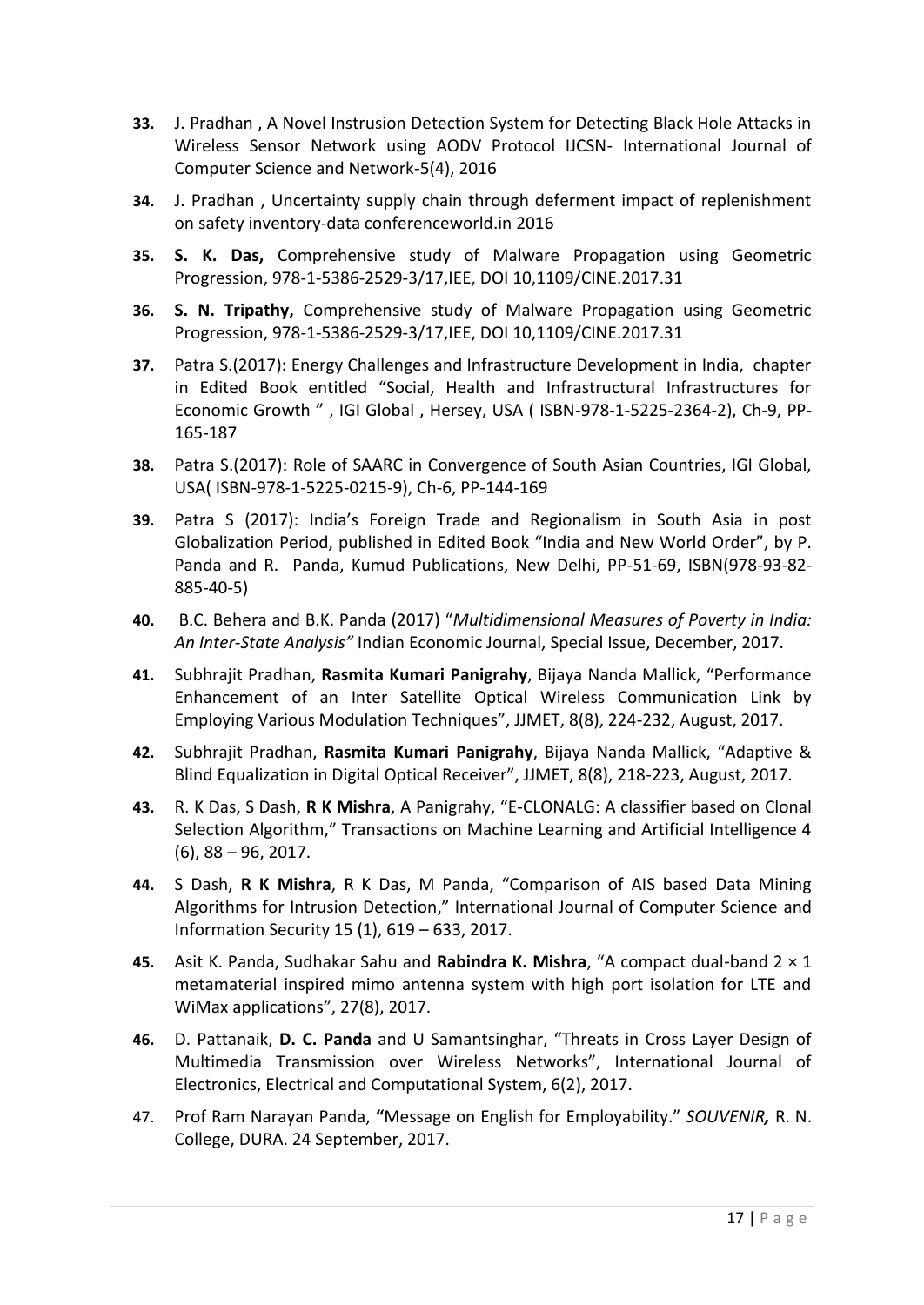- 48. Dr Balabhadra Tripathy "Chinua Achebe and the Use of English Language". *Innovation: The Research Concept.* Vol. 2; Issue-8. September-2017.
- 49. Dr Shruti Das**,** "Ruptured History and the Politics of Language in Myanmar." Pp.169- 182. Heritage and Ruptures in Indian Literature, Culture and Cinema**.** Cambridge Scholars Publishing, Newcastle upon Tyne,UK, 2017**. ISBN: 978-1-4438-9887-4**
- 50. Dr Shruti Das, Dalit Aesthetics: Situating Sharan Kumar Limbale's Poetics Pp 16-28 **Studia Anglica Resovensia Vol 14.2017. ISSN 1898-8709.**
- 51. Dr Shruti Das, The God of Small Things: An Allegory of Trauma. Pgs. 100-109. **Neocolonial Literature: A Collection of Critical Essays.** AuthorsPress, 2017. **ISBN: 978-93-5207-495-2**
- 52. Dr Shruti Das, From Eco-sensibility to Ecofeminism. Pgs 49-59. **Rethinking Environment: Literature, Ethics, Praxis.** AuthorsPress, 2017**. ISBN: 978-93-5207- 466-2**
- 53. Gender Politics: Scenario in Indian English Fiction and India. Pp. 23-31. **Odisha Review.** Vol. LXXIII. No.7-8 Feb-March 2017. **ISSN 0970-8669**
- 54. Dr Shruti Das, Rasa: Indian Aesthetic Theory Revisited. Pp. 55-58**. Asian Resonance: A Peer-reviewed Multi-Disciplinary International Research Journal.** Volume VI, Issue:2, April 2017**. P ISSN No. 0976- 8602 E ISSN: 2349-9443**
- 55. Dr Shruti Das, A Dialogic Study of Hermann Hesse's *Siddhartha* in the Light of Mikhail Bakhtin's Philosophy.[With Deepshikha Routray] Pp.174-182. IJELLH **Volume V, Issue VII,** July2017 **– ISSN 2321-7065**
- 56. Dr Shruti Das, Religious Discrimination, Conversion and Dalit Emancipation. Pp 48- 52. **Remarking: An Analysation** Vol-2, Issue-7, October- 2017 **P: ISSN No.: 2394- 0344**
- 57. Dr Shruti Das, Renaissance of Buddhism, Ambedkar and Dalit Emancipation in India. Pp.35-45. **The Atlantic Literary Review 18.4 (Oct-Dec** 2017). **ISSN :0972-3269.**
- 58. **Dr T Eswar Rao,** *Re-Thinking Environment Literature Ethics and Praxis* ISBN-978-93-5207-466-2 Editor: Dr Shruti Das Reader in English Berhampur University " **Eco-Centric Dimension in Thoreau's Walden" page-87-94.**
- 59. **Dr T Eswar Rao** *Education Development and Tribal Women* ISBN:978-93-8315-898- 0 Editor: (1)Suman Kalyan Chaudhury, (2)Chandra Sekhar Patnaik, Address: SK BOOK AGENCY,5A/12 Amsari road Daryaganj New Delhi-110002 "Dr B R Ambedkar: The Apostle of Human Rights," Page-153-160**.**
- 60. Dr. Bhagban Sahu, "Contribution of Ganjam to the Paik Rebellion of Bakshi Jagabandhu Bidyadhara in Panorama, P-67-77 of History and culture of South Odisha" ISBN 978-9384415-495.
- 61. Dr. Bhagban Sahu, "Village Administrative System in the Dist. Of Ganjam during the colonial period in new trends, Ideology in History and Archaic culture" Panna 207, PP-29-35, ISBN 9386439-09-3
- 62. Dr. Bhagban Sahu, "Understanding village culture Through Folk literature : A Study of South Odisha" in proceedings of SHHC, Salem, P.495-501, ISSN – 2223671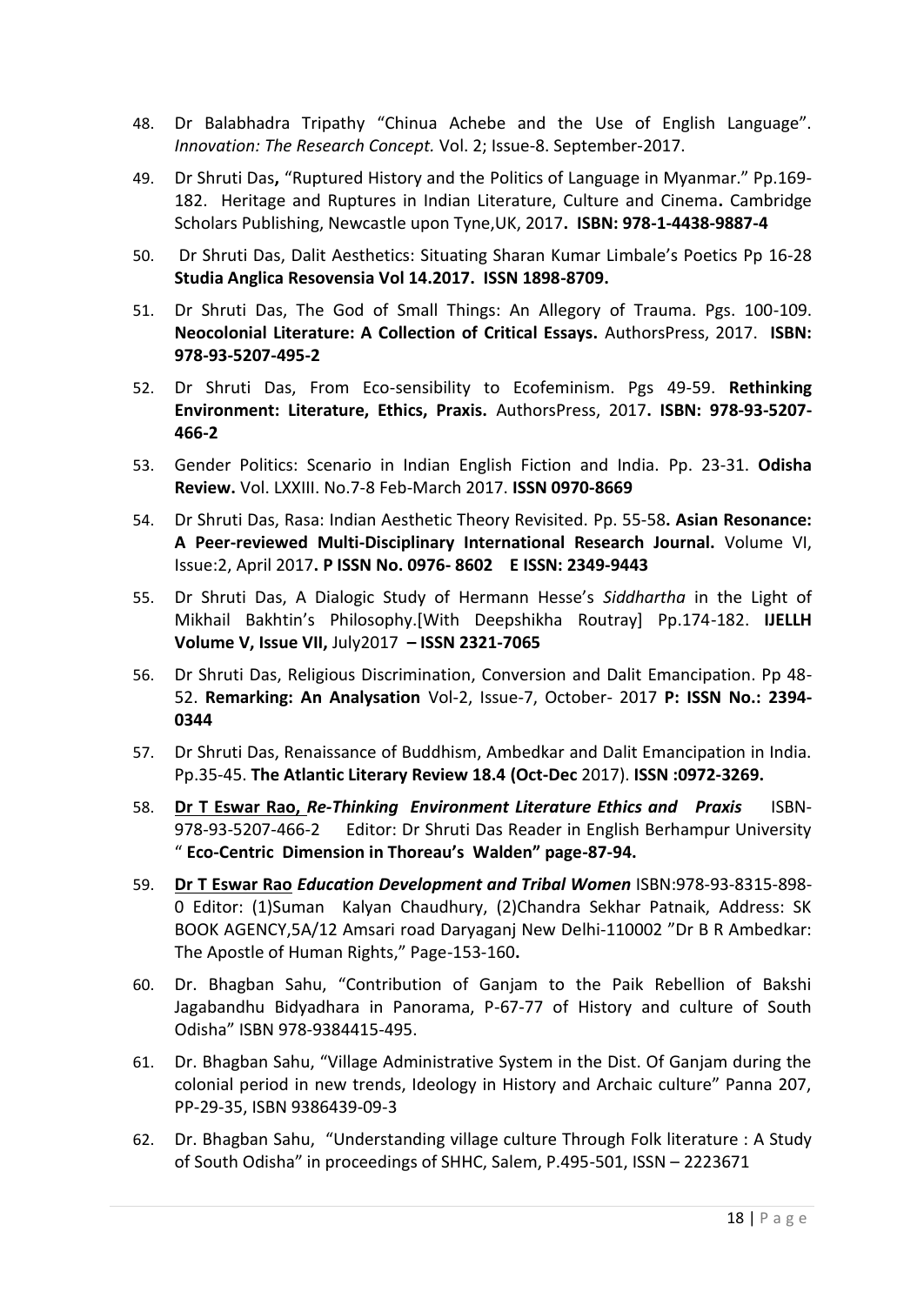- 63. Dr. S.Nayak, International Journal for research & students (IJRS) Bi-yearly Referred journal. Article Sl. No.13, Page No. 111 to 118, Volume – IV, Issue-1, Feb- August, 2017. ISSN : 2395 – 6984, Index Journal, Topic : ""Management of Missionary Educational Institutions : A Study of Sundargarh Dist.
- 64. Dr. S.Nayak, International Journal for Social Development Peer Reviewed International Journal, ISDR- Ranchi, Jharkhand (UGC : Sl. No.868/Journal No.47199) Article Sl.No.02, PgeNo.14-22, Vol-05, Issue-01, ;Jan-March, 2017, ISSN : 2320-9283. Topic : "The Rebati : An Historical interpretation of late  $19<sup>th</sup>$  Century Odishan Society".
- 65. Dr. S.Nayak, Proceedings of International conference on Indian Culture Heritage : Past, present & future held on 18-20, March, 2017, Bhubaneswar hosted by Utkal University and Institute of Media Studies. Article : Sl No. 31 Page No. 173-175 ISBN: 978-93-81693-07-6. Topic : "Unity & Diversity Root of Indian Heritage".
- 66. Dr. R.K. Bhuyan: Evolution of Kalingan Style of Temple A Study Vol-1, Issue 12, March – 2017.
- 67. Dr. R.K. Bhuyan, Tribal Heritage of India A Study on Savara's of South Odisha Proceedings of International Conference on Indian Cultural Heritage, Past, Present & Future – PP-30-38.
- 68. Sri Sankarsan Mallick**,** Paper titled "Religious Life of Oriya Women in Medival Orissa" in Annual Session of South Odisha History Society, 26<sup>th</sup> February 2017.
- 69. Sri Sankarsan Mallick ,Paper titled "Depiction of Working Class Women in  $18<sup>th</sup>$ Century Oriya Literature in National Seminar on  $25^{th}$  and  $26^{th}$  March 2017 at Deptt. of History, Berhampur University.
- 70. Sri Sankarsan Mallick , Paper titled "Devadasi Tradition of Orissa : A Religious Ritual in the Eye of History" in International Seminar held at Utkal University on  $18^{\text{th}} - 20$ March 2017.
- 71. Sinha, S(2017), An integrated approach to study language attitude of migrant Kui speakers of Bhubaneswar. In Prassanshu, P.K.Das and A.R.fatihi(Eds.), Langugage, Law and Community: Festschrift in Honour of Prof.R.C.Sharma(Vol.1), New Delhi: Osbert Publishing House, ISBN: 9789385212185.
- 72. Sinha, S and Susita Das(2017), Communicating in High and Low context culture, In S.Nanda, A. Biswal and S.Sinha(eds) Neo Colonial Literature: A Collection of critical essays, New Delhi: Authors Press, ISBN: 97893 52074952.
- 73. Prof. L. Nayak, Effect of estuarine effluents on benthic faunal communities in a relation to tidal dynamics of Dhamra estuary. World Journal of Pharmaceutical and Life Sciences. 4(2): 127-134
- 74. Prof. L. Nayak, First record and new range extension of long horn cowfish *Lactoriacornuta* (Linnaeus, 1758) off the coast of Gopalpur (Odisha), Zoology and Ecology. 27(3-4): 251-256
- 75. Prof. K. C. Sahu, The seasonal occurrence of the Whale Shark *Rhincodontypus* (Smith, 1828) (Orectolobiformes: Rhincodontidae) along the Odisha coast, India. Journal of Threatened Taxa9(4): 10125–10129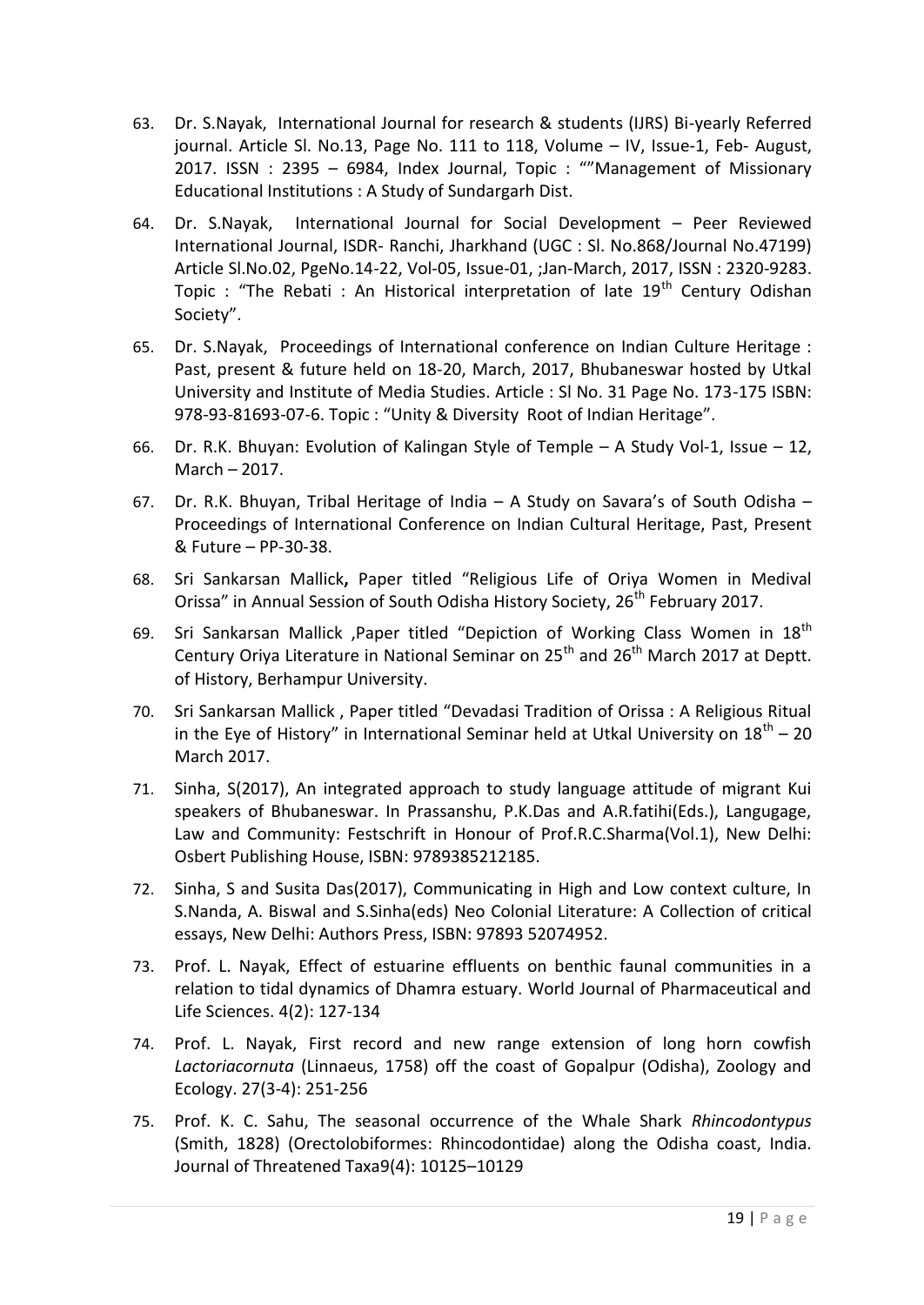- 76. Prof. K. C. Sahu, Winter Thermal Inversion and *Trichodesmium* Dominance in North-Western Bay of Bengal. Ocean Science Journal 52(2) : 301-306
- 77. Prof. K. C. Sahu, Effect of physico-chemical regimes and tropical cyclones on seasonal distribution of chlorophyll-a in the Chilika Lagoon, east coast of India. Environ Monit Assess 189(4): 153
- 78. Prof. P. K. Mohanty, Subhasis Pradhan, Sujit Mishra, Rakesh Baral, Rabindro Nath Samal, Pratap Kumar Mohanty and Ajit Kumar Pattnaik, 2017. Alongshore sediment transport near tidal inlets of Chilika Lagoon; east coast of India, Marine Geodesy (Taylor & Francis), DOI: 10.1080/01490419.2017.1299059.
- 79. Pratyush Das, R. K. Mishra, A. K. Bhargava, Puran Singh, S. Mishra, M. K. Sinha & P. K. Mohanty, 2017. Abundance and Distribution of Indian Mackerel (Rastrelliger kanagurta) along the South-West Coast of India in Respect to the Hydro-Biological Changes, Thalassas-An International Journal of Marine Sciences, ( Springer), 32(1), DOI 10.1007/s41208-017-.0033-2.
- 80. Kar P.K., Mohanty P.K., Barik S.K., Behera B., Pradhan U.K., Patra S.K., Mishra P., Panda U.S., Bramha S. (2017). Shoreline change: a study along South Odisha coast using statistical and geospatial technique. *Int. Res. J. Earth Sci.,* 5(1), 1-7.
- 81. Patro S.,Sahu B.K., Parida C., Dash M., Sahu K.C. 2017. Seasonal occurrence of whale shark *Rhincodon typus* (Smith, 1828) along South Odisha coast.*Journal of Threatened Taxa* 9(4): 10125–10129
- 82. Patro, S., P. Krishnan, V. Deepak Samuel, R. Purvaja, R. Ramesh. 2017. Seagrass and salt marsh ecosystems in South Asia – An overview of diversity, distribution, threats and conservation status. In: Prusty et al., (Eds) Wetland Science: Perspectives from South Asia, Springer: 87-104
- 83. Dam Roy, S., Krishnan, P., Patro, S., George, G., Velmurugan, A., Kiruba Sankar, R., Purvaja R. 2017. Wetlands of Small Island Nations in South Asia vis-a-vis the Mainland and Island Groups in India: Status and Conservation Strategies. In: Prusty et al., (Eds) Wetland Science: Perspectives from South Asia, Springer: 31-50
- 84. Krishnan, P., V. Deepak Samuel., C. R. Sreeraj, K. R. Abhilash, Patro, S., R. Sankar, Margi Purohit, G. Dharani, R. Purvaja and R. Ramesh. 2017. Digital repositories for coastal wetland biodiversity in South Asia: A conceptual framework from India. In: Prusty et al., (Ed) Wetland Science: Perspectives from South Asia, Springer: 51-66
- 85. Tarafdar, L., Patro, S., Sahu, B.K., Badakumar, B., (2017). Diversity of marine biofilm community of south Odisha coast. Proceedings of the International Seminar on Coastal Biodiversity Assessment: 111-118, ISBN : 978-93-5267-385-8
- 86. Badakumar, B., Patro, S., Sahu, B.K., Tarafdar, L. (2017). Diversity of seagrass and associated fauna in southern sector of Chilika lagoon, east coast of India. Proceedings of the International Seminar on Coastal Biodiversity Assessment: 119- 131, ISBN : 978-93-5267-385-8
- 87. Deepak Samuel, V., Krishnan, P., Sreeraj, C.R., Chamundesari, K., Parthiban, C., Sekar, V., Patro, S., Saravanan, R., Abhilash, K.R., Purvaja, R., Ramesh, R. 2017. An updated checklist of echinoderms from Indian waters. Zootaxa. 4354(1): 1-68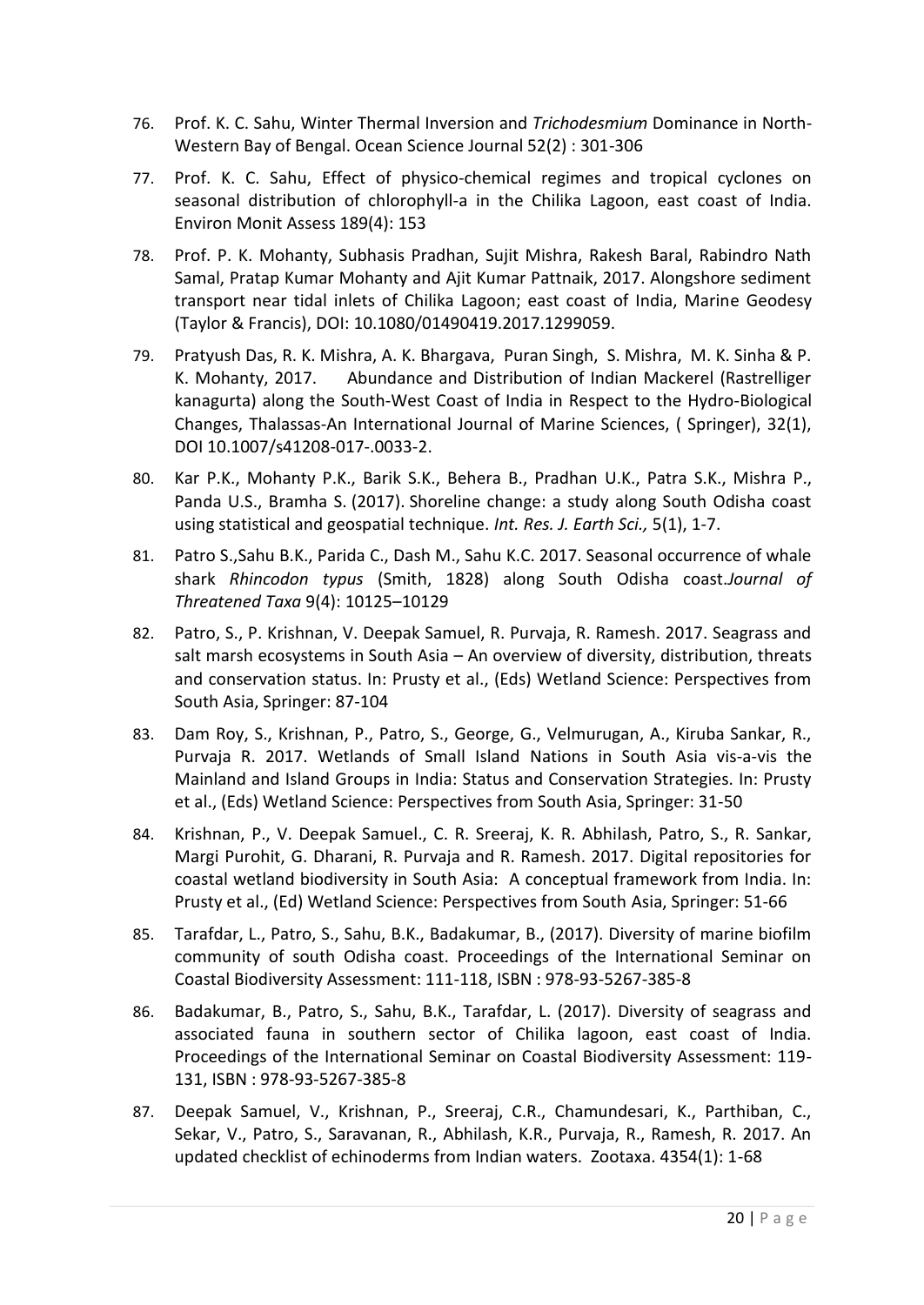- 88. S.N. Tripathy, S.K. Kapat, **R.N. Patra** and S.K. Das: "A Comprehensive study of Malware Propagation using Geometric Progession", ISBN- 978-1-5386-2529- 3/17/IEEE, pp. 73-77, DOI: 10.1109/CINE.2017.31 (2017)
- 89. **Patra R.N.,** " String Cosmological Model in a New Scalar Tensor Theory of Gravitation ", Int. J. of Mathematics Trends and Technology (IJMTT), ISSN: 2231- 5373, Vol. 48(2), pp. 152-154, DOI: 10.14445/22315373 (2017)
- 90. **Patra R.N.,** " Anisotropic Cosmological Model of Cosmic String with Bulk Viscosity in Lyra Geometry", Int. J. of Mathematics Trends and Technology (IJMTT), ISSN: 2231- 5373, Vol. 48(2), pp. 147-151, DOI: 10.14445/22315373(2017)
- 91. **Patra R.N.,** Sethi A.K. :" Bianchi type-III bulk viscous Cosmological Models in presence of Chaplygin gas with time varying- $\Lambda$  in Lyra Geometry ", Int. J. of Pure and Applied Physics,ISSN: 0973-1766, Vol. 13(3), pp. 289-299, (2017)
- 92. B.P. Padhy, B. Majhi, **P. Samanta,** M. Misra, U.K. Misra : "A note on the use of quasif-power increasing sequence in absolute indexed Riesz summability", *The 6th Int. Conf. on Computer Enggineering and Mathematical Sciences (ICCEMS-2017), Published by SandKRS, Malaysia, pp. 121-123.*
- 93. S.K. Paikray, P.K. Das, **P.N. Samanta,** M. Misra& U.K. Misra: "Double absolute matrix summability methods", *Int. J. of Advance Research in Sc. & Engg.,ISSN(O) 2319- 8354, ISSN(P) 2319-8346, Vol. 6, Issue. 9, September 2017, pp.1555-1566.* **UGC Enlisted Sl. No. 47721**
- 94. V.N. Mishra, S.K. Paikray, P. Palo, **P.N. Samanta,** M. Misra& U.K. Misra: "On double absolute factorable matrix summability", *Tbilisi Mathematical Journal,ISSN 1512- 0139, Vol. 10, Issue. 4, August 2017, pp.29-44.* **UGC Enlisted Sl. No. 46810**
- 95. S.K Indrajitsingha, **P.N. Samanta** and U.K. Misra, A production fuzzy inventory model for deteriorating items defuzzified by graded mean integration representation method, *J. of Ultra Scientists of Physical Sciences, ISSN 2231-346X, Vol. 29, Issue 9, 2017, pp.388-400, http://dx.doi.org/10.22147/jusps-A/290905,* **UGC Enlisted Sl. No. 47046**
- 96. S.K Indrajitsingha, **P.N. Samanta** and U.K. Misra, Inventory optimization by fuzzy logic for a production of single item without shortages, *Bull. Of Pure & Appl. Sciences, (Math & Stat), ISSN(P) 0970-6577, ISSN(O) 2320-3226, Vol. 36E, Issue 1, June 2017, pp.16-30, DOI 10.5958/2320-3226.2017.00002.9,* **UGC Enlisted Sl. No. 9585**
- 97. **P.N. Samanta,** J.P. Das & S.K. Indrajitsingha: **"**Fuzzy inventory model for two parameter weibull deteriorating items"**,** *Transactions on Mathematics, ISSN 2455- 1856, Vol. 3, Issue. 2, April 2017, pp.27-36.*
- 98. **Prof. Prasan Kumar Swain**: N*ature in the tribe related Odia Novel;* 'The Jhankar' (The premier literary monthly Journal of the Prajatantra Prasara Samiti, Cuttack) 69/1, April, 2017, Page: 109-116
- 99. **Prof. Prasan Kumar Swain**: *Odishara Adivasi Gabesana Kshetrare Gopinath Mohanty;* The 'Konark' (The quarterly literary journal of Odisha Sahitya Akademi, Bhubaneswar),  $185<sup>th</sup>$  Issue, May-July, 2017, Page: 50-63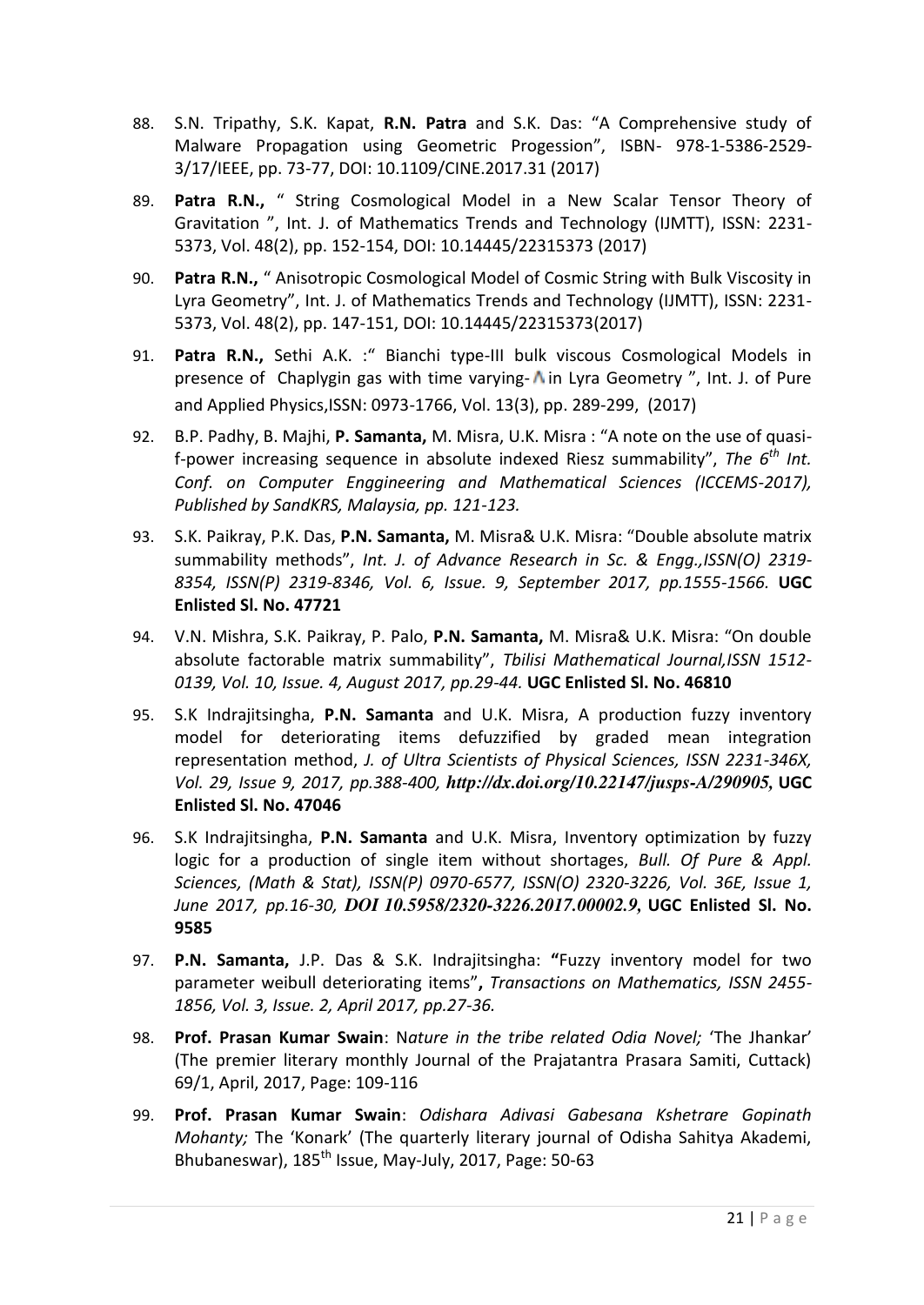- 100. **Prof. Prasan Kumar Swain**: *Odia Nataka O Gopinath Mohanty;* The 'Nabapatra' (The literaty journal of the Cultural Akademy, Rourkela),  $55<sup>th</sup>$  year, May-June, 2017, Page: 8-24.
- 101. **Prof. Prasan Kumar Swain**: *Odia Anubada Sahitya O Gopinath Mohanty;* The 'Kathakar' Puja Issue, October 2017, Page: 149-153.
- 102. **Prof. Prasan Kumar Swain**: *Gabesaka Gopinath Mohanty O Adikabi Sarala Das;* The 'Sailaja', Saradiya Issue, October 2017, Page: 174-178.
- 103. **Prof. Prasan Kumar Swain**: *Gopinatha Mohantynka Prarambhika Rachana;* The 'Janasudha', 149<sup>th</sup> Issue, Vol-20, Issue-1, October-December 2017, Page: 136-140, ISSN No: 2321-9890.
- 104. **Dr. Sadananda Naik: Papers,** Odia Bhasa Bhiti O Bhabisyata: Debabhumi 2017 Page 95-98.
- 105. **Dr. Sadananda Naik:** Odia Dirghaswar o Biswar: Mata ,Amata O Nijamata, December 2017, Page 883-887.
- 106. Bhoi Sameer (2017) Paschimanchaliya lokaGeetare Naree" SAPTARSHI, JAN- JUN-2017, Sambalpur University, Jyotivihar, Burla, Page No – 26-29. ISSN No 0973-3264.
- 107. Bhoi Sameer(2017) "BargarhJillara Lokadebata" LokaSanskruti (Lokadebata bisesanka), Loka Sanskruti Gabesana Parisad Puri-2. Page No - 45-53.
- 108. Bhoi Sameer(2017) "Adhunika Odia Sahitya Samalochaka Dr. Bhagabana Patel", GHASAPHULA, April- 2017 Bisuba bisesanka,Kanasa Bhadrak.Page No 132-152.
- 109. Bhoi Sameer (2017) "Bhagabana Patelnka Samalochanara Bhasha O Barnana Saili" SAHAYOGI July – 2017, Sahayogi Publication, moonlite lane, Pithapur, Cuttack-753001. Page No – 65-67, ISSN: 24546828.
- 110. C.S. Mishra, G. Palai, S.K.Tripthay, "Analysics of HLB pass filter using Silicon photonics structure", optik, 144 (2017)522-527.
- 111. Sumanta Kumar Patnaik, Sukanta Kumar Tripathy and Surendra Nath Sahu, "Synthesis and Characterization of small size fluorescence LEEH caped blue emission ZnTe Quantum Dots", Materials Silence Poland DoI: 10.1515/MSP-2017-0012
- 112. Sonali P. Dash and Sukanta Kumar Tripathy" Improvement of transmission efficiency in solid plastic pipe using ZnTe Quantum dots for lighting system" PP158 International Conference an advances in optics and photonics, (XLI conference of optical society of India) NOV 23-26, 2017, Hisar- Haryana
- 113. S.N. Sarangi, B.C. Behera, M. Hota and S.K.Tripathy: DNA assisted Synthesis of Cds nanowines: a nano bioelectronic device, "International Workshop on Advanced materials", Berhampur (to be published A.I.P conference proceedings).
- 114. Planck Scale effect in Supersymmetric E  $_6$  Model : S. Mishra & S. Mohanty, Orissa Journal of Physics Vol.24, No-1 February 2017
- 115. S.Panda, B.K.Panda, Orissa Journal of Physics,vol-24,No.1(2017) .p-117-126
- 116. S.Panda, International Journal of Advanced Research (Int. J. Adv. Res. 5(7), 906-916 (2017)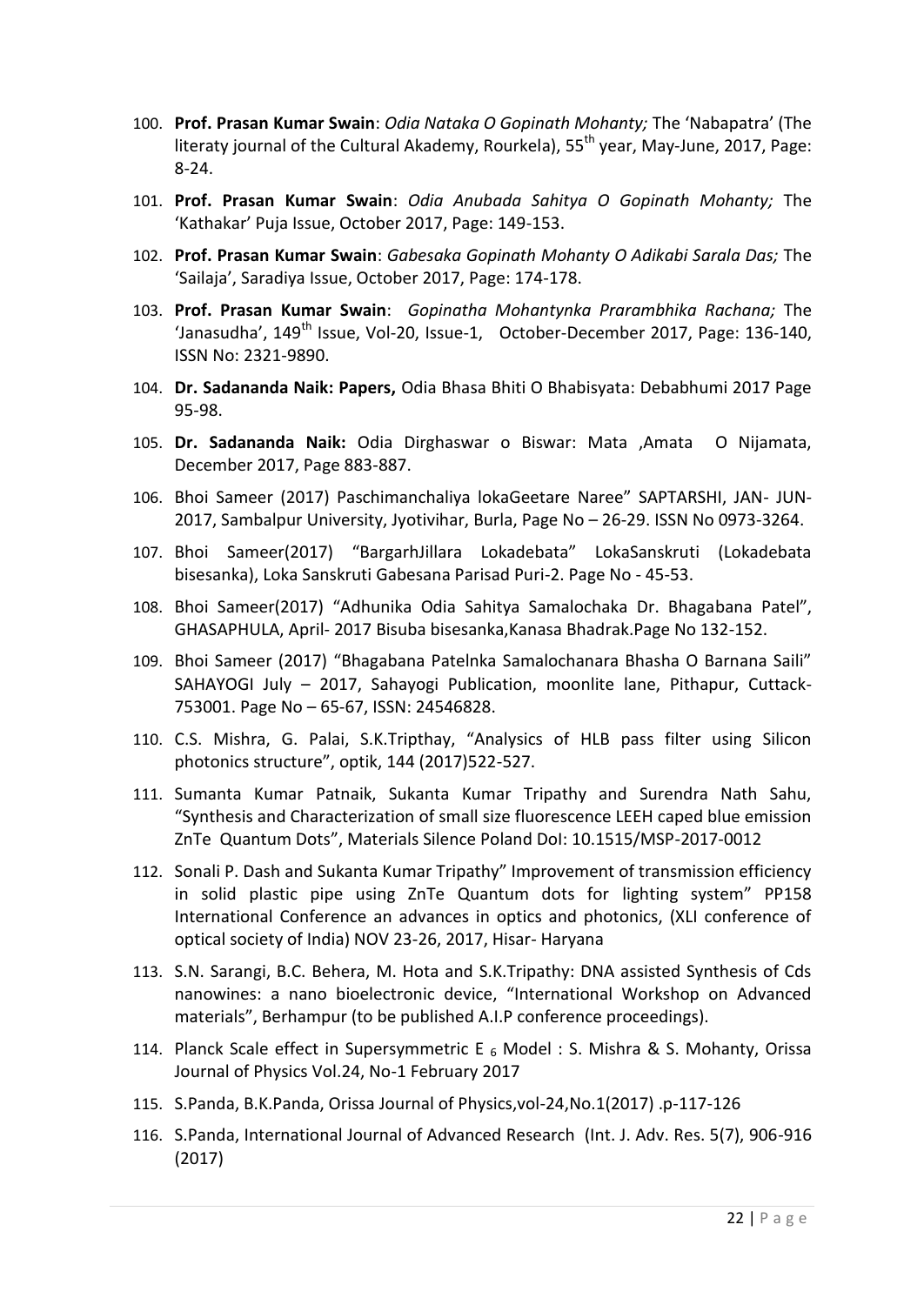- 117. S.Panda, Int. J.Adv. Res. D. Vol-2 (5) 2017
- 118. Prativa Tripathi, Sanjeev K. Nayak and G.S Tripathi "Carrier induced local magnetic magnetization in P-Type  $Sn_{1-x}Mn_xTe$  " Journal of magnetism and magnetic materials, 2017
- 119. Study of superconductivity & Antifirromagnetism in rare erth Nickol borocarbideo, Salila Das & Preeti Suman Dash, IOSR Journal of Applied Physics Vol-9, Issue-3 May-June 2017
- 120. Coexisting of Magnetism & superconductivity in HoNIaB2C, S. Das, P.S. Dash, P. Patro & P. Rath Orissa Journal of Physics Vol.24, No-1 February 2017
- 121. Theoretical model for iron-based magnetic super conducts, Salila Das, International Journal Adv Res 5(6), 1886-1889, June 2017
- 122. **Dr. Dasarathi Bhuiyan,** Development and Resistance: Encounter between the State and Tribal Communities in Odisha, Research Process, International Journal of The Social Research Foundation: IIC-DESW 2017 Special Issue : Volume No. I, p-78, ISSN 2321211X (UGC Approved Journal Sl.No. 45100)
- 123. **Dr. Dasarathi Bhuiyan,** There is a better world than the modern one, `Odisha Political Science Journal, Vol.XXI, No.1, December 2017, ISSN 03771997, p.71-78
- 124. **Dr. Dasarathi Bhuiyan,** The Indian Freedom Struggle beyond the Frontiers under Subash Chandra Bose and the Odia Martyrs in INA, World Focus, May 2017, New Delhi, ISSN: 22308458 (UGC Approved Journal Sl.No. 48328)
- 125. **Dr. Dasarathi Bhuiyan,** Are tribals forced to become Naxal, a socio-economic and political debate, Desh Vikash, volume: 4 Issue: 3, October-December 2017, ISSN 23941782, p13-26 (UGC Approved Journal Sl.No. 44701)
- 126. Mishra, G., Pattnaik, S., Mohanty, K. (2017): Impact of T3 on Calcium and Phosphorus Metabolism in Tissues of Bufo Melanostictus, Indian Journal of Biology, Volume 4 Number 2, pg.89-94, ISSN: 2394-1391.
- 127. Mishra, G., Acharya, D., Satapathy, S., Das, M. (2017): Biosynthesis and Characterization of Silver Nanoparticles by using Leaf Extract of Thalkudi (*Centella asiatica*) and its Antimicrobial Activity, Indian Journal of Biology, Volume 4 Number 2, pg. 107-111, ISSN: 2394-1391.
- 128. Mishra, G., Behera, U., Pattnaik, S. (2017): Response of House Sparrow (*Passer domesticus*) Towards Artificial Nest Boxes in Rural Areas, Indian Journal of Biology, Volume 4 Number 2, pg.126-131, ISSN: 2394-1391.
- 129. Ghritlahare S. K., Satapathy, T., Panda P. K., Mishra, G. (2017): Ethnopharmacological story of guggul sterones: An overview, Research Journal of Pharmacognosy and Phytochemistry, 9(3), ISSN: 0975-4385(Online), 0975- 2331(Print).
- 130. Mishra, S. R., Nayak, B. S., Ellaiah, P., Mishra, G. (2017): In Vitro and In Vivo Evaluation of Controlled Release Tablets of Pioglitazone HCl Solid Dispersion, Int J Pharma Res Health Sci., 5(1):, 1592-1598, e-ISSN: 2348-6465.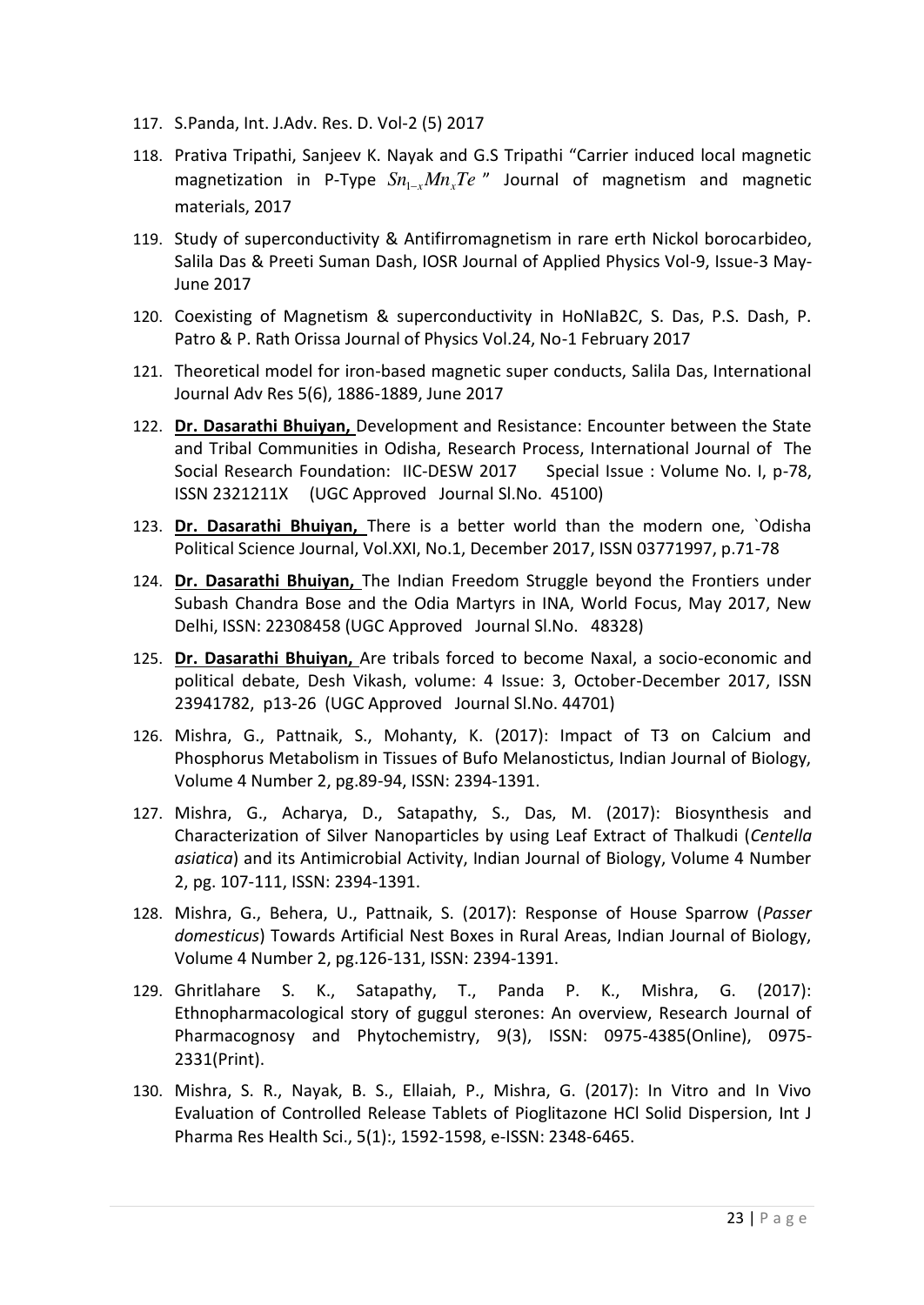- 131. **Barik TK**, Swain SN, Sahu B, Tripathy B, Acharya UR., (2017). First record of *Tylosurus crocodilus* (Pæcopy;ron & Lesueur 1821) (Beloniformes: Belonidae) from Odisha coast, Bay of Bengal, India: exploration of a biological invasion using DNA barcoding., **Thalassas**. 10.1007/s41208-017-0053-y
- 132. TS, Acharya UR, **Barik TK**., (2017). Impact of thermal stress on survival and induced cross tolerance to toxins of *Bacillus thuringiensis* in wild *Aedes aegypti*, **International Journal of Biosciences**, 11(1), 156-164.
- 133. S, Konduru SKP, Merchant N, Ramsoondar J, Rampersad CK, Rajitha B, Mukund V, Kancherla J, Hammond A, **Barik TK**, Mannarapu M, Alam A, Basha R, Bramhachari PV, Verma D, Sushma PS, Pattnaik S, Nagaraju GP., (2017). Adiponectin: its role in obesity-associated colon and prostate cancers, **Critical Reviews in Oncology/Hematology**,116;125-133. DOI:10.1016/j.critrevonc.2017.06.003
- 134. **Barik TK**, Swain SN, Sahu B, Tripathy B, Acharya UR., (2017). Morphological and genetic analyses of the first record of longrakered trevally, *Ulua mentalis* (Perciformes: Carangidae) and of the pinjalo snapper, *Pinjalo pinjalo* (Perciformes: Lutjanidae) in the Odisha coast, Bay of Bengal, **Mitochondrial DNA Part A**, DOI: 10.1080/24701394.2017.1320993
- 135. Raghavendra K., Velamuri P.S., Verma V., Elamathi N., **Barik T.K.**, Bhatt R.M., Dash A.P., (2017). Temporo-spatial distribution of insecticide-resistance in Indian malaria vectors in the last quarter-century: Need for regular resistance monitoring and management, **Journal of Vector Borne Diseases**, 54; 111-130.
- 136. Karna S K, Sahoo D K, **Seth J K**, et al. Length–weight relationship of three Cynoglossus species (*C. puncticeps, C. lingua and C. lida*) from Chilika lagoon, India. **J Appl Ichthyol**. **2017**; 00:1–2. <https://doi.org/10.1111/jai.13603>
- 137. Gokul, A and **Seth, J.K**: Preliminary studies on the faunal diversity in the fish landing centers of Sunderbans. **Rec. Zool. Surv**. **India:** Vol. 117(2)/122-130, **2017**, DOI: 10.26515/rzsi/v117/i2/2017/118010

3.5 Details on Impact factor of publications: 2016-17



3.6 Research funds Sanctioned and Received from various funding agencies, industry and other organisations 2016-17

| Nature of the Project             | Duration | Name of the      | Total grant    | Received    |
|-----------------------------------|----------|------------------|----------------|-------------|
|                                   | Year     | funding Agency   | sanctioned     |             |
|                                   |          | INCOIS, Hydrabad | 68,33,900/-    | 21,37,900/- |
|                                   |          | Govt. Of Odisha  | 29,24,400/-    |             |
| Major projects                    | 04       | UGC, Govt of     | $6,00,000/$ -  |             |
|                                   |          | India            |                |             |
|                                   |          | UGC, Govt of     | $10,00,000/$ - | 8,00,000/-  |
|                                   |          | India            |                |             |
| <b>Minor Projects</b>             |          |                  |                |             |
| <b>Interdisciplinary Projects</b> |          |                  |                |             |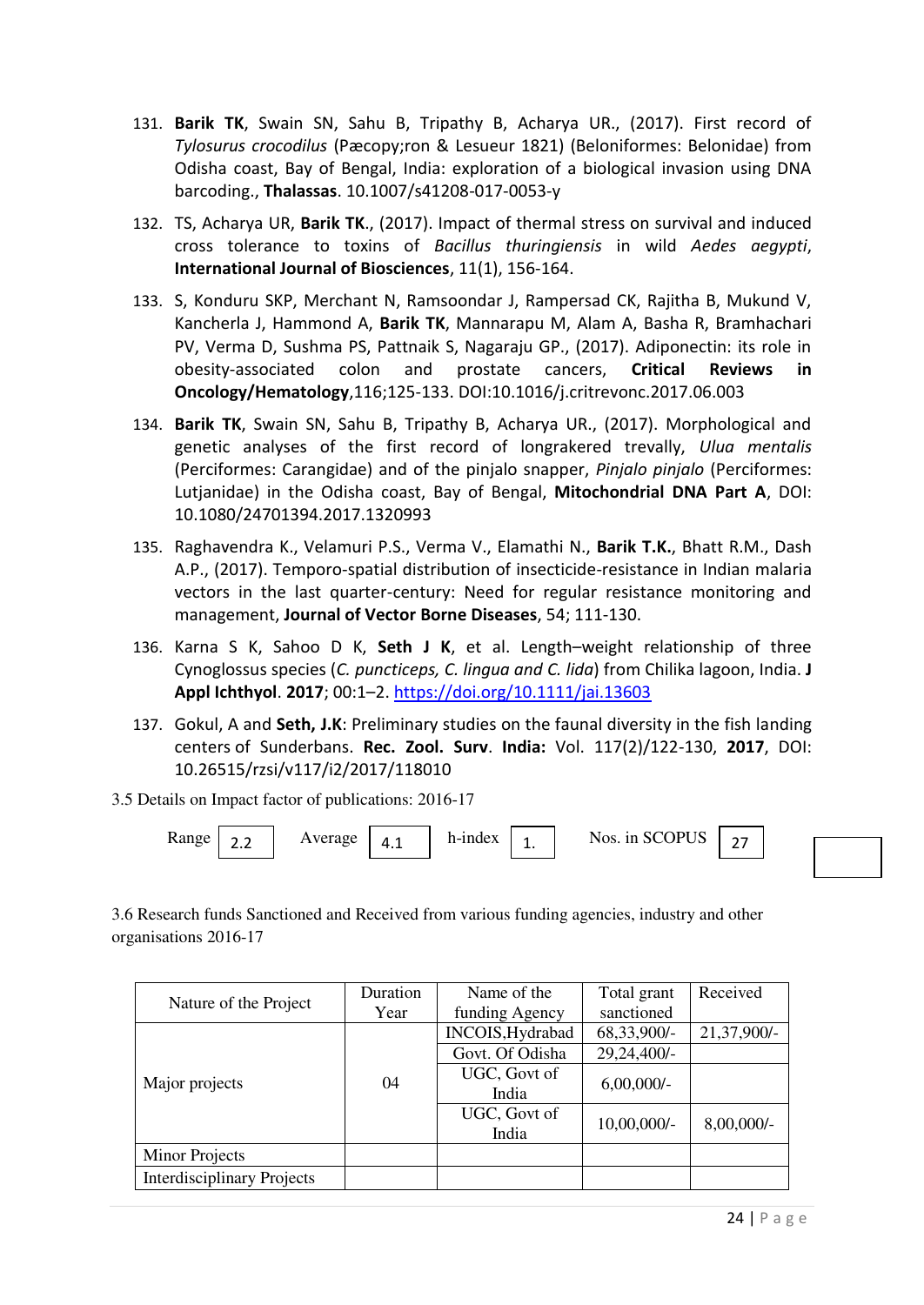| Industry sponsored                        | 02 | Gopalpur Port Ltd | 81,62,500/-      |             |
|-------------------------------------------|----|-------------------|------------------|-------------|
|                                           |    | Dhamara Port Ltd  | 11,48,000/-      | 10,32,682/  |
| Projects sponsored by the                 |    |                   |                  |             |
| University/College                        |    |                   |                  |             |
| Students research projects                | 02 | $S \& T$          | 4.2              | 2.1         |
| (other than compulsory by the University) |    | Odisha            |                  |             |
| Any other (Specify)                       | 01 | W & CD            | 5,89,200/-       | 5,89,200/-  |
| <b>Gender Sensitisation</b>               |    | Govt. Of Odisha   |                  |             |
| Total                                     | 09 |                   | $2,16,78,000/$ - | 47, 19, 782 |

3.7 No. of books published 2016-17

i) With ISBN No.  $\begin{vmatrix} 24 \end{vmatrix}$  Chapters in Edited Books  $\begin{vmatrix} 11 \end{vmatrix}$ 

### **BOOKS 2017**

- 1. Panigrahy.D & Sarangi S (2017) Entrepreneurship & Business Incubation published by Thakur Publications, BBSR,ISBN-978-93-86232-50-2.
- 2. Pathi, S.N (2017) Investment Decision and Plan aspect of Portfolio by Small Investors, by Viswa Bharati Research Centre, Latur
- 3. Nayak.S & Sahu. A (2017) Engineering Employability skills required by employers in India ed. Skill India Build India published by Scholar Publications, Assam,pp.94-103, ISBN-978-81-932-9407-9.
- 4. Padhi G & Sahu. A (2017) School Environment and Educational Attainment of school going children at primary level: A study , ed. Education Development and Tribal Women published by S.K Book Agency, Daryaganj, New Delhi, pp.1-9, ISBN-978-93-8315-898- 0.
- 5. Behera.A & Sahu. A (2017) Changing life style of soura in South Odisha , ed. Education Development and Tribal Women published by S.K Book Agency, Daryaganj, New Delhi, pp.17-26, ISBN-978-93-8315-898-0
- 6. Baral.S.K. & Mohanty.B.D (2017) Impact of Customer Relationship Management on Performance published by SSDN Publishers, N Delhi, ISBN:978-93-8357-612-8
- 7. Mallik R, Chaudhury. S.K, and Sarkar.S (2017) Women Empowerment in Indian Society published by SSDN Publishers & Distributors, Daryaganj, New Delhi, ISBN-978-93- 8357-592-3.
- 8. Rahman S, Chaudhury. S.K, and Sarkar.S (2017) Development of Higher Education in India published by S.K.Book Agency, Daryaganj, New Delhi, ISBN-978-93-8315-878-2.
- 9. Mallik R, Chaudhury. S.K, and Sarkar.S (2017) Economic Development and Human Right published by AVON Publications, Daryaganj, New Delhi, ISBN-978-93-8183-983- 6.
- 10. Chaudhury. S.K, and Patnaik C.S (2017) Education Development and Tribal Women by S.K.Book Agency, Daryaganj, New Delhi,ISBN-978-93-8315-898-0.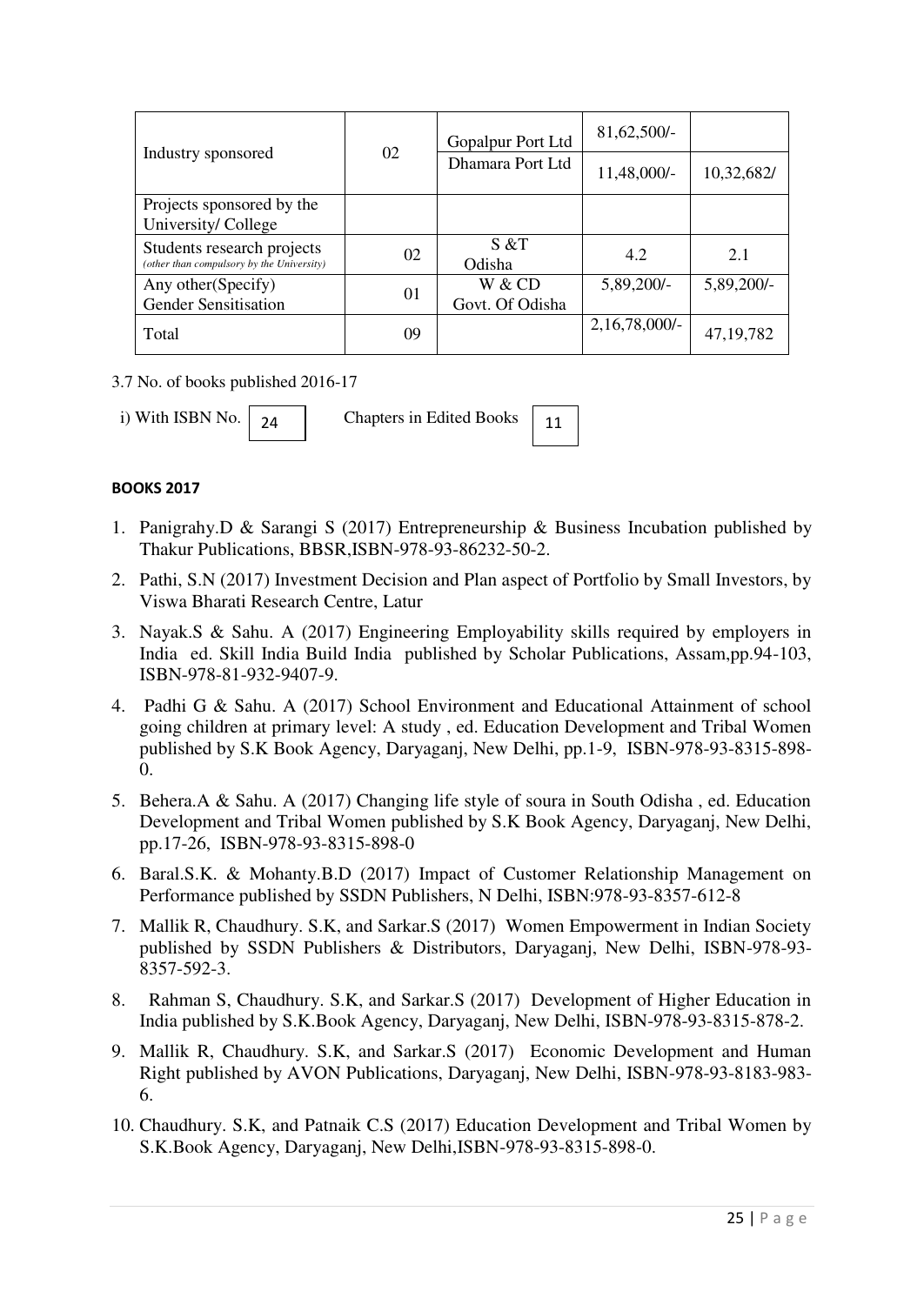- 11. Pradhan.S.K.(2017) Marketing Management, published by Educreation Publishing, New Delhi, 978-16-1813-869-9
- 12. Dr. G. S. Lall, Business Studies & Management- I (First Edition) for +2 1st year Commerce(New Syllabus) of CHSE, Odisha, Nano Publishing House, Cuttack Odisha
- 13. Dr. G. S. Lall, Consumer Satisfaction: A Study on Mobile Users in South Odisha, Chapter in edited book, Service Management Theory and Practice, Edited by Kailash Chandra Biswal and G. Singaiah, NEHU, Department of Management, Tura Campus, Meghalaya, Published by Himalaya Publishing House Pvt. Ltd. Mumbai. ISBN: 978-93- 5262-410-2, First Edition. 2017
- 14. Dr. G. S. Lall Skill India Build India, Chapter in edited book, Editors: Dr. Santanu Kumar Das and Dr. Sudhansu Sekhar Nayak, Scholar Publications, Karimganj, Assam. India. ISBN: 978-81-932940-7-9, First Publication: March, 2017
- 15. Dr. G. S. Lall, Financial Sector in India Issues, Challenges & Opportunities Editor Dr. Pavnesh Kumar, Excel India Publishers, New Delhi. ISBN: 978-93-86256-91-1, First Publication: June, 2017, Banking Reforms for Transformation. Inclusion and Sustainability
- 16. Mr. B.v. Rao, Demonetization In India-Impact and prospects, Demonetisation Impact and Prospects, Jyothi Grandhamala, Hyd, ISBN No: 978-93-83823-26-0, First Publication: Dec, 2017
- 17. Patra S. & Sahu K. K. (2017) : Economics of Mining and Health Hazards, Avon Publications, New Delhi ( ISSN:978-93-8183-998-0)
- 18. Dr Balabhadra Tripathy**:** *TheTooth of Power: A Study of Sam Shepard's Plays and American Popular Culture.* Authors Press, New Delhi. 2017.
- 19. Dr Balabhadra Tripathy*, The Crisis of Transition: A Comparative Study of Tennessee Williams and AntonChekhov.* Authors Press, New Delhi. 2017.
- 20. **Dr. Shruti Das,** *Form and Finesse: Business Communication and Soft Skills.* Orient Blackswan, 2017*.* ISBN: 978-81-8390-146-8
- 21. **Dr. Shruti Das,** *Rethinking Environment: Literature, Ethics, Praxis.* AuthorsPress, 2017. ISBN: 978-93-5207-466-2
- 22. Prof. B. Sahu, Cultural Heritage of Odisha", Kalyani Publishers, Ludhiana 2017
- 23. Prof. A. Choudhury, Family life and child mental health: A representative Study in India-Lambert Academic Publishing, Germany, 2017, ISBN: 978-3-659-78216-9
- 24. Prof. P. samanta Roy, Impact of SHGs in Empowering the Tribal farm women of Gajapati district Odisha, ISBN No.978-93-8315-877-7, P-131, 2017(Book. (ed.)"Tribal Development in India).
- 25. Prof. P. samanta Roy, Prevalence of fast food intake among college going girls, 2017(Book), Lambert Academic Publishing House ISBN-978-620-2-00881-5
- 26. Prof. H. Samantroy, Sanitary habits among the Tribal Communities of Odisha: An Empirical Observation"Jou. IJSR Vol.6 No.4 pp.40-45, 2017 ISSN, 2277-8179.
- 27. Prof. H. Samantroy, Gender Equity Question and Development Reality: A Discourse, Jou. Vol.43(3-4), Pp.1-6(2017), ISRAA, Bidisa, ISSN 0972-4109.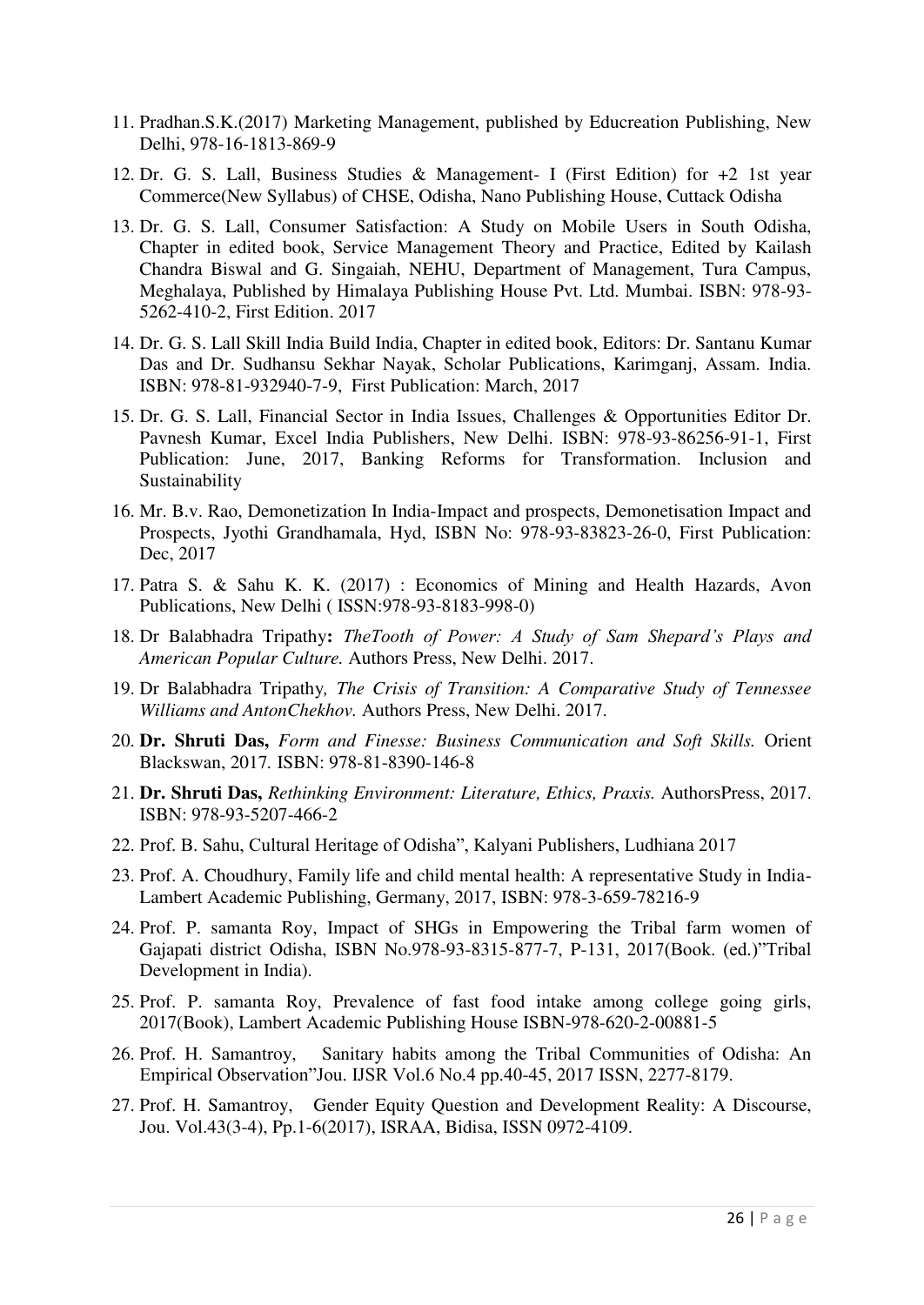- 28. Prof. H. Samantroy, Cultural Dimension of tribal food and drink: A Study among the Dongaria Kondhs of South Odisha, International Journal of Advanced Research and Development, ISSN: 2455-4030,. Pp.1-4, Vol.2, Issue-5 Sep. 2017.
- 29. Prof. H. Samantroy, Food System and Well Being Interventions for Tribal Health: An Observation from the State of Odisha, International Journal of Research and Advanced, ISSN: 2394-4404, Pp.161-169, Vol.4, Issue-7 July, 2017.
- 30. Prof. Bhagirathi Panigrahi, Right to speedy trial: An Impreative piece of Criminal Justice Publish in the Peoples"Becon, 2017 Orissa Human Rights Commission, Bhubaneswar.
- 31. Mr. Chitaranjan Gogei, A book chapter entitled Laws relating to sexual harassment of women at workplace- An analysis in Women in Indian Society-Issued and Challenges, SSDN Publishers and Distributors, ISBN 9789-383576029. 2017
- 32. Silima nanda, Arati Biswal and Smita Sinha(eds) Neo Colonial Literature: A collection of critical essays, New Delhi: Authors Press, ISBN: 97893 52074952.
- 33. Prof. Devi Pr. Patnaik: Books- Odia Upanyasare Lokanubhuti: Ethena Books ,Bhubaneswar- 2017
- 34. Prof. Devi Pr. Patnaik:-"Odisha o Odia : Eka Drustipata",Annual Magazine, Kalinga sahitya Samaj, Berhampur – 2017.
- 35. **Dr. Devi Prasad Satapathy:** Gokarnika, **(Edited by Ramakanta Jena, Jaraka, Jajpur),** Sanskrutika Anushilana Drustiru Aajira Odia Nataka, 2017, Oct-Nov-Dec Puja Issue, Pg. No.-(71-75)
- ii) Without ISBN No.
- 3.8 If Departments receiving funds from ( in 2016-17)



3.10 Revenue generated through consultancy by dept. in 2016-17

|  | 20, 95, 200/- |
|--|---------------|
|--|---------------|

3.11 No. of conferences organized by the Dept. in 2016-17 **Total : 39** 

| Level      | International | National       | <b>State</b> | University | College |
|------------|---------------|----------------|--------------|------------|---------|
| Number     |               | 36             |              | b          |         |
| Sponsoring | UGC, SERB,    | UGC,           | <b>UGC</b>   | W &CD,     |         |
| agencies   | <b>BRNS</b>   | Odisha State   |              | Govt. Of   |         |
|            | DAE, BARC,    | Commission for |              | Odisha     |         |
|            | ICMR, INSA    | Women,         |              |            |         |
|            |               |                |              |            |         |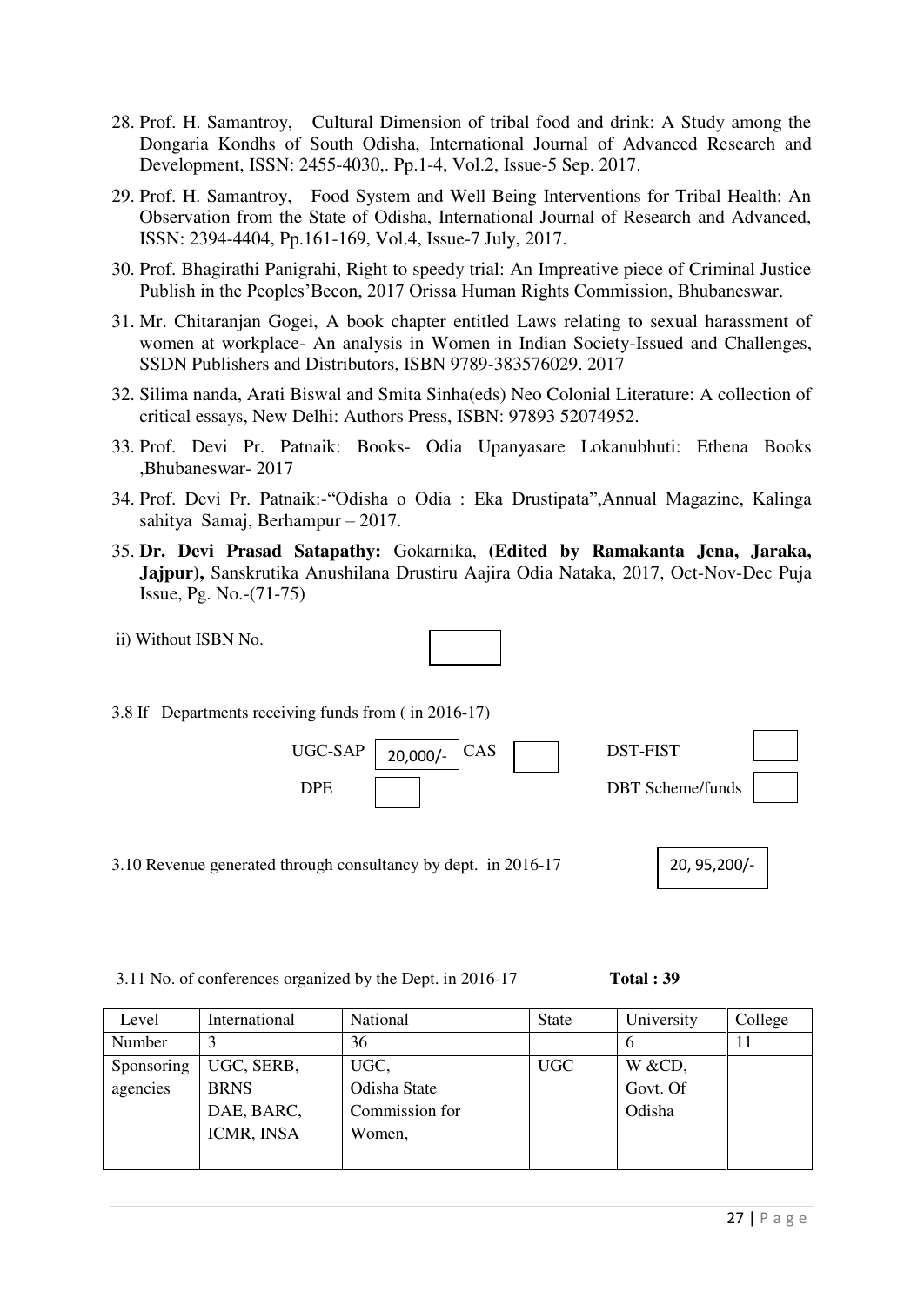### **Conference Organised:**

| 1.  | P.G.DEPT.OF I.R&PM               | National Conference on "Future Employment Relations in<br>India: Role of Stakeholders on 18-19 March 2017                                                                                   |
|-----|----------------------------------|---------------------------------------------------------------------------------------------------------------------------------------------------------------------------------------------|
| 2.  | P.G.DEPT.OF ODIA                 | National Conference on "Gandhian Philosophy on Odia<br>Literature on February 2017                                                                                                          |
| 3.  | <b>P.G.DEPT.OF PHYSICS</b>       | 34 <sup>th</sup> Annual Convention of Odisha Physical Society and<br>National Seminar on "Current Trends and Prospective of<br>Physics "held on 11-12 February 2017.                        |
| 4.  | P.G.DEPT.OF<br><b>CHEMISTRY</b>  | International Conference on "Recent Trends of Chemical<br>and Biological Sciences in Medicine, Natural Product and<br>Drug Discovery" on 3-5 March 2017                                     |
| 5.  | P.G.DEPT. OF HISTORY             | Two days National Seminar on"Labour Migration in South<br>Odisha: A Historical Perspective" xxxx                                                                                            |
| 6.  | PG DEPT OF MBA                   | Workshop on Igniting Women Entrepreneurship 12-4-2017                                                                                                                                       |
| 7.  | PG DEPT OF commerce              | UGC Sponsored National Workshop on "Investment in<br><b>Stock Market: Dynamics of Trading Mechanism</b>                                                                                     |
| 8.  | PG DEPT OF Computer<br>Science   | UGC Sponsored 3 day workshop on "Digital Empowerment<br>for a Smart Society, 23.3.2017 to 25.3.2017                                                                                         |
| 9.  | PG DEPT OF Electronic<br>Science | Half Day Workshop on NI-LabVIEW & NI-ELVIS, 18th<br>April 2017 from 1.30 PM to 4.30PM.                                                                                                      |
| 10. | PG DEPT OF English               | Lecture on "Rabindranath Tagore's Gitanjali" byProf C.J.<br>Obrien, Retd Professor of English, Manipur Central<br>University, 5/9/2017                                                      |
| 11. | PG DEPT OF English               | Programme-cum-Seminar on<br>National<br>Lecture<br><b>New</b><br>Literatures. Resource Person: Prof. Prafulla C. Kar. Director.<br>Forum for Contemporary Thought, Baroda, 27 October, 2017 |
| 12. | PG dept. Of History              | "UGC sponsored Workshop Gender Biasness in Odia<br>Society" 20.02.2017 to 21.02.2017                                                                                                        |
| 13. | PG dept. Of History              | UGC sponsored National Seminar "Socio-cultural aspects of<br>Labour Migration in Odisha : A Historical perspective"<br>25.03.2017 to 26.03.2017                                             |
| 14. | PG dept. Of History              | <b>UGC</b> sponsored National Seminar<br>"Violation of Human Rights in contemporary India : -<br>Challenges and prospects" 18.09.2017 to 19.09.2017                                         |
| 15. | PG dept. Of History              | Talk on - "Legal Rights of Indian Women: A Historical<br>perspective" by Prof. (Dr.) Abha Rupendra Pal of Pt. Ravi,<br>Shankar Shukla University, Raipur, (P.G.), 27.11.2017                |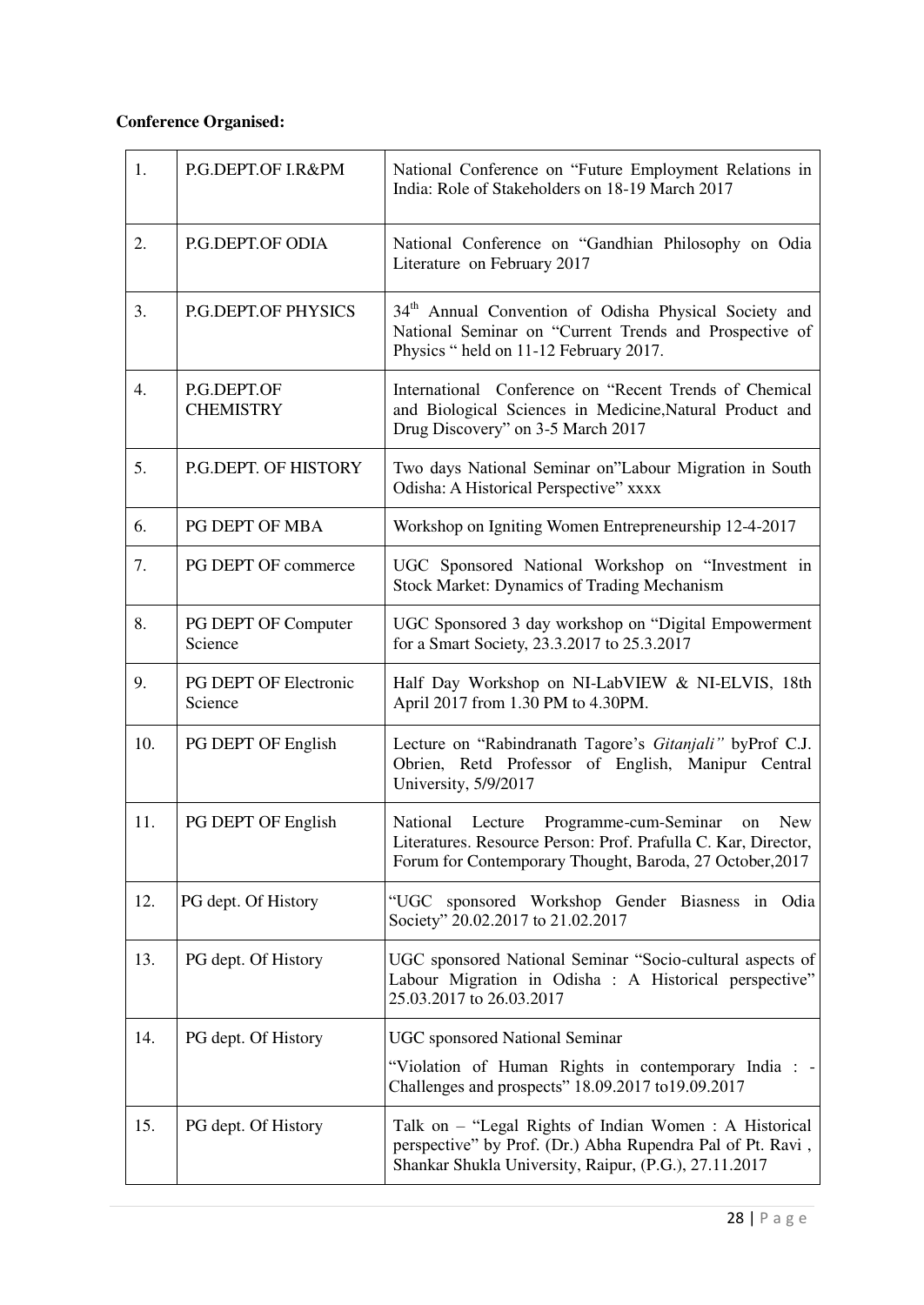| 16. | PG dept. Of History      | Distinguish Lecture on "Kalinga Temples in Andhra" by Prof.<br>G. Venket Ramayya, Department of Archeology, P.S. Telanga<br>University, Hyderabad. 29.11.2017          |
|-----|--------------------------|------------------------------------------------------------------------------------------------------------------------------------------------------------------------|
| 17. | PG dept. Of Home Science | One day UGC sponsored National Workshop on Health and<br>Family Well-being on 29.3.2017.                                                                               |
| 18. | PG dept. Of Home Science | Two days gender sensitization Programme on 29 <sup>th</sup> and 30 <sup>th</sup><br>Nov. 2017.                                                                         |
| 19. | PG dept. Of Home Science | UGC Sponsored one day workshop on equal opportunity for<br>ST, SC and OBC Students of B.U. on 21 <sup>st</sup> Sept. 2017.                                             |
| 20. | PG dept. Of Law          | Workshop: Two days Legal Awareness Programme on<br>Women related Law sponsored by National Women<br>Commission, New Delhi, 4-th March 2010                             |
| 21. | PG dept of Linguistics   | Special Lecture by Dr.G.Oty Agbajoh Laoye, Monmouth<br>University, NJ, USA, 18 Janu 2017                                                                               |
| 22. | PG dept of Linguistics   | National Seminar on Indigenous and Endangered Languages-<br>Concerns for Documentation and Revitalization, 10-11 March<br>2017                                         |
| 23. | PG dept of Linguistics   | National Workshop on Preparation of Grammar and Multilingual<br>Dictionary for Indigenous Languages, 20-27 March 2017                                                  |
| 24. | PG dept of Linguistics   | National Seminar on Linguistic Human Riughts, 20. Sept. 2017                                                                                                           |
| 25. | PG Dept. Of Odia         | National<br>Works shop<br>"Manuscriptology<br>&<br>on<br>Palaeography". 27-01/2017 to 16-02/2017                                                                       |
| 26. | PG Dept. Of Odia         | Work shop on "Dakhina Odishara Sanskrutika Baibhava".<br>23/03/2017                                                                                                    |
| 27. | PG Dept. Of Odia         | National Seminar on "Gandhian Philosophy on Odia<br>Literature". 25/03/2017                                                                                            |
| 28. | PG Dept. Of Odia         | National Seminar on "Odia Sahityara Bikasare Dakshina<br>Odisharu Prakasita Patrapatrika"<br>31/08/2017<br>to<br>1/9/2017                                              |
| 29. | PG dept. Of Physics      | The National Seminar on current trends and prospective of<br>Physics (NSCTPP-2017) and 34 <sup>th</sup> Annual Convention of<br>Orissa Physical Society, 11-12/01/2017 |
| 30. | PG dept. Of Physics      | Science day National Science Day<br>(Viral Infection, Physics in Biology), 21/02/2017                                                                                  |
| 31. | PG dept. Of Physics      | Workshop On "Physics Experiments for CBCS Syllabus",<br>243.08/2017                                                                                                    |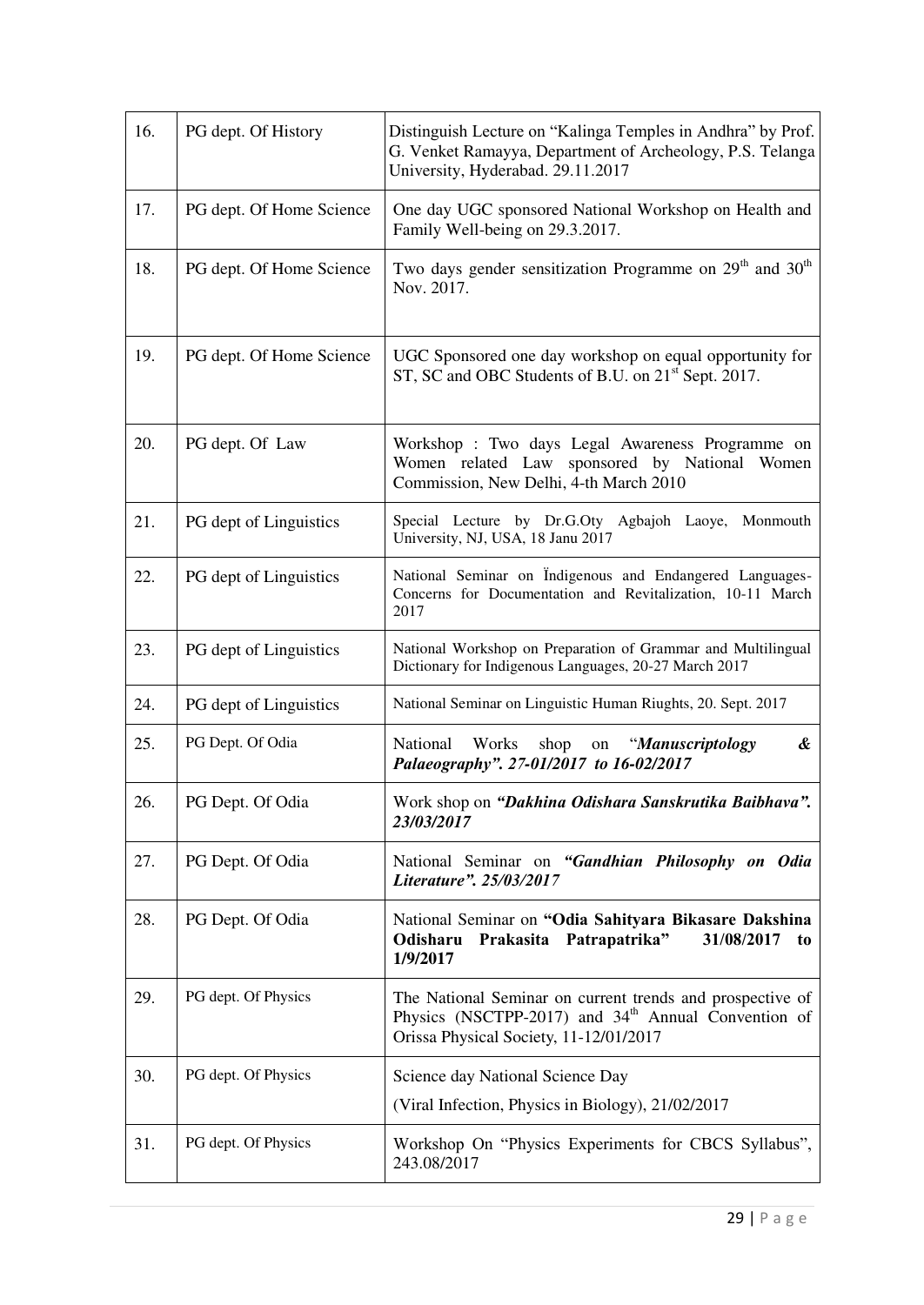| 32. | PG dept of Political Science    | Rights and Challenges: global and Indian<br>"Human<br>Perspectives", 20/01/2017 |
|-----|---------------------------------|---------------------------------------------------------------------------------|
| 33. | PG dept of Political<br>Science | Indian politics in a Glance from 2000 to till now, 21/01/2017                   |
| 34. | PG dept of Political<br>Science | "Unity in diversity" in India, 21/11/2017                                       |
| 35. | PG dept of Political<br>Science | India-Russia Relations, 23/10/2017                                              |
| 36. | PG dept of Political<br>Science | NITI AYOGA, 24/10/2017                                                          |
| 37. | PG dept of Political<br>Science | "Theories of Leadership", 28/10/2017                                            |
| 38. | PG dept of Political<br>Science | New Dimension of Public Administration, 1/11/2017                               |
| 39. | PG dept of Political<br>Science | President of India, 20/11/2017                                                  |

3.12 No. of faculty served as experts, chairpersons or resource persons in 2016-17

46

#### **Conference /Work Shop/Resource Person/Attended 2017:**

- 1. Participated as Invited Speaker and Chaired a technical Session in the National conference on Biodiversity, Biology and Biotechnology of Algae (NCBBBA-2017) organized by CAS in Botany, University of Madras, Guindy Campus, Chennai, from  $9^{th}$  to  $10^{th}$  Jan. 2017.
- 2. Participated and presented by Oral presentation in the UGC –sponsored Seminar "Environmental Protection: Concerns and Avenues" organized by the stream of sciences, Aska Science College, Aska (Ganjam), Odisha on 28<sup>th</sup> February, 2017.
- 3. Participated and deliver in **International Conference** on "Recent Trends of Chemical & Biological Science in Medince, Natural product and drug Discovery (IC\_RTCBSMNPDD-2017) organized by P.G. Department of Chemistry, Berhampur University, Bhanja Bihar, Odisha from 3<sup>rd</sup> to 5<sup>th</sup> March, 2017.
- 4. Participated and Oral presentation in the National Seminar on "Emerging Trends in Plant Science Research: Challenges and opportunities" organized by Department of Botany, North Odisha University, Sriramchndra Vihar, Takatpur, Baripada, Odisha, from 22nd to 23<sup>rd</sup> March, 2017.
- 5. Participated and delivered the Invited talk in the National Seminar on "Bioresource Management and Restoration" organized by P.G. Dept. of Bioscience and Biotechnology, Fakir Mohan University, Nuapadhi, Balasore from 27<sup>th</sup> to 28<sup>th</sup> of March, 2017.
- 6. Participated and delivered the Invited talk in the National conference on Biomolecular Dynamics Experimental and Theoretical Perspectives organized by Department of Chenmistry, NIT Rourkela from 18-20 of December, 2017.
- 7. Adnat Silver Jubilee Convention International Symposium On Biodiversity And Biobanking Biodiverse 2018, Organized jointly by: Centre for the Environment, Indian Institute of Technology Guwahati, Directorate of Sericulture, Bodol and Territorial Council & Association for Promotion of DNA Fingerprinting and Other DNA Technologies (ADNAT). 27-29 January, 2018.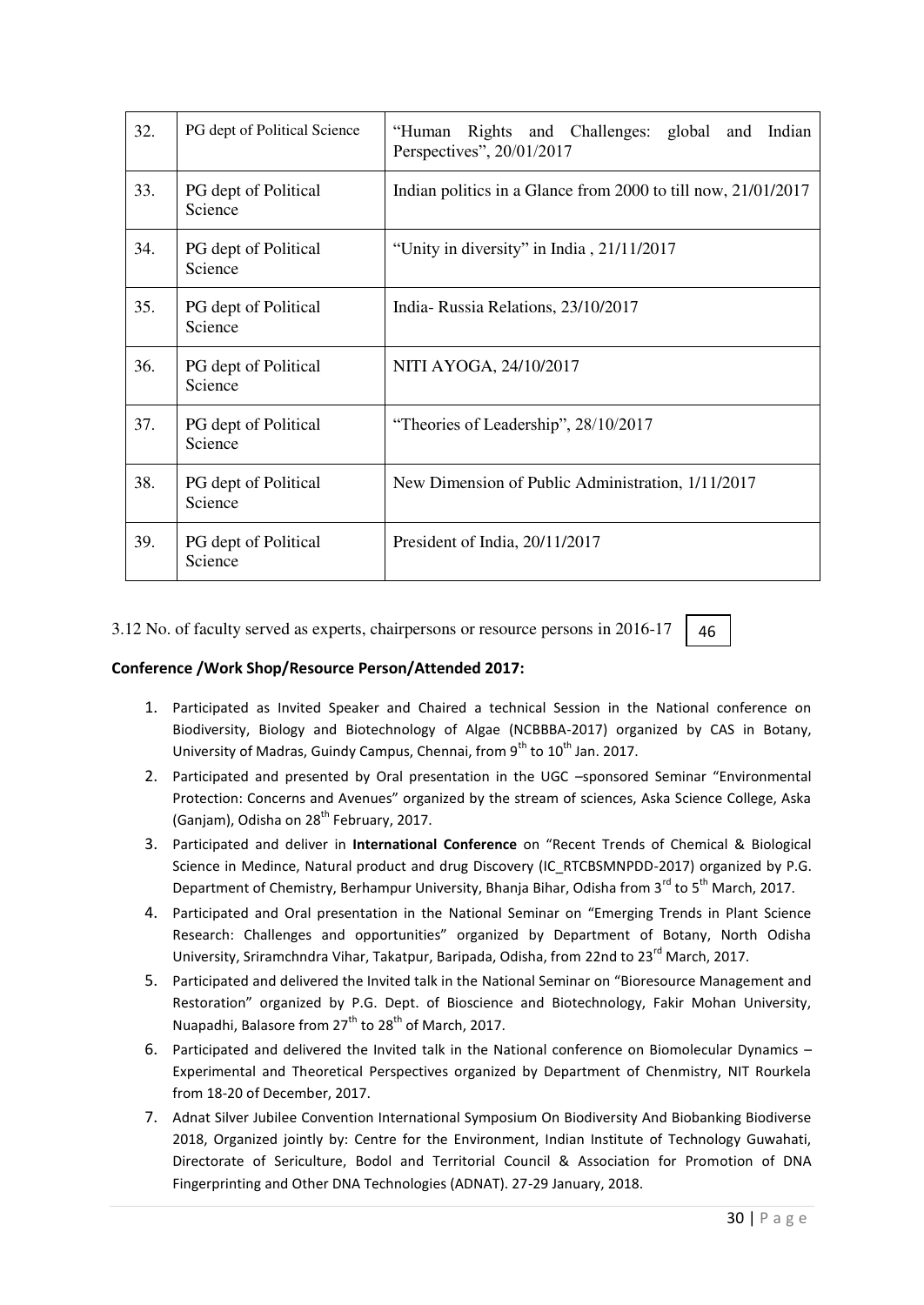- 8. National Conference on Harmony with Nature in Context of Environmental Issues and Challenges (Harmony 2017), Organised by Department of Zoology,Kakatiya University, Warangal, Telangana State, India. On dated21-23, December, 2017.
- 9. Presented a specially invited paper in **International conference** on Recent trends of chemical and biological science in medicine, natural products and drug discovery held on  $3^{rd}$ -5<sup>th</sup> March, 2017 at Berhampur University. "Bioactive potential of *Hemidesmus indicus* R. Br. Root extract against *Salmonella typhimurium*-mediated pathogenesis". (short invited lecture).
- 10. Presented a paper in National seminar on HIV & AIDS stigma and rights of women held on 28<sup>th</sup>-29<sup>th</sup> March, 2017 at Berhampur University. "HIV/AIDS: etiology, prevalence and challenges faced by Indian women".
- 11. Presented a paper in  $42^{nd}$  Annual conference of Odisha Botanical Society and National seminar on biotech. Interv. for Env. Stress Manag. in plants and microbes held on 21-22nd Jan 2018 by Utkal University "Inhibition of Salmonella typhimurium-induced pathogenesis by *Hemidesmus indicus* R.Br. root extract".
- 12. Participated in the UGC Sponsored Orientation Programme organized by the UGC-HRDG, Utkal University, Vani Vihar, Bhubaneswar in the theme of "Capacity building in Higher education" during 18<sup>th</sup> August 2017 to 14<sup>th</sup> September 2017 and obtained Grade A
- 13. Participated and delivered the Invited talk in the National conference on Biomolecular Dynamics Experimental and Theoretical Perspectives organized by Department of Chenmistry, NIT Rourkela from 18-20 of December, 2017.
- 14. Participated and delivered the Invited talk in the National conference on Biomolecular Dynamics Experimental and Theoretical Perspectives organized by Department of Chenmistry, NIT Rourkela from 18-20 of December, 2017.
- 15. National Seminar organized by Ashtha School of Management, Bhubaneswar presented a paper entitled "Green HRM: A Unique Approach to corporate Sustainability " during 30-31, August, 2017.
- 16. National Conference organized by Dept. of IR& PM, Berhampur University presented a paper entitled "Emerging Issues in performance Management System: A Study in Global Scenario " during18-19 March, 2017.
- 17. National Seminar organized by Kalam institute of Technology, Berhampur presented a paper entitled "emerging women through digitisation : A way fraud to transformation" during 8-9 April, 2017.
- 18. Workshop on Igniting Entrepreneurship, Organised by Dept. of Business Administration, Berhampur University on 12th April, 2017.
- 19. Susant Kumar Baral, Transformation of State Bank of India: A Case Study presented in the NATIONAL SEMINAR ON BANKING & ENTREPRENEURSHIP: 2017 (Recent Trends and Opportunities) during 14-15th May, 2017 *Organized by* School of Commerce, Ravenshaw University, Cuttack- 753003, Odisha, India
- 20. Participated and Presented a Paper on "HIV & AIDS, Stigma and Rights of Women**"** in National Seminar organized by Women's Studies Research Centre, Berhampur University during on 28-29<sup>th</sup> March 2017.
- 21. International Seminar organized by Department of PM&IR, Utkal University, Bhubaneswar attended and presented a paper entitled "Human Resource Challenges and Practices in IT Sector in the Era of Globalisation " during 13-14, May, 2017.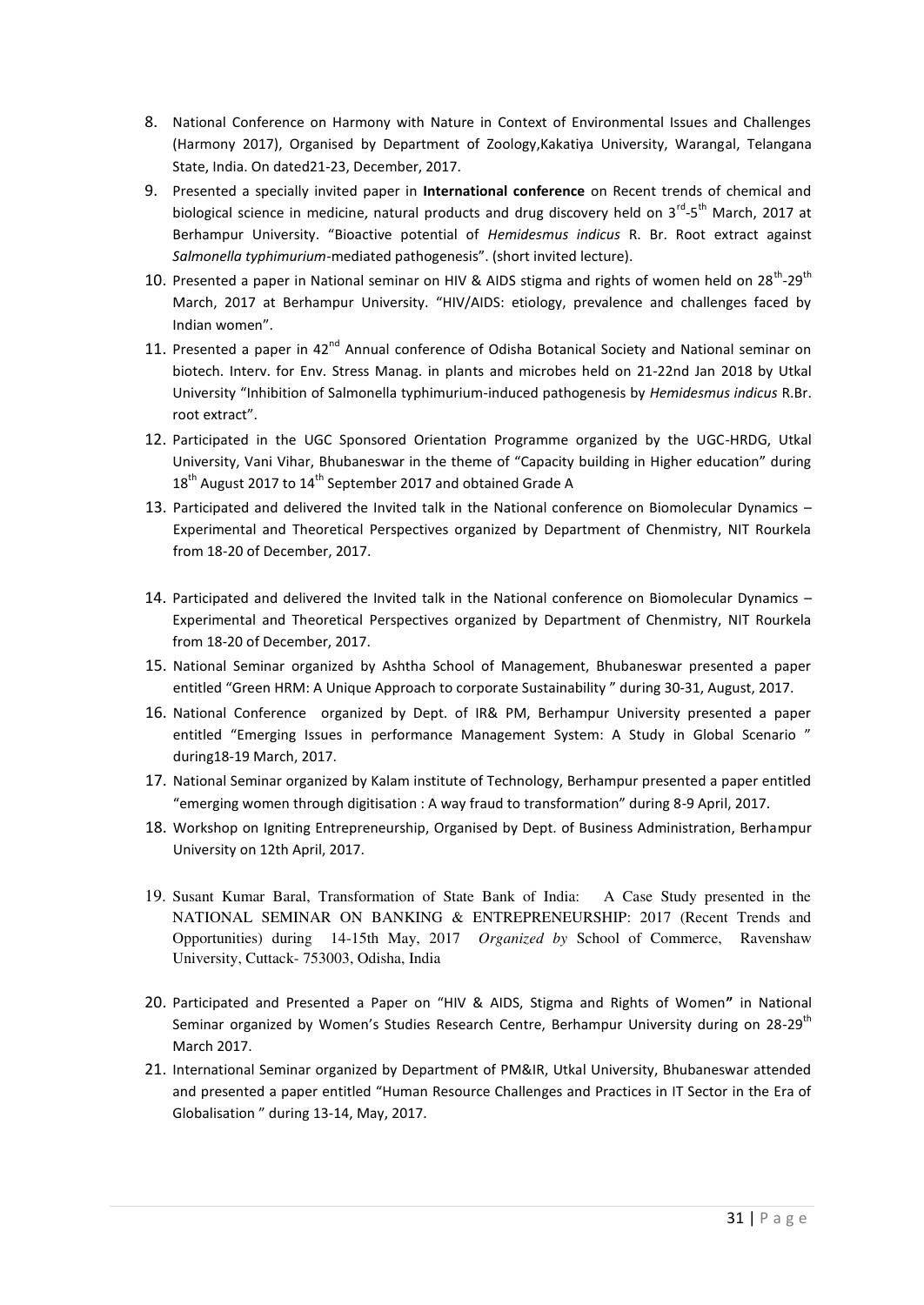- 22. National Seminar organized by Ashtha School of Management, Bhubaneswar presented a paper entitled "Micro Finance Institutions: A Sustainable tool for new age business for Women" during 30- 31, August, 2017.
- 23. International Seminar organized by Department of Management Studies, Adikavi Nannaya University, Rajmahendravaram attended and presented a paper entitled "Green Growth & Eco Tourism Promotional Challenges & Opportunities for Sustainable Development " during 26-28 July, 2017.
- 24. International Seminar organized by Department of PM&IR, Utkal University, Bhubaneswar attended and presented a paper entitled "Human Resource Challenges and Practices in IT Sector in the Era of Globalisation " during 13-14, May, 2017.
- 25. National Seminar organized by Kalam institute of Technology, Berhampur presented a paper entitled "Connecting India through Digital Media" during 8-9 April, 2017.
- 26. National Seminar organized by Department of Tourism & Hospitality Management, Acharya Nagarjuna University, Guntur attended and presented a paper entitled "India's Sunrise State: A Tourist Destination" during 20-21st March, 2017.
- 27. UGC Sponsored National Seminar organized by P.G. Department of Commerce (DRS-III), Utkal University, Bhubaneswar, presented a paper entitled "Microfinance: A Tool of Rural Development " during 18-19 March, 2017.
- 28. UGC Sponsored National Seminar organized by Srikrishnadavaraya Institute of Management, Sri Krishnadevaraya University, Ananthapuram, AP presented a paper entitled "Banking Services in Global Trade Landscape- Issues, Challenges & Opportunities" during 27-28 February, 2017.
- 29. Participated and Presented a Paper on "**Reverse Mentoring: An Oxymoron or Tool for Social Exchange?"** in International Seminar on Strategic Human Resource Management organized by Department of Personnel Management and Industrial Relations, Utkal University during 13<sup>th</sup> May to 14<sup>th</sup> May 2017.
- 30. Participated and Presented a Paper on "**An Empirical Study on Brand Assessment with respect to**  Green Products" in 4<sup>th</sup> National Management Convention 2017 Organized by Asian School of Business Management, Bhubaneswar during 20<sup>th</sup> to 21<sup>st</sup> January 2017.
- 31. Participated and Presented a Paper on "Importance of Internship Programme in Commerce Education**"** in State Level Commerce Conclave organized by NIIS Institute of Business Administration, Bhubaneswar during on  $8<sup>th</sup>$  January 2017.
- 32. Participated & presented Paper on "Impact of Digitisation on India" in the National Seminar Organized by Department of MBA, Kalam Institute of Technology, Berhampur on 9<sup>th</sup>-10<sup>th</sup> April, 2017.
- 33. Participated and Presented a Paper on "HIV & AIDS, Stigma and Rights of Women**"** in National Seminar organized by Women's Studies Research Centre, Berhampur University during on 28-29<sup>th</sup> March 2017.
- 34. Participated and Presented a Paper on "Demonetization and its reflection on Indian Economy**"** in International Seminar organized by Department of Business Administration, Gangadhar Meher University, Sambalpur during on 17<sup>th</sup> -18<sup>th</sup> February 2017.
- 35. Participated and Presented a Paper on "A study on attitude of consumer towards durable products**"**  in National Seminar organized by Astha School of Management, Bhubaneswar during on 09-10<sup>th</sup> SEPT. 2017.
- 36. Participated and Presented a Paper on "Intensity of Information seeking behaviour towards durable products- A Study**"** in National Seminar organized by Srusti Academy of Management, Bhubaneswar during on  $23^{\text{rd}}$  Sept. 2017.
- 37. National Seminar on "Air pollution: its effect & mitigation", O. P. S. Mohavidyalaya, Hindol Road, Dhenkanal, Odisha, 07-08 January 2017.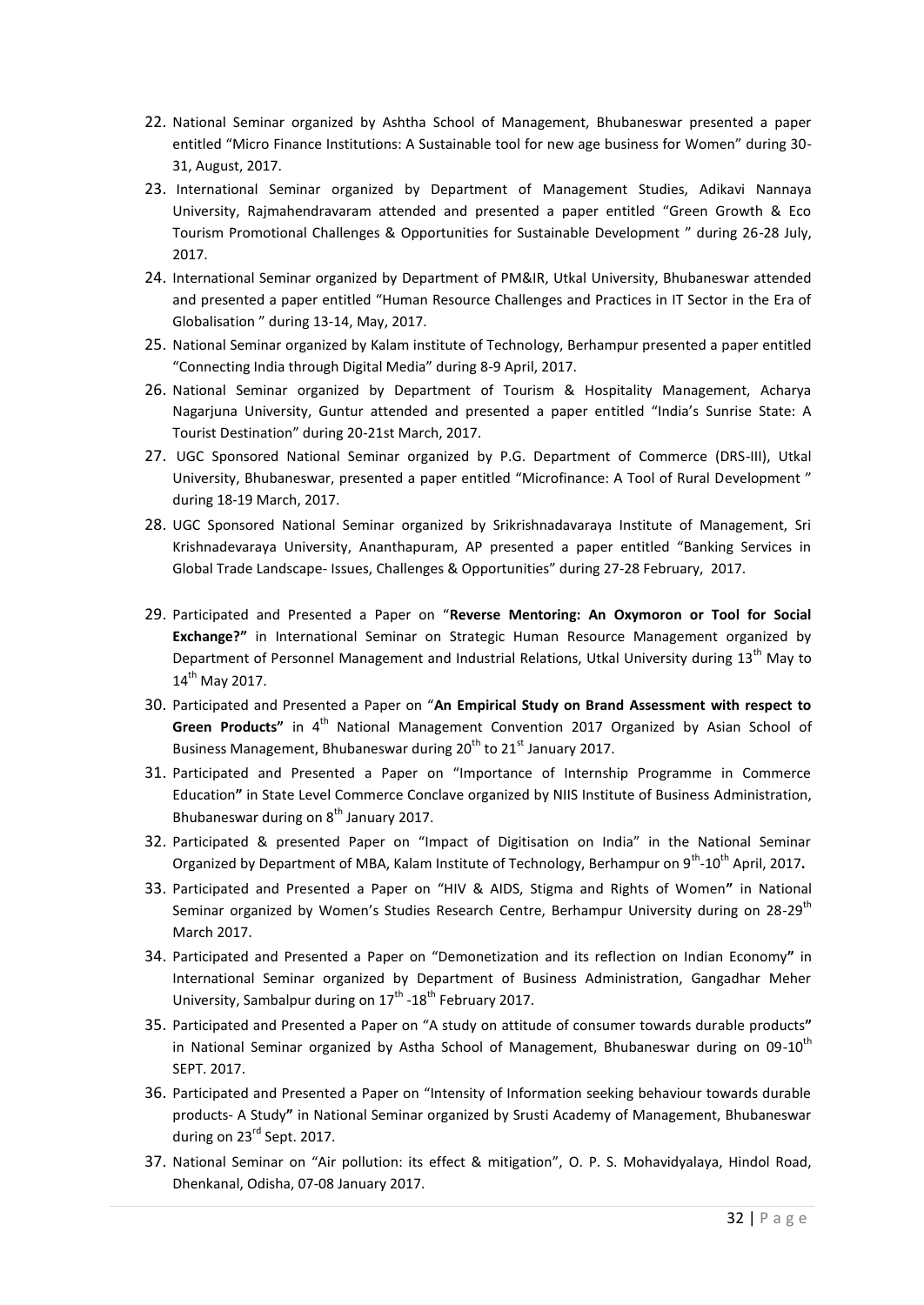- 38. International Conference on "Recent Trends of Chemical & Biological Science in Medicine, Natural Product and Drug Discovery" Berhampur University, Odisha, 03-05 March 2017.
- 39. 31<sup>st</sup> Annual Conference of Orissa Chemical Society and National Seminar on "Recent Developments and Applications of Functional Materials" Centurion University of Technology & Management, Paralakhemundi, Odisha, 23-24 December 2017.
- 40. National Seminar on "Air pollution: its effect & mitigation", O. P. S. Mohavidyalaya, Hindol Road, Dhenkanal, Odisha, 07-08 January 2017.
- 41. International Conference on "Recent Advances in Materials Chemistry" Utkal University, Bhubaneswar, Odisha, 24-26 February 2017.
- 42. National Seminar on "Environmental Protection: Concerns and avenues" Aska Science College, Aska, Odisha, 28 February 2017.
- 43. International Conference on "Recent Trends of Chemical & Biological Science in Medicine, Natural Product and Drug Discovery" Berhampur University, Odisha, 03-05 March 2017.
- 44. Refresher Course in Chemistry, Utkal University, Bhubaneswar, Odisha, 29 August-18 September 2017.
- 45. 31<sup>st</sup> Annual Conference of Orissa Chemical Society and National Seminar on "Recent Developments and Applications of Functional Materials" Centurion University of Technology & Management, Paralakhemundi, Odisha, 23-24 December 2017.
- 46. International Conference on "Recent Trends of Chemical & Biological Science in Medicine, Natural Product and Drug Discovery" Berhampur University, Odisha, 03-05 March 2017.
- 47. National Seminar on "Environmental Protection: Concerns and avenues" Aska Science College, Aska, Odisha, 28 February 2017.
- 48. 31<sup>st</sup> Annual Conference of Orissa Chemical Society and National Seminar on "Recent Developments and Applications of Functional Materials" Centurion University of Technology & Management, Paralakhemundi, Odisha, 23-24 December 2017.
- 49. International Conference on "Recent Trends of Chemical & Biological Science in Medicine, Natural Product and Drug Discovery" Berhampur University, Odisha, 03-05 March 2017.
- 50. National conference on Biomolecular dynamics experimental and theoretical persperctives (BDETP-2017), NIT Rourkela, Dec. 18-20<sup>th</sup>, 2017.
- 51. International Conference on "Recent Trends of Chemical & Biological Science in Medicine, Natural Product and Drug Discovery" Berhampur University, Odisha, 03-05 March 2017.
- 52. National conference on Biomolecular dynamics experimental and theoretical persperctives (BDETP-2017), NIT Rourkela, Dec. 18-20<sup>th</sup>, 2017.
- 53. UGC Sponsored National Seminar on Linguistic Human Rights, held on 20 September, 2017 organised by Department of Linguistics, Berhampur University.
- 54. UGC Sponsored National Seminar on "Socio Cultural Aspects of labour Migration in Odisha: A Historical perspective" held on 25-26 March, 2017 organised by P.G. department of History, Berhampur University.
- 55. UGC Sponsored National Workshop on Investment in Stock Market: Dynamics of Trading Mechanism, held on 27 March, 2017organised by P.G. department of Commerce, Berhampur University in Collaboration with NISM, Mumbai.
- 56. UGC Sponsored National Seminar on "HIV and AIDS, Stigma and Rights of Women" on 28-29 March, 2017 organised by P.G. department of Women Studies Research Centre, Berhampur University.
- 57. 100<sup>th</sup> Annual Conference of Indian Economic Association, Acharya Nagarjuna University, Andhra Pradesh, 27-30, Dec,2017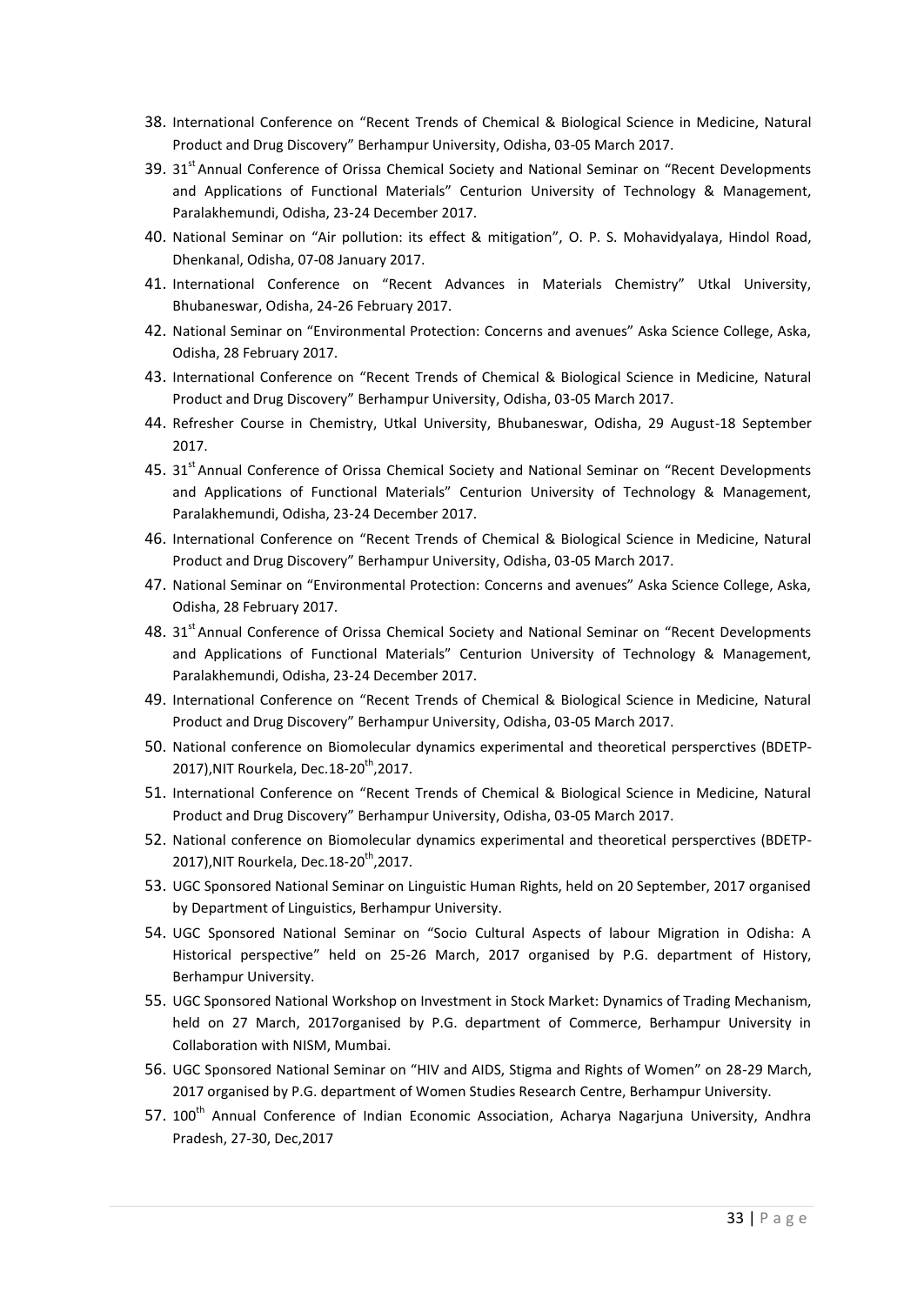- 58. Annual Conference of South Odisha Economics Association, Science College, Hinjulikatu, Ganjam, 5, Feb,2017
- 59. International Conference on Gender and Management: Issues and Challenges, Birla Global University, Bhubaneswar, 5-6, January, 2017
- 60. 49<sup>th</sup> Annual Conference of Odisha Economics Association, Rama Devi Women University, Bhubaneswar, 11-12, Feb,2017
- 61. Two Days Training Programme on Successful Institutional Development Plan, Xavier Institute of Management, Bhubaneswar, 15-16, January, 2017, **N**ational Seminar on "Digital India: An Initiative Towards Transformation and Empowerment", Kalam Institute of Technology, Berhampur , 8-9, April, 2017, Key Note Speaker in Technical Session
- 62. **N**ational Seminar on Sustainable Management of Natural Resources, Ravenshaw University, Cuttack, 25, November, 2017, Chairperson Technical Session
- 63. Research Methodology Workshop, Surkhet University, Nepal,11-13, August,2017, Resource Person and delivered 6 Lectures
- 64. Gender gap in quality of life in Odisha, Odisha Economic Association, 11-12 Feb.2018, Rama Devi, Bhubaneswar
- 65. Repo rate and interest rate- An Analysis ,Indian Economic Association 27-29 Dec-201, 27-29 Dec-2017, Guntur
- 66. Dr.B.R. Ambedkar and the Evolutionary finance Commission for Federal Developmental System in India ,IEA & Magadha University, April 13-15,20017
- 67.Slow growth of Agriculture production in India, International Conference, Queens Mary College, 13- 15-Sept.2017,Chennai
- 68. Food and neutranational security in Odisha, Khemundi College, Digapahandi, 18<sup>th</sup> Nov-2017
- 69. Agricultural progress and challenges, S.K.C.G.(Autonomous) College, Paralakhemudi, 20.12.2017
- 70. Digital Economy in India, Kalam Institute of Technology, 27-28March2017.
- 71. UGC Sponsored National Seminar on Linguistic Human Rights, held on 20 September, 2017 organised by Department of Linguistics, Berhampur University.
- 72. XVIII Anual conference of Indian Association of Social Science Institutions held on 3-5 December, 2017 organised by Acharya Nagarjuna University, Guntur, Andhra Pradesh
- 73. 100th Annual Conference of the Indian Economic Association held on 27-30 December, 2017 Organised by Acharya Nagarjuna University, Guntur, Andhra Pradesh.
- 74. UGC Sponsored National Seminar on "Socio Cultural Aspects of labour Migration in Odisha: A Historical perspective" held on 25-26 March, 2017 organised by P.G. department of History, Berhampur University.
- 75. UGC Sponsored National Workshop on Investment in Stock Market: Dynamics of Trading Mechanism, held on 27 March, 2017organised by P.G. department of Commerce, Berhampur University in Collaboration with NISM, Mumbai.
- 76. UGC Sponsored National Seminar on "HIV and AIDS, Stigma and Rights of Women" on 28-29 March, 2017 organised by P.G. department of Women Studies Research Centre, Berhampur University.
- 77. UGC Sponsored National Seminar on Linguistic Human Rights, held on 20 September, 2017 organised by Department of Linguistics, Berhampur University.
- 78. 100th Annual Conference of the Indian Economic Association held on 27-30 December, 2017 Organised by Acharya Nagarjuna University, Guntur, Andhra Pradesh.
- 79. UGC Sponsored National Seminar on "Socio Cultural Aspects of labour Migration in Odisha: A Historical perspective" held on 25-26 March, 2017 organised by P.G. department of History, Berhampur University.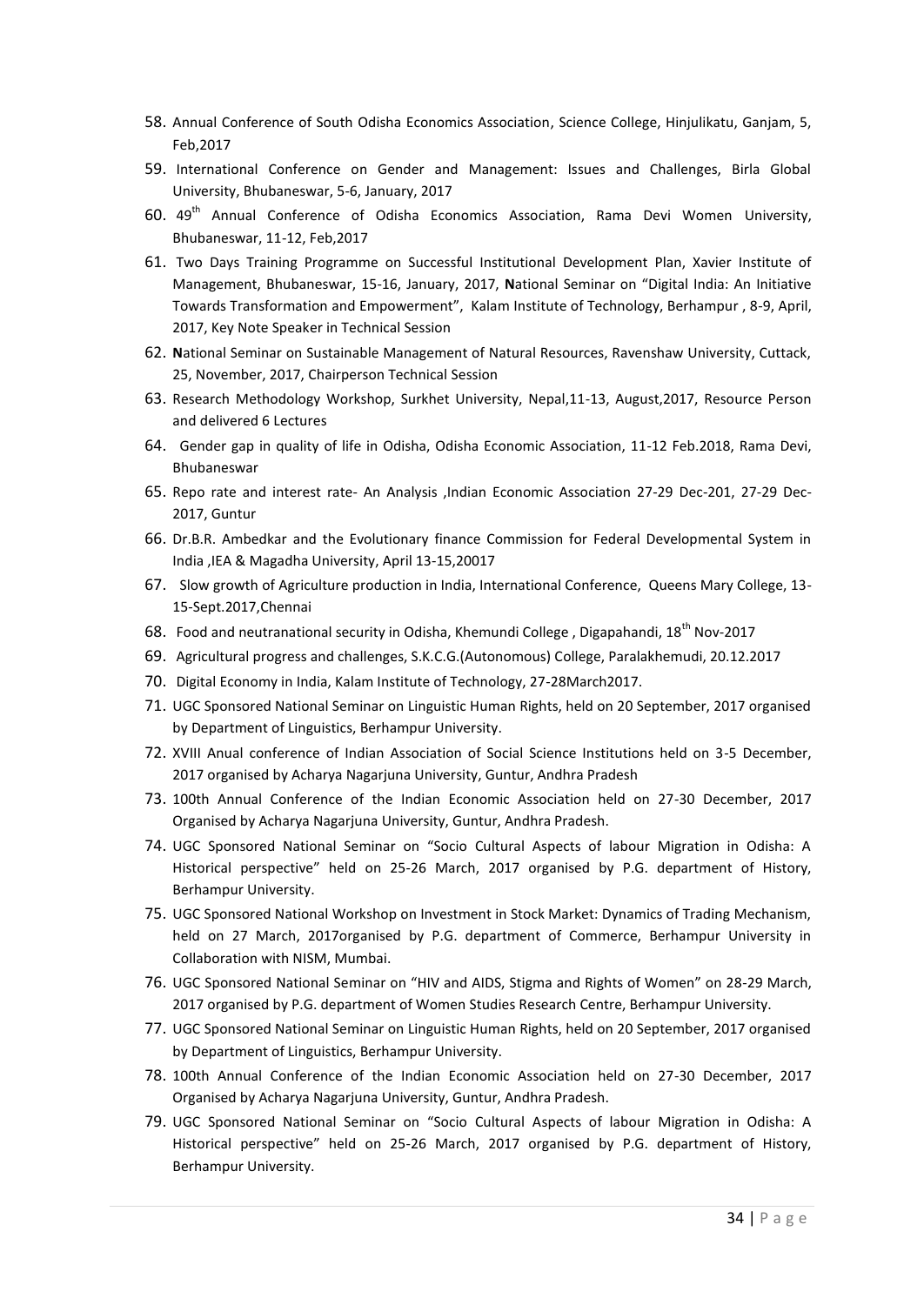- 80. UGC Sponsored National Workshop on Investment in Stock Market: Dynamics of Trading Mechanism, held on 27 March, 2017organised by P.G. department of Commerce, Berhampur University in Collaboration with NISM, Mumbai.
- 81. UGC Sponsored National Seminar on "HIV and AIDS, Stigma and Rights of Women" on 28-29 March, 2017 organised by P.G. department of Women Studies Research Centre, Berhampur University.
- 82. National Seminar on NSCTPP-2017 and 34<sup>th</sup> Annual Convention of Orissa Physical Society organized at Dept. of Physics, BU during 11<sup>th</sup>-12<sup>th</sup> Feb-2017.
- 83. Attended Faculty Development Programme (FDP), Design of Micro-Optical Components using Advanced software Tool (DMCAST-2017) at GITA, Bhubaneswar during 27<sup>th</sup> Nov-09<sup>th</sup> Dec-2017.
- 84. Attended Short Term Course on VLSI Design and Sensors in Systems at School of Physics, University of Hyderabad during 19<sup>th</sup> -25<sup>th</sup> March, 2017.
- 85. IEEE, Applied Electromagnetic Conference (AEMC) at MIT, Aurangabad during 19<sup>th</sup> to 22<sup>nd</sup> December-2017
- 86. Delivered expert lecture at Indian Antenna Week, at DIT, Pune during 5<sup>th</sup> -9<sup>th</sup> June 2017.
- 87. Attended IEEE DL as resource person ant KIIT, Bhubaneswar during 27<sup>th</sup> -28<sup>th</sup> Oct, 2017.
- 88. Delivered expert lecture at NIT Rourkela in Short term Course on Design & Simulation of Antennas and. Microwave Devices held during  $11<sup>th</sup>$ -15<sup>th</sup> Dec. 2017.
- 89. IEEE mini Colloquium and NCDC at NIST Berhampur during  $6<sup>th</sup> 7<sup>th</sup>$  March 2017.
- 90. Dr. D. C. Panda attended Indian Antenna Week, at DIT, Pune during  $5^{th}$  -9<sup>th</sup> June 2017
- 91. IEEE Applied Electromagnetic Conference (AEMC) at MIT, Aurangabad during 19<sup>th</sup> to 22<sup>nd</sup> December-2017
- 92. As the Director of the Centre for Canadian Studies, attended Indian Member Council Meeting of the SICI, New Delhi held on 13/05/2017
- 93. Attended National Conference on "Engaging India and Canada: Perspectives on Sustainability" " held under the auspices of SICI, New Delhi on during 11-12 May, 2017.
- 94. Attended UGC sponsored National Level Workshop on "Building Competence: Teaching English for Employability." R.N. College, DURA. 15/10/17. (also Chaired one technical session)
- 95. Delivered key-note address as the Chief Speaker at UGC sponsored National Level Workshop on "Building Competence: Teaching English for Employability." R.N. College, DURA. 15/10/17.
- 96. Attended International Conference on "De-centring English Studies: Studying Literature in Global South' Dept of English, Utkal University, during 19-21 January'2017
- 97. Attended UGC sponsored National Seminar, conducted by P.G. Department of History, Berhampur University on the topic "Violation of Human Rights in Contemporary India: Challenges and Prospects" during 18-19 September, 2017 and presented a paper on "Women's Right and the Rise of Feminism".
- 98. Attended UGC National Seminar on the topic "Women, Environment, Literature: Ecocritical Perspectives" S.K.C.G. College, Parlakhemundi. during 10-11 November, 2017, chaired a session and presented a paper on "Nature is a Feminist Issue: Understanding Eco- Feminism".
- 99. Attended XX International Conference of Forum on Contemporary Theory on the topic "The Humanities Across Cultures" during 17-20 December, 2017 and presented a paper on "Kant's Ethical Philosophy and its Powerful Implications". Gopalpur-on-Sea.
- 100. Invited to give a talk on Shakespeare in Everyday Life at Saheed Bhagat Singh Degree College, Khandadeuli on 2nd March 2017
- 101. Invited to give a talk on Shakespearean Tragedy at T.T. College, Purusottampur on 9th December 2017
- 102. Attended **International** Conference on "De-centring English Studies: Studying Literature in Global South' Dept of English, Utkal University, during 19-21 January'2017. Paper Presented: *Ruptured history and the Politics of Language in Myanmar*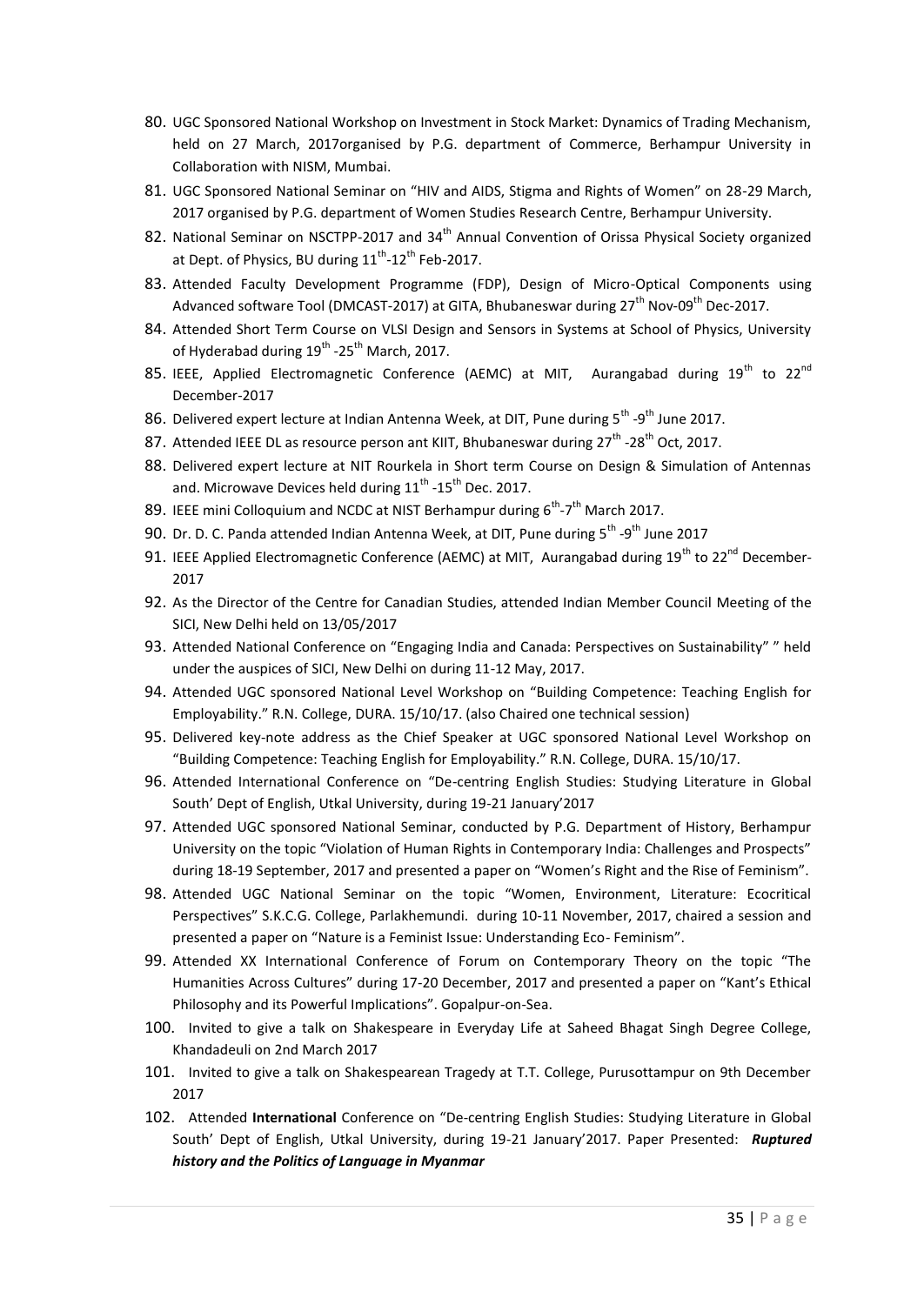- 103. Attended **International** Conference on "Indian Cultural Heritage: Past, Present and Future" during 18-20 March 2017 at Utkal University, organized by Utkal University and Institute of Media Studies, Bhubaneswar. Paper Presented: *Representation of Odia Cultural Heritage in the Memoir of Kunja Behari Dash*
- 104. Attended UGC National Level Seminar on "Gender Equality Women Empowerment in 21<sup>st</sup> Century India: Issues, Challenges and Strategies" during 10-11 Feb 2017 at Shreegopal Banerjee College, Mogra, Hooghly, West Bengal. Paper Presented as Resource Person: " *Rights in the Wilderness* ".
- 105. Attended UGC **National** Level Seminar on "Environmentalism and Literature." On 21 March 2017 at Vidyasagar University, West Bengal. Paper Presented as Plenary Speaker: " *Environmentalism and Literature* ".
- 106. Attended **National** Seminar on "New World Order and the Future of Literature on 24 July 2017 at Department of English, BJB Autonomous College, Bhubaneswar, Odisha. Paper Presented as Key note Speaker: "*Soft Skills and Emerging Trends in English Language and Literature Studies* ".
- 107. Attended UGC **National** Seminar on "Linguistic Human Rights" on 20 Nov 2017 at Department of Linguistics, Berhampur University, Odisha. Paper Presented: "*Linguistic Human Rights: Politics of Identity and Nationhood* ".
- 108. Attended the XI th National Workshop on "Radical General Semantics" organized by Balwant Parekh Centre for General Semantics and Other Human Sciences, Baroda, Gujarat and NIST, Berhampur during 15-17 December, 2017
- 109. Invited to give a talk on Natyasashtra: Rasa Theory and its Application on 30.10.2017 at Department of English, Rama Devi Women's University, Bhubaneswar, Odisha
- 110. Department of Linguistics Berhampur University Conducted National workshop on PREPARATION OF GRAMMAR AND MULTILINGUAL DICTIONARY FOR INDIGENOUS LANGUAGES held on 20th to 27th March 2017.
- 111. Department of Linguistics Berhampur University Conducted National Seminar on INDIGENOUS AND ENDANGERED LANGUAGES CONCERNS FOR DOCUMENTATION AND REVITALIZATION held on 18th and 19th March 20017. Paper Entitled---"Gender and Number System in Kui Language."
- 112. P G Department of History Berhampur University Conducted U G C Sponsored Two Day National Seminar on VIOLATION OF HUMAN RIGHTS IN CONTEMPORARY INDIA: CHALLENGES AND PROSPECTS held on 18th and 19th September 2017. Paper Entitled---"Multiple perspective of Human Rights in Arunhati Roy' s The Ministry of Utmost Happiness."
- 113. Department of Linguistics Berhampur University Conducted U G C Sponsored National Seminar on LINGUISTIC HUMAN RIGHTS held on 20/09/2017.
- 114. My Paper Entitled----Linguistic Minorities and Minority Rights.
- 115. S K C G (Auto) College Parlakhemundi Department of English, Botany, Zoology Conducted U G C National Seminar on INTERROGATING WOMAN ENVIRONMENT, LITERATURE, ECOCRITICAL PERSPECTIVES. Held on 10th and 11th November 2017.
- 116. My Paper Entitled---Diaspora Woman and Environment in Jhumpa Laharis The Lowland.
- 117. FORUM ON CONTEMPORARY THEORY Conducted 20th INTERNATIONAL CONFERENCE on THE HUMANITIES ACROSS CULTURE held on 17TH TO 20TH December 2017.
- 118. My Paper Entitled---Re-Inventing Tradition: A Study of Girish Karnads Plays.
- 119. Department of Linguistics Berhampur University Conducted National workshop on PREPARATION OF GRAMMAR AND MULTILINGUAL DICTIONARY FOR INDIGENOUS LANGUAGES held on 20th to 27th March 2017.
- 120. Department of Linguistics Berhampur University Conducted National Seminar on INDIGENOUS AND ENDANGERED LANGUAGES CONCERNS FOR DOCUMENTATION AND REVITALIZATION held on 18th and 19th March 20017.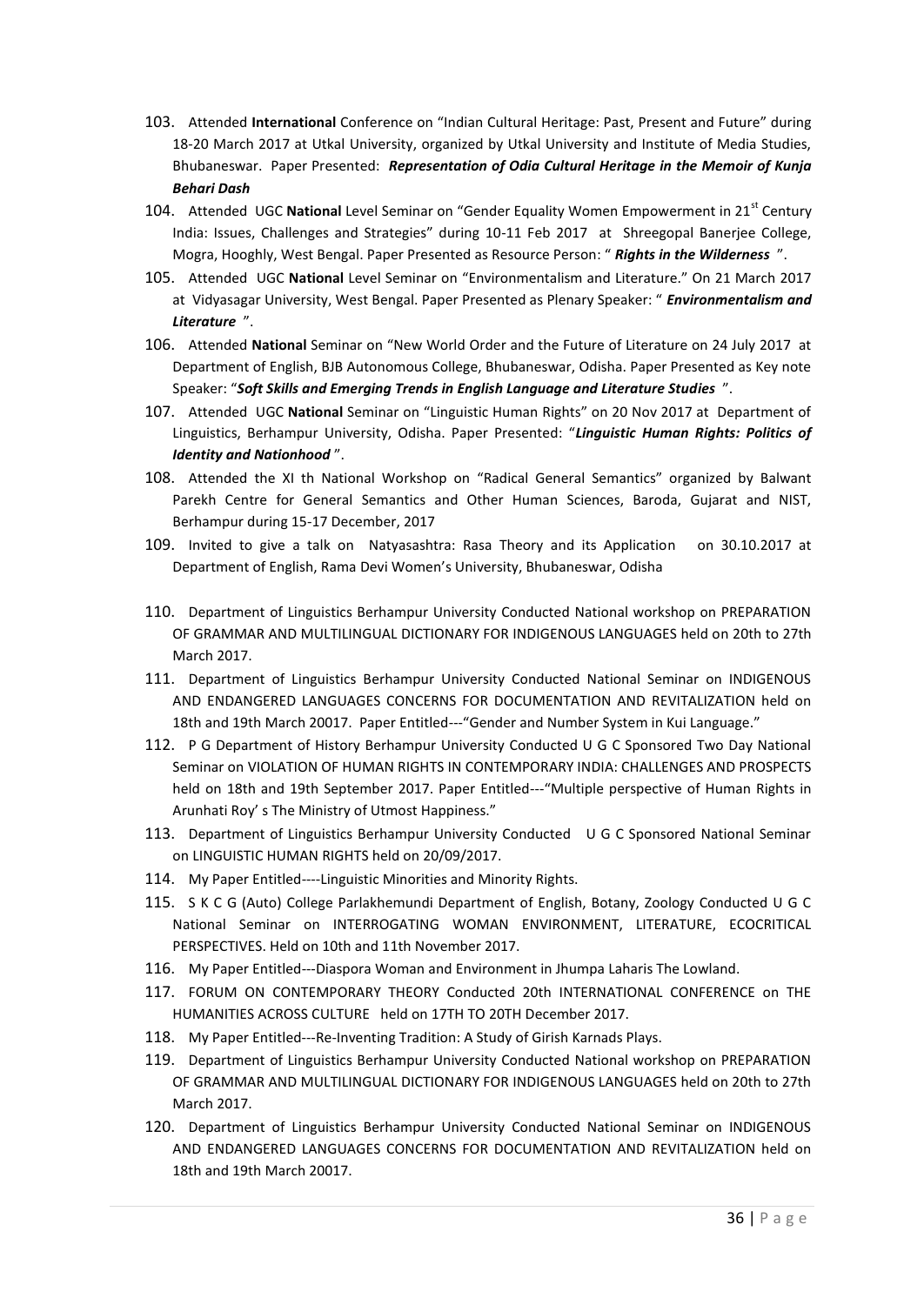- 121. P G Department of History Berhampur University Conducted U G C Sponsored Two Day National Seminar on VIOLATION OF HUMAN RIGHTS IN CONTEMPORARY INDIA: CHALLENGES AND PROSPECTS held on 18th and 19th September 2017.
- 122. Department of Linguistics Berhampur University Conducted U G C Sponsored National Seminar on LINGUISTIC HUMAN RIGHTS held on 20/09/2017.
- 123. Acted as Sectional President of South Indian History Conference (37<sup>th</sup> Session) at Perriyar University, Salem, Tamilnadu, on 10-12, March, 2017.
- 124. Delivered talk as Chlief Guest at Gunupur College, Gunupur in a State level Seminar on 07.09.2017.
- 125. Conducted the business session of National Seminar on "Violation of Human Rights in contemporary India : Challenges and Prospects" on 18-19, September, 2017 at Berhampur University.
- 126. Delivered speech on the celebration of  $02^{nd}$  Centenary celebration of park Rebellion as Guest of Honour organized by Department of Culture, (Govt. of Odisha) at India International Centre, New Delhi on 21.10.2017.
- 127. Honoured by the Old Boys Association, Nuapada, (Gm.), High School of Platinum Jubilee Junction on 31.12.2017 as distinguished personality of the region.
- 128. Attended National Seminar as chief Guest at Anchalika Mahavidyalaya, Jagannath Prasad on 09.08.2017.
- 129. Attended International conference on "Indian Cultural Heritage : Past, present & Future" held on 18-20, March, 2017 hosted by Utkal University and Institute of Media Students, Bhubaneswar. A paper presented on "Unity & Diversity – Root of Indian Heritage".
- 130. Attended interdisciplinary international conference on "Development, Enviornment and Socio Welfare: Issues and Challenges" held on *16-17, May 2017 in Bangkok, Thailand*. A paper presented entitled "Christian Identify in India: A case study of Odisha".
- 131. Attended  $12^{th}$  International Seminar on Development and Tribals held on 07<sup>th</sup>, October to 09<sup>th</sup>, October 2017 under Institute for Social Development & Research, Gari Hothar, Ranchli, Jharkhand. A Paper presented on "Tribal problems of South Odisha. A discourse of Kandhas of Kandhamal".
- 132. Attended an International Conference on "History Seen and Unseen-thinking at Vivekananda Kendra, Kanyakumari, Tamilnadu from 04.07.2017 to 10.07.2017.
- 133. Attending an International Conference on Indian Culture Heritage at Utkal University from 18.03.2017 to 20.03.2017"
- 134. Attended the Odisha History Congress at Bhubaneswar on 29.01.2017.
- 135. Attended an International Conference on Indian culture Heritage at Utkal University from 18.03.2017 to 20.03.2017.
- 136. Two days leagal awareness program on Women related law during  $4<sup>th</sup>$  and  $5<sup>th</sup>$  March 2017 organised by P.G.Department of Law, Berhampur University, Odisha sponsored by National Commission for Women, New Delhi.
- 137. One day UGC Sponsored National Workshop on "Health and Family Well-Being on 29.3.2017 Organised by P.G. Department of Home Science, Berhampur University.
- 138. Two days' Workshop on Gender Sensitization Programme held during  $29^{th}$   $30^{th}$  Nov. 2017 sponsored by Ministry of Women and Family Welfare, New Delhi.
- 139. Attended UGC Sponsored by Ministry of Women and Family Welfare, New Delhi.
- 140. Attended UGC Sponsored one day workshop on equal opportunity for ST, SC and OBC Students of B.U. on 21<sup>st</sup> Sept. 2017.
- 141. UGC Sponsored Refreshers Course on "Gender and Women"in the Department of English, Sambalpur University, on  $12<sup>th</sup>$  March 2017- As Resource person.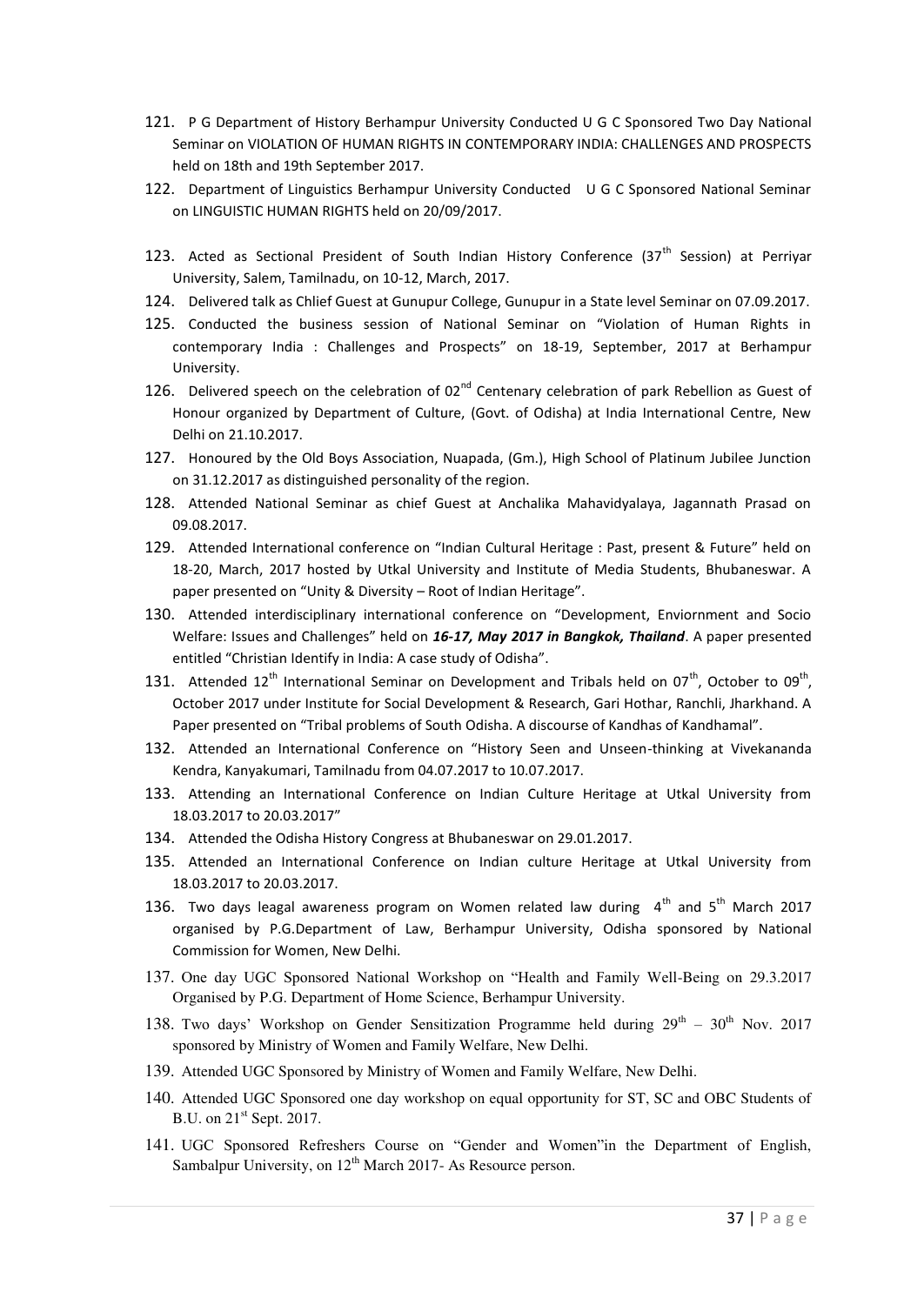- 142. One day UGC Sponsored National Workshop on "Health and Family Well-Being on 29.3.2017 Organised by P.G. Department of Home Science, Berhampur University.
- 143. Two days' Workshop on Gender Sensitization Programme held during  $29^{th}$   $30^{th}$  Nov. 2017 sponsored by Ministry of Women and Family Welfare, New Delhi.
- 144. Attended UGC Sponsored one day workshop on equal opportunity for ST, SC and OBC Students of B.U. on 21<sup>st</sup> Sept. 2017.
- 145. One day UGC Sponsored National Workshop on "Health and Family Well-Being on 29.3.2017 Organised by P.G. Department of Home Science, Berhampur University.
- 146. Two days' Workshop on Gender Sensitization Programme held during  $29^{th}$   $30^{th}$  Nov. 2017 sponsored by Ministry of Women and Family Welfare, New Delhi.
- 147. Attended UGC Sponsored one day workshop on equal opportunity for ST, SC and OBC Students of B.U. on 21<sup>st</sup> Sept. 2017.
- 148. Two days leagal awareness program on Women related law during 4<sup>th</sup> and 5<sup>th</sup> March 2017 organised by P.G.Department of Law, Berhampur University, Odisha sponsored by National Commission for Women, New Delhi.
- 149. One day UGC Sponsored National Workshop on "Health and Family Well-Being on 29.3.2017 Organised by P.G. Department of Home Science, Berhampur University.
- 150. Two days' Workshop on Gender Sensitization Programme held during  $29^{th}$   $30^{th}$  Nov. 2017 sponsored by Ministry of Women and Family Welfare, New Delhi.
- 151. Attended UGC Sponsored one day workshop on equal opportunity for ST, SC and OBC Students of B.U. on 21<sup>st</sup> Sept. 2017.
- 152. National seminar on **"Environmental protection and Law: Retrospect and Prospect"** on March 25-26, 2017 organised by Acharya Nagarjuna University, Guntur. Paper presented "Indian Environmental Law with special reference to Noise pollution".
- 153. National seminar on **"HIV and AIDS, Stigma and Rights of Women** on March 28 and 29, 2017 organised by Women"s Studies Research Centre, (WSRC), Berhampur University. Paper presented 'HIV / AIDS : Its criminal transmission'.
- 154. National seminar on "Linguistic Human Rights" on 20.9.2017 organised by Department of Linguistics, Berhampur University. Paper presented "Linguistics Human Rights of victims of crime".
- 155. One day awareness generation programme on Human Rights issues organized by Dibugarh University on 23<sup>rd</sup> March 2017
- 156. Workshop on Digital Security organized by Centre for Computer studies, Dibugarh University on  $27<sup>th</sup>$  October and  $28<sup>th</sup>$  October, 2017
- 157. Dr.Smita Sinha presented a research paper entitled "Language Endangerment Status-A Comparative Study on Two Variety of Sora"(Co-authored with Dr.Rajashree Swain and Dr.Govinda Chandra Penthoi) at National Seminar NLU, New Delhi on 20.1.2017.
- 158. Dr.Smita Sinha presented a research paper entitled Ä Comparative Study of Kinship term in Kui and Kuvi Languages"Co-authored with Dr.Rajshree Swain and Dr.Govinda Chandra Penthoi and) at National Seminar Dravidian University, Kuppam, AP on on 21-23 Feb. 2017.
- 159. Dr.Smita Sinha(with Dr.Govinda Chandra Penthoi) presented a paper entitled "Kutia Konds Tatto and Cultural Endagerment"at National Seminar, Ïndigenous and Endangered Languages-Concerns for Documentation and Revitalization"Berhampur University, Berhampur on 19.3.2017.
- 160. Dr.Smita Sinha presented a research paper entitled "Linguistic Landscape of Gajapati District"(Coauthored with Dr.Rajashree Swain and Dr.Govinda Chandra Penthoi) at International Conference on Linguistic Landscaping 21<sup>st</sup>-23<sup>rd</sup> June, 2017, North Eastern Hill University(NEHU).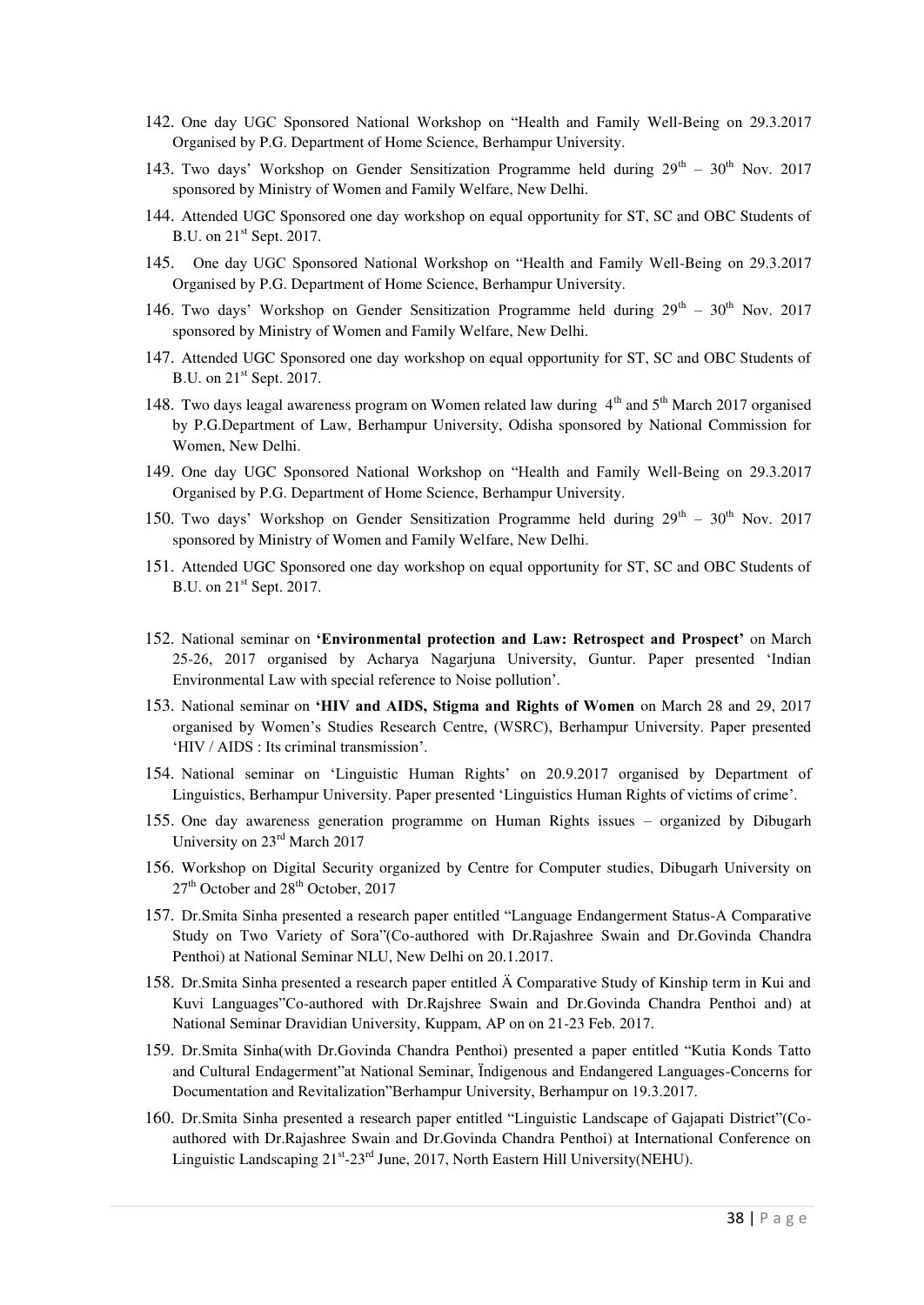- 161. Dr.Smita Sinha Presented a research paper entitled "Negation in Lanjia and Juray Sora"Coauthorised with Dr.R.Swain and Dr.Govinda Chandra Penthoi) at 4<sup>th</sup> National Language Conference organized by Institute of Odisha Studies and Research (IOSR), Bhubaneswar held at NIST, Berhampur, Odisha, India from 06-07-2017 to 09-07.2017.
- 162. Dr.Smita Sinha presented a paper entitled "Multilingualism and linguistics Human rioghts in Tribal Education"(Co-authored with Dr.R.Swain and Dr.Govinda Chandra Penthoi) at UGC Sponsored National Seminar on Linguistic Human Rights, organized by Department of Linguistics, Berhampur University, Berhampur, Odisha, India on 20.9.2017.
- 163. Delivered a invited lecture at IMA, Bhubaneswar, 02 June 2017
- 164. Presented a paper in International conference on Environment, Health and Policy Nexus being organized by JSS University, Mysur27-28 July 2017
- 165. Annual Review Meeting of INCOIS funded projects under Satellite Coastal and Oceanographic Research (SATCORE) programme held at INCOIS, Hyderabad, 22 March 2017
- 166. Brain storming meeting on Marine Observation System Along the Indian Coast (**MOSAIC**), Organised by INCOIS, Hyderabad, 25-26 January 2017
- 167. One day inter college seminar on "Recent Development of Mathematical Science" at Science College, Kukudakhandi on 22<sup>nd</sup> December 2017- Invited talk.
- 168. UGC- Sponsored -NSCTPP-2017 organised by Dept. of Physics, Berhampur University, 11<sup>th</sup> -12<sup>th</sup> February 2017- presented paper.
- 169. National workshop on "Matlab for Mathematical Applications" at IMA, Bhubaneswar, 22<sup>nd</sup> -23<sup>rd</sup> January 2017
- 170. National Conference on "Impact of Science and Technology on society and Economy", jointly organized by DST, Govt. of Karnataka and VSK University, Ballari, 8th -9th March 2017- presented paper.
- 171. As a Co-ordinator- from 27.01.17 to 16.02.17 (21 days) National Works shop on Manuscriptology & Palaeography"at P.G.Dept. of Odia, Berhampur University.
- 172. As a Head/Co-ordinator on 23.03.17 Work shop on "Dakhin Odishara Sanskrutika Baibhava"**.** at P.G.Dept. of Odia, Berhampur University.
- 173. As Head/coordinatorfrom  $24 \& 25.03.2017(2 \text{ days})$  National Seminar on "Gandhian Philosophy on Odia Literature" at P.G.Dept. of Odia, Berhampur University.
- 174. Participated and Chaired One Technical Session on the Topic "National Seminar on "Odia Sahityara Bikasare Dakshina Odisharu Prakasita Patrapatrika" from 31.08.17 and 01.09.17.
- 175. 01.04.17 "Odia Bhasa Surakshya Prsagikata" Utkal Samilani As a Chief speaker.
- 176. 06.04.17 "Saraswata Sadhak Godaborisa Mishra" at Sarala Sahitya Samaj, Cuttack.
- 177. 02.07.17-Induction Proagramme at Khlikote University, Berhampur.
- 178. Participated and presented a paper on "*Odia as a Classical Language'* organized by District level Jagatsinghpur Cultural Fourm, Jagatsinghpur on 19.1.2017 held at Jagatsinghpur, Odisha.
- 179. Participated and presented a paper on "*An Introduction to Editing' as a Resource Person* in basic level workshop on Manuscriptology and Paleography sponsored by National Mission for Manuscripts, New Delhi, Govt. of India organized by P.G. Dept. of Odia, Berhampur University, Berhampur, Odisha during  $1<sup>st</sup> \& 13<sup>th</sup>$  February 2017.
- 180. Participated and presented a paper on "*Gender Biasness in Odia Society Spl. Reference to Odia Literature'* in the state level Workshop organized by P.G. Dept. of History, Berhampur University, Berhampur, Odisha held on 21.2.2017.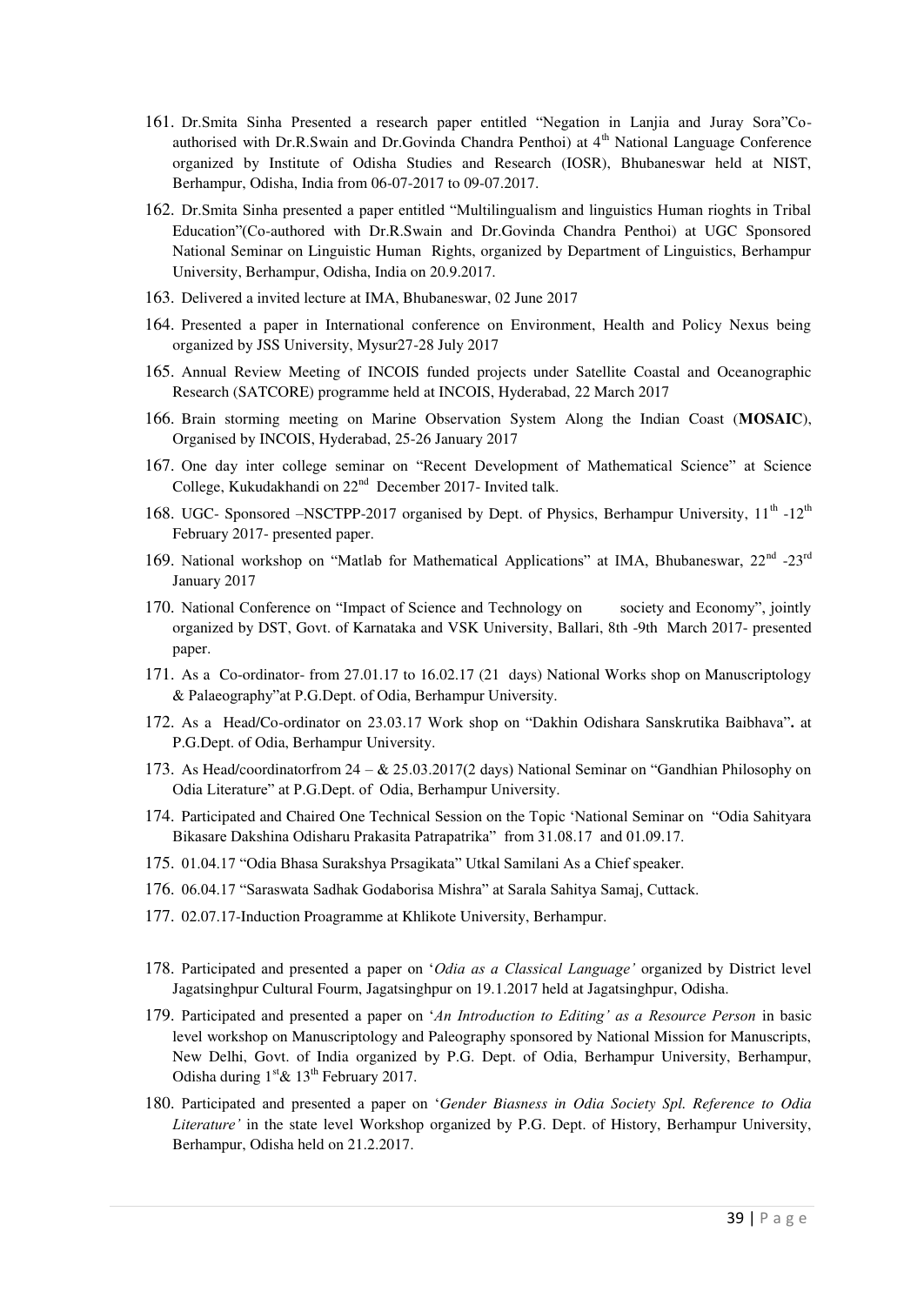- 181. Participated and Chaired One Technical Session on the Topic "*Cultural Heritage of Southern Odisha'* in the U.G.C. sponsored One day Workshop organized by P.G. Department of Odia, Berhampur University on 23 March, 2017 held at Berhampur University, Berhampur Odisha.
- 182. Participated and Chaired One Technical Session on the Topic "*The Reflection of Gandhiji in Odia Novel'* in the U.G.C. sponsored National Seminar organized by P.G. Department of Odia, Berhampur University during 24-25, March 2017 held at Berhampur University, Berhampur Odisha.
- 183. Participated and presented a paper on "*The Role of 'Naveen' in the development of Modern Odia Literature'* in the state level One day Seminar organized by Naveen Sahitya Parishad, Berhampur, Odisha held on 14.4.2017.
- 184. Participated and Chaired One Technical Session on the Topic "*The role of Published Journals from South Odisha in the development of Odia Literature'* in the National Seminar organized by P.G. Department of Odia, Berhampur University during 31<sup>st</sup> Aug-1<sup>st</sup> Sept, 2017 held at Berhampur University, Berhampur Odisha.
- 185. National Seminar of Odia Department, Fakir Mohan University 20-21 March 2107.
- 186. Odia Sahityare Gandhibadi Chetana (Seminar) Department of Odia, Berhampur University. (24-25 March 2017) (National level)
- 187. Dakhina Odishara Sanskrutika Bibhaba (Workshop), Department of Odia, Berhampur University. (23 March 2017) (National level)
- 188. Odia Sahitya Bikasare Dakhina Odishara Patrapatrika, Department of Odia, Berhampur University. (August 31 to September 01, 2017) (National level)
- 189. Participated and Presented a paper "Adhunika OdiaKabitare Gandhibadi Chetana" in the UGC Sponsored national seminar on "Odia Sahityare Gandhibadi Chetana" Organised by the P.G.Department of Odia Berhampur University, held at New Conference hall Berhampur University Bhanja Bihar, Ganjam, Odisha from 24<sup>th</sup> and 25<sup>th</sup>March 2017.
- 190. Participated and Presented a paper "Odia Sahityara Bikashare Dakshina Odishara Sambad Patra : Eaka Anusheelana" in the Two Days national seminar on "Odia Sahityara Bikashare Dakshina Odishara Patra-Patrika" Organised by the P.G.Department of Odia Berhampur University, held at New Conference hall Berhampur University Bhanja Bihar, Ganjam, Odisha from  $31<sup>st</sup>$  Feb and  $1<sup>st</sup>$ March 2017.
- 191. Participated and Presented a paper "LOKABADYA GHUDKA" in the UGC Sponsored national Workshop on "Dakshina OdisharaSanskrutika Bibhaba" Organized by Department of Odia Berhampur University held at New Conference hall Berhampur University Bhanja Bihar, Ganjam, Odisha from  $23^{\text{rd}}$ March 2017.
- 192. Participated in National Seminar in 34<sup>th</sup> Annual Convention of Orissa Physical Society on 11-12<sup>th</sup> Feb-2017,.P.G. Department Of Physics Berhampur University, Bhanja Bihar, Berhampur
- 193. Resource Person, Faculty development programme Pt. Ravishankar University, Raipur on 11.11.17
- 194. Resource person, Faculty development programe GITA, Bhubaneswar on 07.12.2017.
- 195. Participated on workshop on physics experiments for CBCS Syllabus 23.8. 2017 organized by P.G. Department of Physics, Berhampur University.
- 196. Participated in National Seminar in  $34<sup>th</sup>$  Annual Convention of Orissa Physical Society on 11-12<sup>th</sup> Feb-2017,.P.G. Department Of Physics Berhampur University, Bhanja Bihar, Berhampur.
- 197. Participated on workshop on physics experiments for CBCS Syllabus 23.8.2017 organized by P.G. Department of Physics, Berhampur University
- 198. Participated in National Seminar in 34<sup>th</sup> Annual Convention of Orissa Physical Society on 11-12<sup>th</sup> Feb-2017,.P.G. Department Of Physics Berhampur University, Bhanja Bihar, Berhampur.
- 199. Participated in Indo-Japan Neutrino Meeting at Institute of Physics, Bhubaneswar on 15.5.17.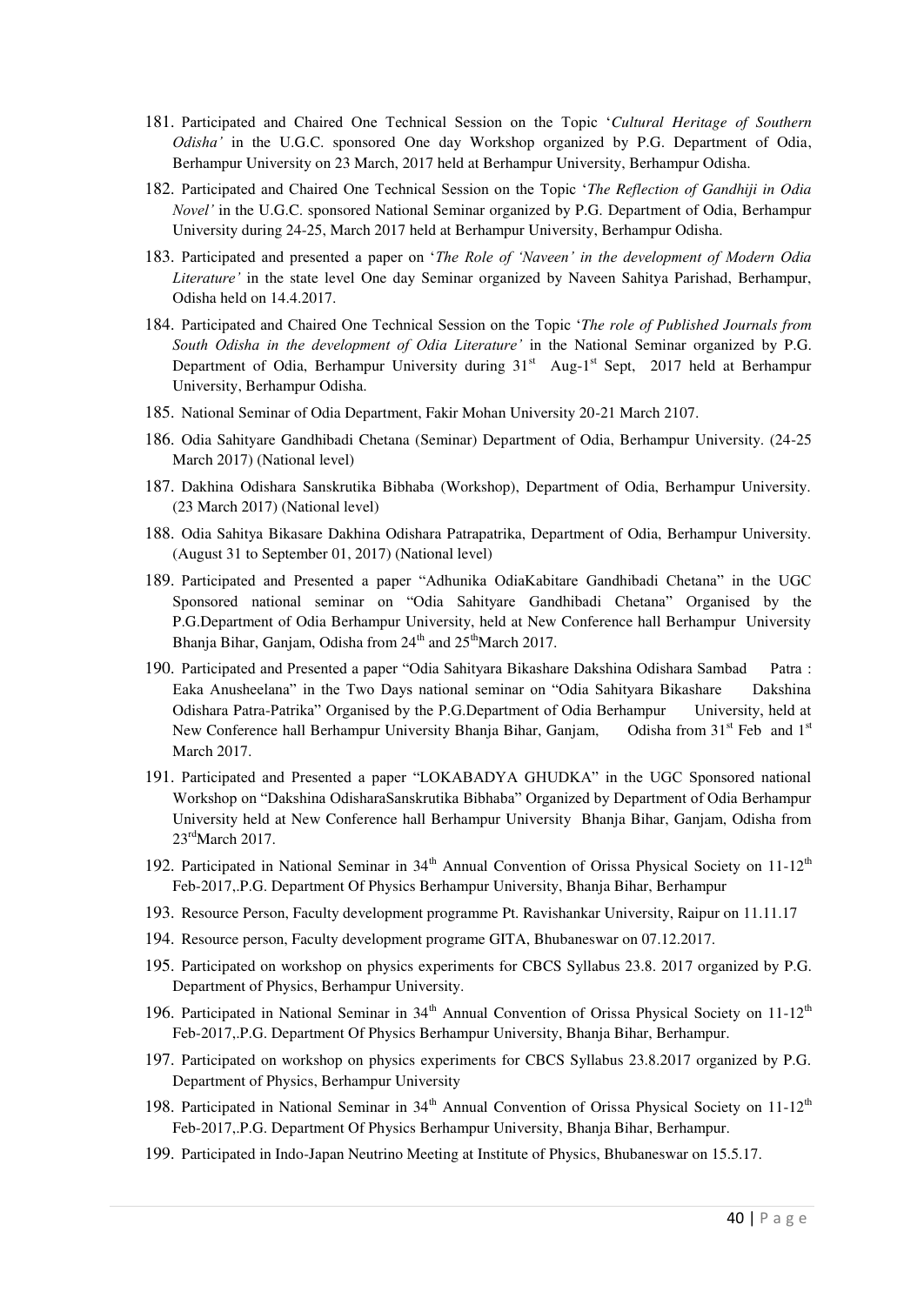- 200. Participated on workshop on physics experiments for CBCS Syllabus 23.8.2017 organized by P.G. Department of Physics, Berhampur University.
- 201. Participated in National Seminar in  $34<sup>th</sup>$  Annual Convention of Orissa Physical Society on  $11-12<sup>th</sup>$ Feb-2017,.P.G. Department Of Physics Berhampur University, Bhanja Bihar, Berhampur.
- 202. Participated on workshop on physics experiments for CBCS Syllabus 23.8.2017 organized by P.G. Department of Physics, Berhampur University.
- 203. Participated in National Seminar in 34<sup>th</sup> Annual Convention of Orissa Physical Society on 11-12<sup>th</sup> Feb-2017,.P.G. Department Of Physics Berhampur University, Bhanja Bihar, Berhampur.
- 204. Participated on workshop on physics experiments for CBCS Syllabus 23.8.2017 organized by P.G. Department of Physics, Berhampur University.
- 205. Participated in National Seminar in  $34<sup>th</sup>$  Annual Convention of Orissa Physical Society on  $11-12<sup>th</sup>$ Feb -2017, P.G. Department Of Physics Berhampur University, Bhanja Bihar, Berhampur.
- 206. National workshop on Matlab for mathematical applications 22-23 rd January 2017 organized by Institute of Mathematics & Applications, Bhubaneswar
- 207. Participated on workshop on physics experiments for CBCS Syllabus 23.8.2017 organized by P.G. Department of Physics, Berhampur University
- 208. Presented a paper at the UGC Sponsored State Level Seminar on Panchayat Raj Institutions in India: Issues and Challenges organized by Department of Political Science, Aska Science College, Aska on 22.01.2017
- 209. Presented a paper at the International Conference on "Governance and Development: Asian Perspective" organized by the Department of Public Administration, Rajshahi University, Bangladesh on January 28-29, 2017.
- 210. Participated and presented a paper in the national seminar organized by women"s studies research centre, Berhampur University on "HIV & AIDS, STIGMA and Rights of Women" on March 28-29, 2017.
- 211. Participated in the UGC sponsored 2 days workshop on "GENDER BIAS IN ODIA SOCIETY" held on 20 to 21st February, 2017 organized by the post graduate department of History, Berhampur University, Bhnaja Bihar, Berhampur.
- 212. Participated in the UGC sponsored National seminar on "HIV and AIDS, STIGMA AND RIGHTS OF WOMEN" organized by Women"s Studies Research Centre Berhampur University, Bhanja Bihar on 28 to 29th March 2017.
- 213. Attended the one week UGC Sponsored Short Term Course on "Research Methodology" held at Human Resource Development Centre, Andhra University, Vishakhapatnamfrom 19<sup>th</sup> -25<sup>th</sup> June, 2017.
- 214. Attended the National One week Faculty Development Programme on "Innovations in Teaching and Research Methods, IITRM-2017" held at Modern Engineering and Management Studies, Balasorefrom 5<sup>th</sup> -11<sup>th</sup> June, 2017.
- 215. Participated the UGC sponsored National Seminar on "Animal Science Research for Mankind: Perspective and Prospects" Organized by the Department of Zoology, North Orissa University, Takatpur, Baripada, and delivered a talk on "Seasonal Variation and Occurrence of Malaria in Ganjam District of Odisha". March 24-25, 2017.
- 216. Participated the International Conference on ""Recent Trends of Chemical and Biological Sciences in Medicine, Natural Product and Drug Discovery (IC-RTCBSMNPDD)-2017" Organized by the Post Graduate Department of Chemistry and presented two poster entitled 1. "Safety profiling and anticancer potential of solvent extracts of Gishta (Annona Sp.) of Ethiopia, N E Africa"; 2. Formulation, Optimization and Evaluation of Capecitabine Loaded Nanoparticles by Quality by Design (QbD)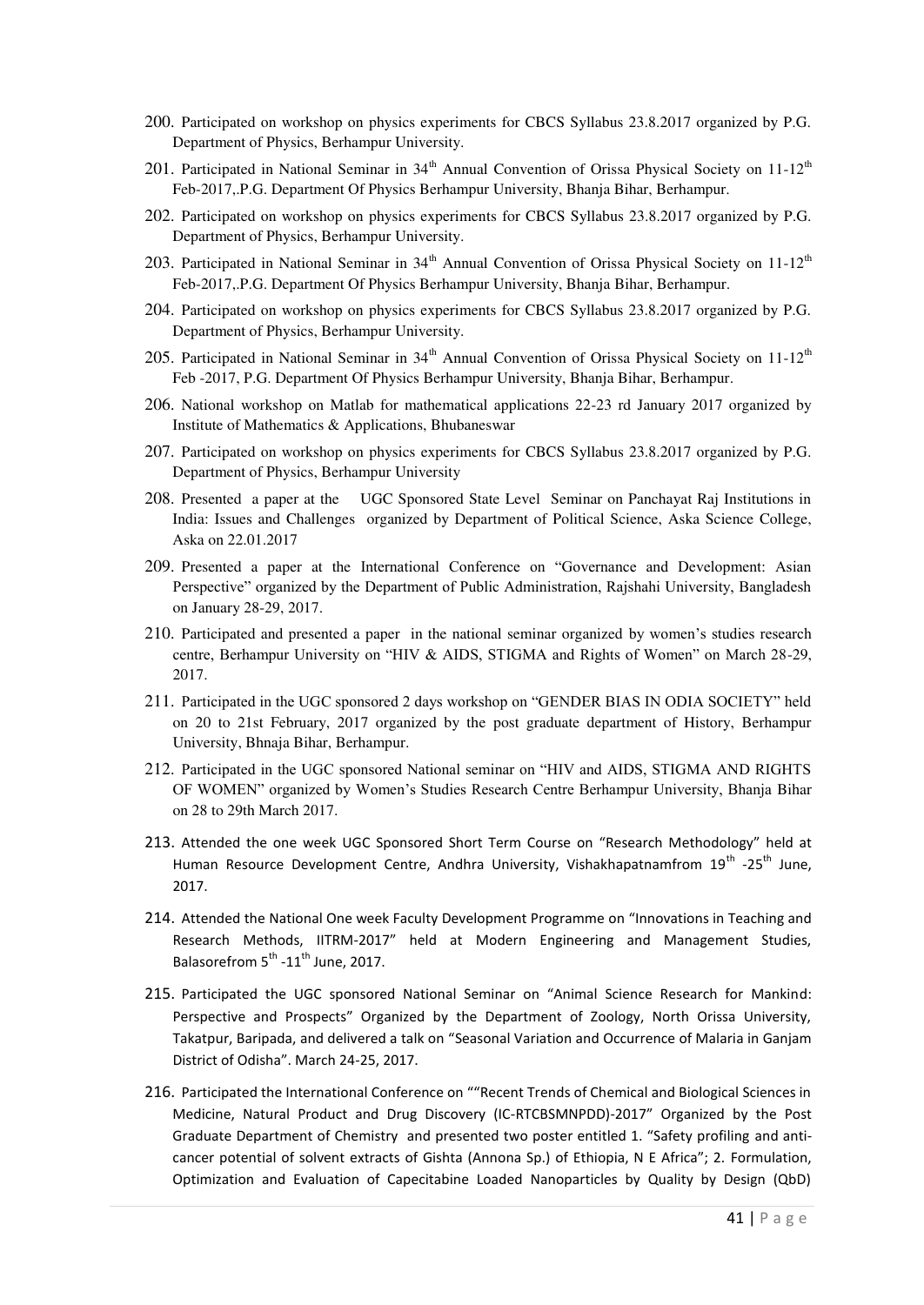Approach for Colorectal Cancer Targeting". March 03-05, 2017 at Berhampur University, Bhanja Bihar, Berhampur, India

- 217. Attended UGC sponsored National Seminar on "Air Pollution: Its effects & Mitigation", O.P.S. Mahavidyalaya, Hindol Road, Dhenkanal, Odisha. 7<sup>th</sup> to 8<sup>th</sup> January 2017.
- 218. Refresher cum training on "Application of metagenomics and proteomics Approaches in the crossroad of Biological Science", at Department of Microbiology, Vidyasagar University, Midnapore, West Bengal. 25/10/2017 to 18/11/2017(21 days)
- 219. Attended the National Seminar on "Violation of human right in contemporary India-challenges and prospective", organized by Department of History, Berhampur University Sponsored by UGC, Govt. of India, and presented a paper entitled "People Biodiversity Register and Human Right Protection",  $18^{\text{th}}$  to  $19^{\text{th}}$  September 2017
- 3.13 No. of collaborations in 2016-17 International National Any other 3.14 No. of linkages created during this yearin 2016-17  $12$  |  $2$  |  $1$ 17

3.15 Total budget for research for current year in lakhs : in 2016-17: Rs- 31,70,583/- +6,00,000/- =37,70,000/-



| Management of University/College |  |  |  |  |
|----------------------------------|--|--|--|--|
| Total                            |  |  |  |  |

3.16 No. of patents received this yearin 2016-17

| Type of Patent |         | Number |
|----------------|---------|--------|
| National       | Applied |        |
|                | Granted |        |
| International  | Applied |        |
|                | Granted |        |
| Commercialised | Applied |        |
|                | Granted |        |

3.17 No. of research awards/ recognitions received by faculty and research fellows Of the institute in the year in 2016-17

| Total   International   National   State   University   Dist   College |  |  |  |
|------------------------------------------------------------------------|--|--|--|
|                                                                        |  |  |  |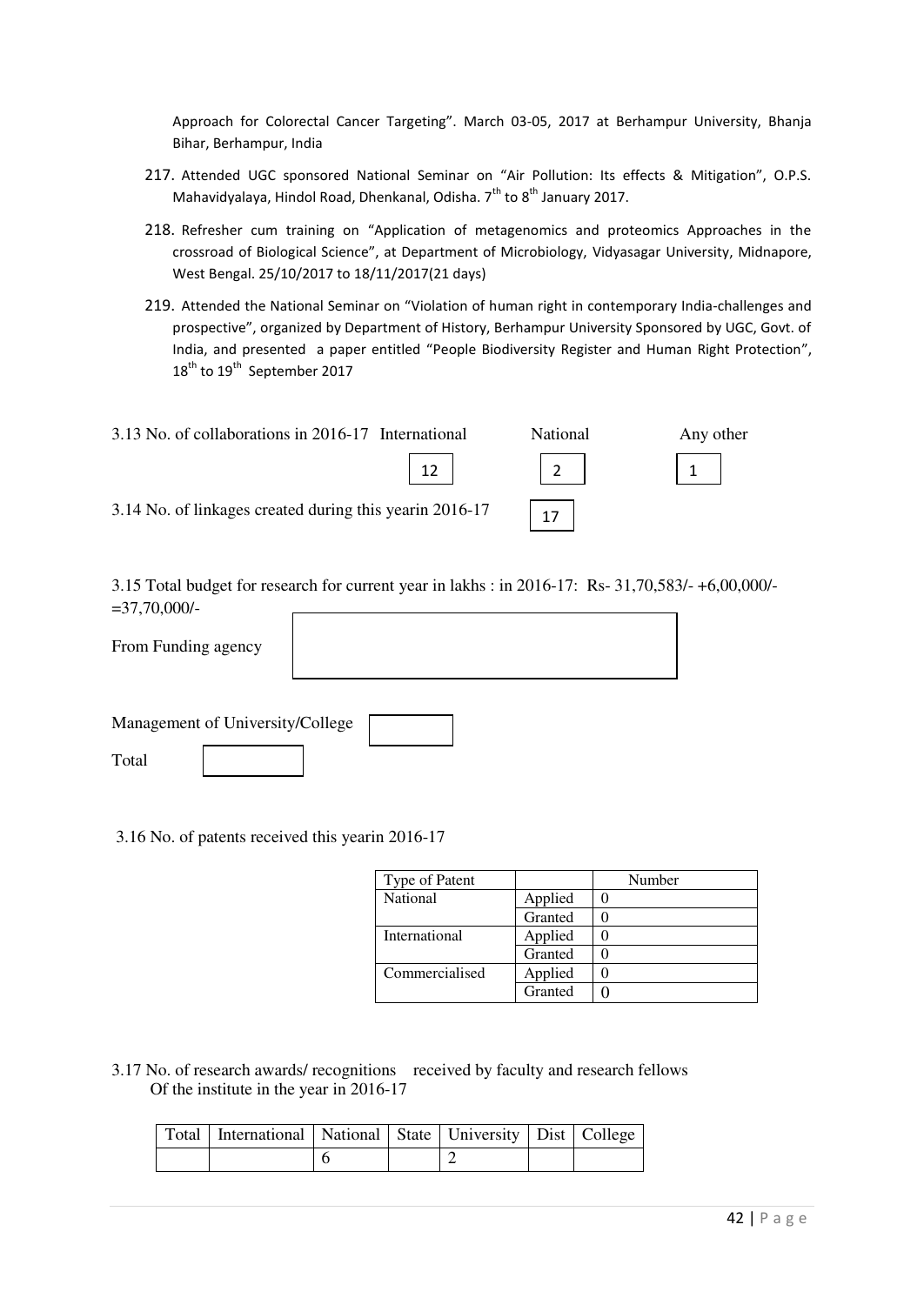- 1. Mr. Rajani Kanta Swain, INSPIRE fellow of the Department has won Dr. Sudhakar Rao Best Male Researcher Travel Grant: IEEE iAIM 2017, Bangalore, Best Paper in Oral Technical Session : IEEE iAIM 2017, Bangalore and M V Chauhan Award 2017, IEEE India Council: First prize in all India Research paper contest (Post Graduate Category)
- 2. Prof.Aparajita Chowdhury-DAAD Visiting Professor at Hamburg University of Applied Sciences, Hamburg, Germany.
- 3. Prof. Aparajita Chowdhury Acted as a NAAC Peer Team Member.
- 4. Prof.Arundhati Rath Organise the two days gender sensitization programme on 29<sup>th</sup> and 30<sup>th</sup> Nov. 2017 as a Co-ordinator.
- 5. Dr.Harapriya Samantaraya Organised UGC Sponsored one day workshop on equal opportunity for ST, SC and OBC Students of B.U. on  $21<sup>st</sup>$  Sep. 2017 as a Co-ordinator of equal opportunities Ell of B.U
- 6. Prof. P.K. Mohanty, Member, SEAC, Odisha, constituted by the Ministry of Environment, Forest and Climate Change, Govt. of India for the period 2015-2018.
- 7. Prof. P.K. Mohanty, Nominated by UGC as UGC nominee to the governing Body of the Banki (Autonomous) college for the period 2013-14 to 2018-19
- 8. Prof. S.K. Tripathy, has been nominated as Governing Council as well as academic council member of Institute of Physics (IoP), Bhubaneswar by D.S.T., Govt. of Odisha.

| $\frac{1}{57}$<br>3.18 No. of faculty from the Institution<br>who are Ph. D. Guides in 2016-17 |  |  |
|------------------------------------------------------------------------------------------------|--|--|
| and students registered under them in 2016-17 $\Big  60$                                       |  |  |

### **RESERCH FELLOW IN 2016-2017**

| SI no | Name of the Post Doc./    | Name of the Guide                       | <b>Funding Agency</b>                                |
|-------|---------------------------|-----------------------------------------|------------------------------------------------------|
|       | ResearchFellow            |                                         |                                                      |
| 1.    | lMr. Damburu Golari       | Prof. B.B.Panda (Rtd.)                  | RGNF, UGC, New Delhi                                 |
| 2.    | Mr. A. Venugopal          | Prof. B.B.Panda (Rtd.)                  | RGNF, UGC, New Delhi                                 |
| 3.    | Mr. Suraj Kumar Behera    | Dr. A. Leelaveni                        | RGNF, UGC, New Delhi                                 |
| 4.    | Mr. Dharmendar Nath Padhy | Prof. A. K. Panigrahi<br>(UGC-Emeritus) | DST- ISPIRE, New Delhi                               |
| 5.    | Jhiliprava Prusti         | Prof. A.K. Panigrahi<br>(UGC-Emeritus)  | DST-ISPIRE, New Delhi                                |
| 6.    | Kalpana Naik              | Dr. M.Jena                              | RGNF, UGC, New Delhi                                 |
| 7.    | lChhandashree Behera      | Dr. M.Jena                              | Project Fellow S & T-<br>Project,<br>Govt. of Odisha |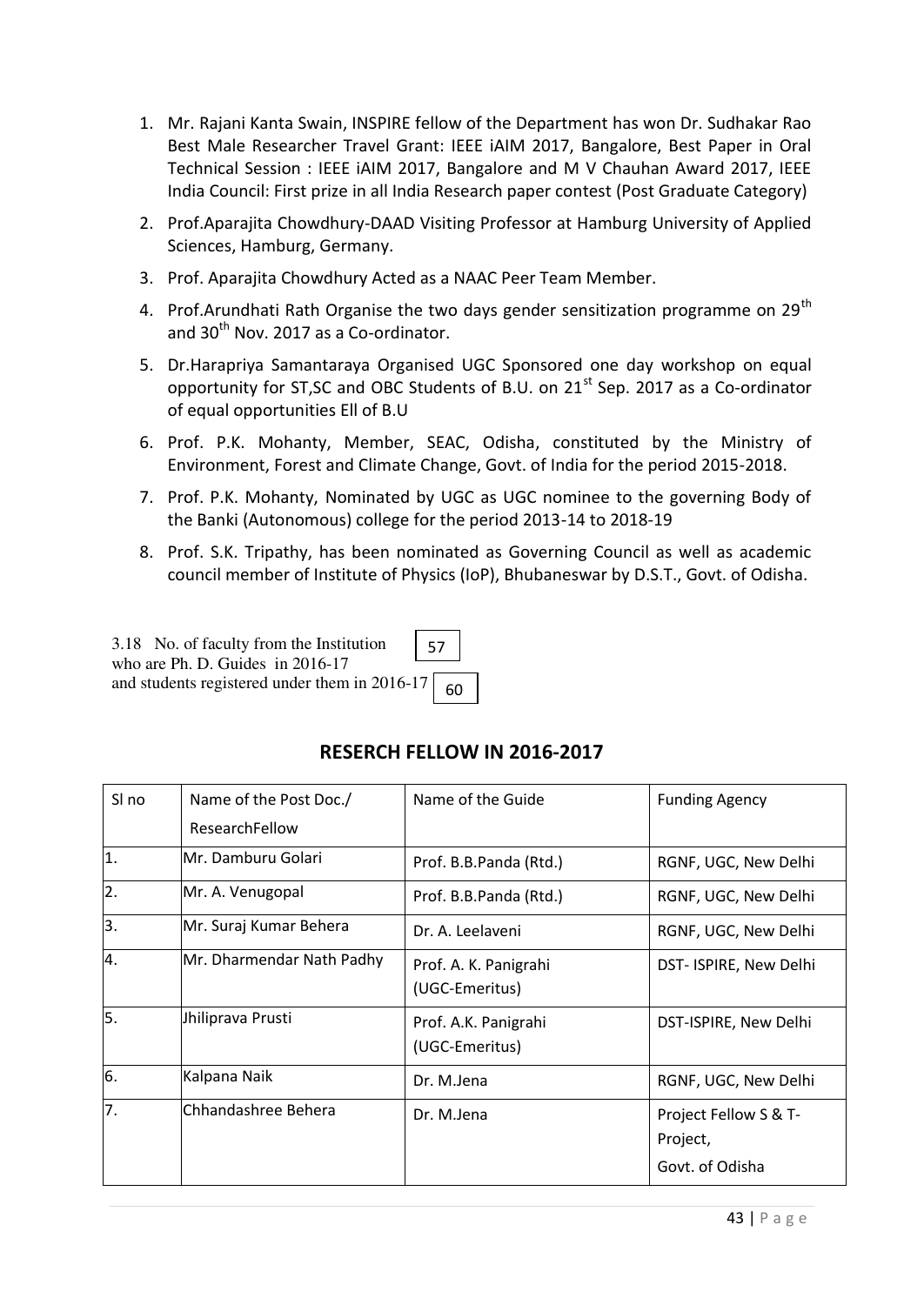| 8.  | Manash Kumar Sahu       | Dr. Arun Kumar Panda       | UGC/ UCG NET-SRF      |
|-----|-------------------------|----------------------------|-----------------------|
| 9.  | Sitanath Raiguru        | Dr. Nihar Ranjan Misra     | UGC/ UGC NET-SRF      |
| 10. | Narayan Maharana        | Dr. Suman Kalyan Chaudhury | <b>UGC NET SRF</b>    |
| 11. | Apoorva Behera          | Prof Anil Kumar Sahu       | <b>RGNF</b>           |
| 12. | Jasmine Bhuyan          | Prof. Prasanta Kumar Padhy | <b>UGC NET SRF</b>    |
| 13  | Mr. P.K. Das            | Dr. B. K. Garnaik          | Private               |
| 14  | Mrs. M. Badtitya        | Dr. B. K. Garnaik          | Private               |
| 15  | Mrs. J. Panigrahy       | Dr. B. K. Garniak          | Private               |
| 16  | Mr. S. Dash             | Dr. B.K. Garnaik           | Private               |
| 17  | Mr. S. Panigrahy        | Dr. S. N. Sahoo            | Private               |
| 18  | Mr. B. B. Reddy         | Dr. S. N. Sahoo            | Private               |
| 19  | Mrs. P. Mahapatra       | Dr. G. Phaomei             | Private               |
| 20  | Mr. S. Choudhury        | Dr. L. Rout                | Private               |
| 21  | Mrs. S. K. Swain        | Dr. G. Phaomei             | Private               |
| 22  | Salmamani Tudu          | Prof K. C. Rout            | <b>UGC-RGNF</b>       |
| 23  | Golakh Ku. Behera       | Prof. R. P. Mahapatra      | <b>UGC-RGNF</b>       |
| 24  | Shaswati Das            | Dr. G.S. Lall              | <b>UGC-RGNF</b>       |
| 25  | Umashankar Ghugar       | Prof.Jayaram Pradhan       | <b>UGC</b>            |
| 26  | Sisira Kumar Kapat      | Dr.Satya Narayan Tripathy  | <b>UGC</b>            |
| 27  | Mr. Rajani K. Swain     | Prof. R. K. Mishra         | DST (Govt. of India)  |
| 28  | Mr. Nihar Kanta Sahoo   | Dr. D. C. Panda            | DRDO (Govt. of India) |
| 29  | Mr. Rajeev Kumar Parida | Dr. D.C Panda              | DST (Govt. of India)  |
| 30  | Mr. Amit Kumar Sahu     | Dr. D.C Panda              | CSIR (Govt. of India) |
| 31  | Krushna Chandra Raita   | Prof. B. P. Panda          | <b>UGC</b>            |
| 32  | Sandhya Rani Kanhar     | Prof. Bhagaban Sahu        | <b>UGC</b>            |
| 33  | Jagannath Behera        | Prof. Bhagaban Sahu        | <b>UGC</b>            |
| 34  | Sumit Kumar Patra       | Prof. Bhagaban Sahu        | UGC                   |
| 35  | Smt. Gayatri Bhukta     | Prof. Bhagaban Sahu        | <b>UGC</b>            |
| 36  | Simanchal Behera        | Prof. Manmath Padhy        | <b>UGC</b>            |
| 37  | Miss. Sujata Ranabida   | Dr. Sadananda Nayak        | UGC                   |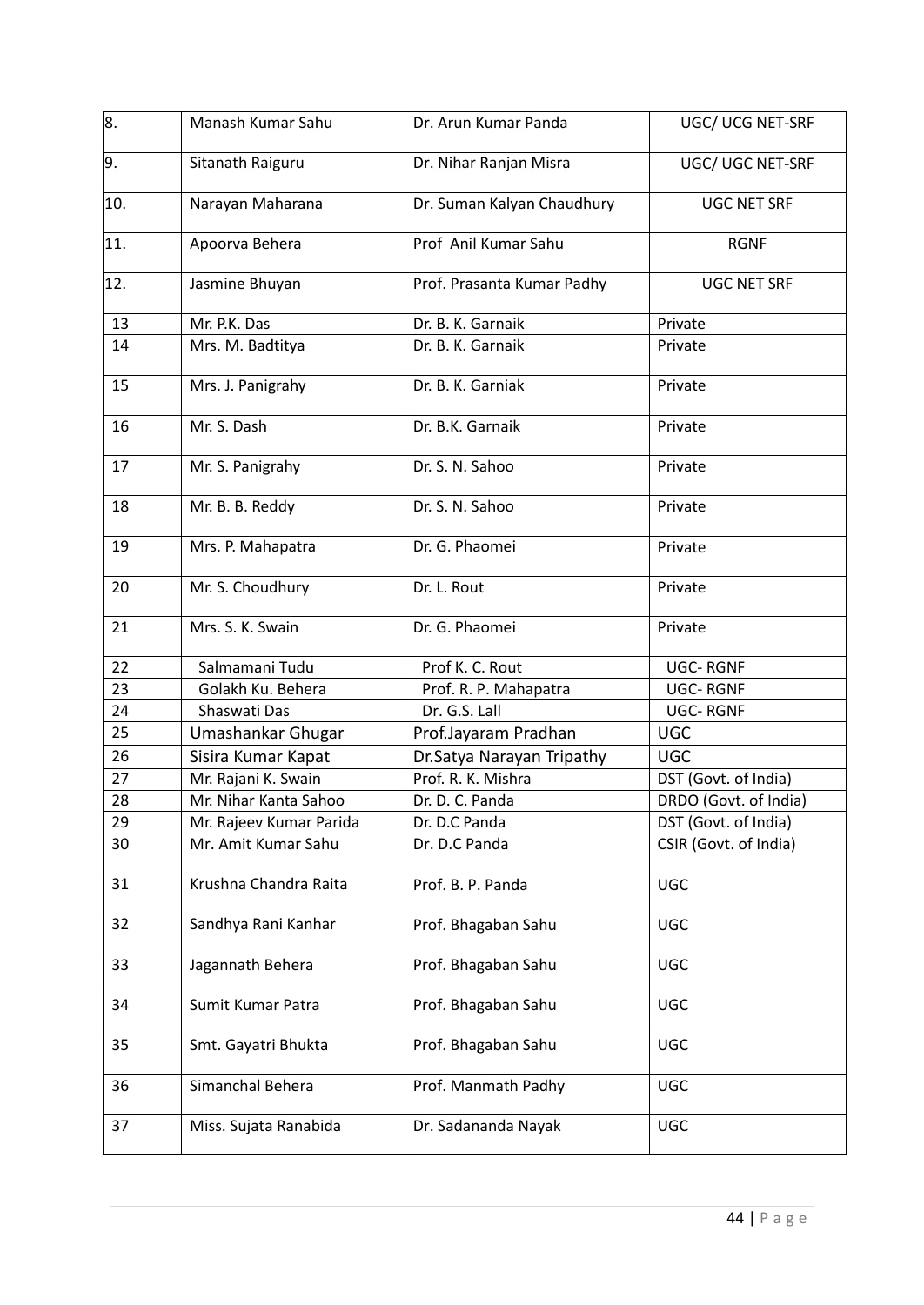| 38 | Smt. Anukampa Naik                      | Dr. Sadananda Nayak                     | <b>UGC</b>                |
|----|-----------------------------------------|-----------------------------------------|---------------------------|
| 39 | Ms. Jyostna Mayee Sethy                 | Prof. Puspanjali Samantaray             | <b>UGC/RGNF</b>           |
| 40 | Ms.Rita Hansda                          |                                         | <b>UGC/RGNF</b>           |
| 41 | Ms. Bilasini Mallick                    | Prof. Aparajita Chowdhury               | UGC/RGNF                  |
| 42 | Ms. Sangeeta Swain                      | Prof. Puspanjali Samantaray             | Private                   |
| 43 | Ms. Jayalaxmi Rath                      | Prof. Aparajita Chowdhury               | Private                   |
| 44 | Ms. Kshamamayee Naik                    | Prof.Aparajita Chowdhury                | UGC/RGNF                  |
| 45 | Urmila Bhaina                           | Dr.Harapriya Samantraya                 | <b>UGC/RGNF</b>           |
| 46 | Mr. Shisir Kumar Sethi                  | Prof. B.P. Rath                         | UGC                       |
| 47 | Mr. HirwaniHansu                        | Prof. S.C. Parida                       | <b>UGC</b>                |
| 48 | Mr. Pati Krishna                        | Dr. S. B Patro                          | <b>UGC</b>                |
| 49 | Mr. HarinarayanSahu                     | Dr. S. B Patro                          | <b>UGC</b>                |
| 50 | Babita Kumari Nayak                     | Dr.J.S.Giri Rao                         | U.G.C.                    |
| 51 | Prof. Prashannashu (D.Litt.<br>Scholar) | Dr.Smita Sinha                          | Self                      |
| 52 | Dr.G.C.Penthoi (D.Litt.<br>Scholar)     | Dr. Smita Sinha                         | Self                      |
| 53 | Pradeep Kumar Sahoo                     | Dr.Smita Sinha(Co guide<br>Dr.A.Biswal) | Self                      |
| 54 | Radharani Mohanty                       | Dr.Smita Sinha                          | Self                      |
| 55 | Mitali Priyadarsini Pati                | Prof. L. Nayak                          | U.G.C.                    |
| 56 | Satyanarayan Das Sharma                 | Prof. L. Nayak                          |                           |
| 57 | Nibedita Mohanty                        | Prof. L. Nayak                          | D.S.T.                    |
| 58 | Ritanjali Swain                         | Prof. L. Nayak                          |                           |
| 59 | Suravi Mudali                           | Prof. L. Nayak                          |                           |
| 60 | Sunita Das                              | Prof.K.C.Sahu                           | <b>UGC</b>                |
| 61 | Chanadanlal Parida                      | Prof.K.C.Sahu                           | <b>INCOIS</b>             |
| 62 | Madhusmita Das                          | Prof.K.C.Sahu                           | <b>INCOIS</b>             |
| 63 | Sharaban K Barik                        | Prof. P.K. Mohanty                      | <b>Gopalpur Ports Ltd</b> |
| 64 | Prabin K. Kar                           | Prof. P.K. Mohanty                      | <b>Gopalpur Ports Ltd</b> |
| 65 | Balaji K Behera                         | Prof. P.K. Mohanty                      | Gopalpur Ports Ltd        |
| 66 | Subhajit Barik                          | Prof. P.K. Mohanty                      | Gopalpur Ports Ltd        |
| 67 | Sanjukta Rani Padhi                     | Prof. P.K. Mohanty                      | DST, Govt. of India       |
| 68 | Susanta Kumar Indrajitsingha            | Dr. P. N. Samanta                       | DST/INSPIRE/SRF           |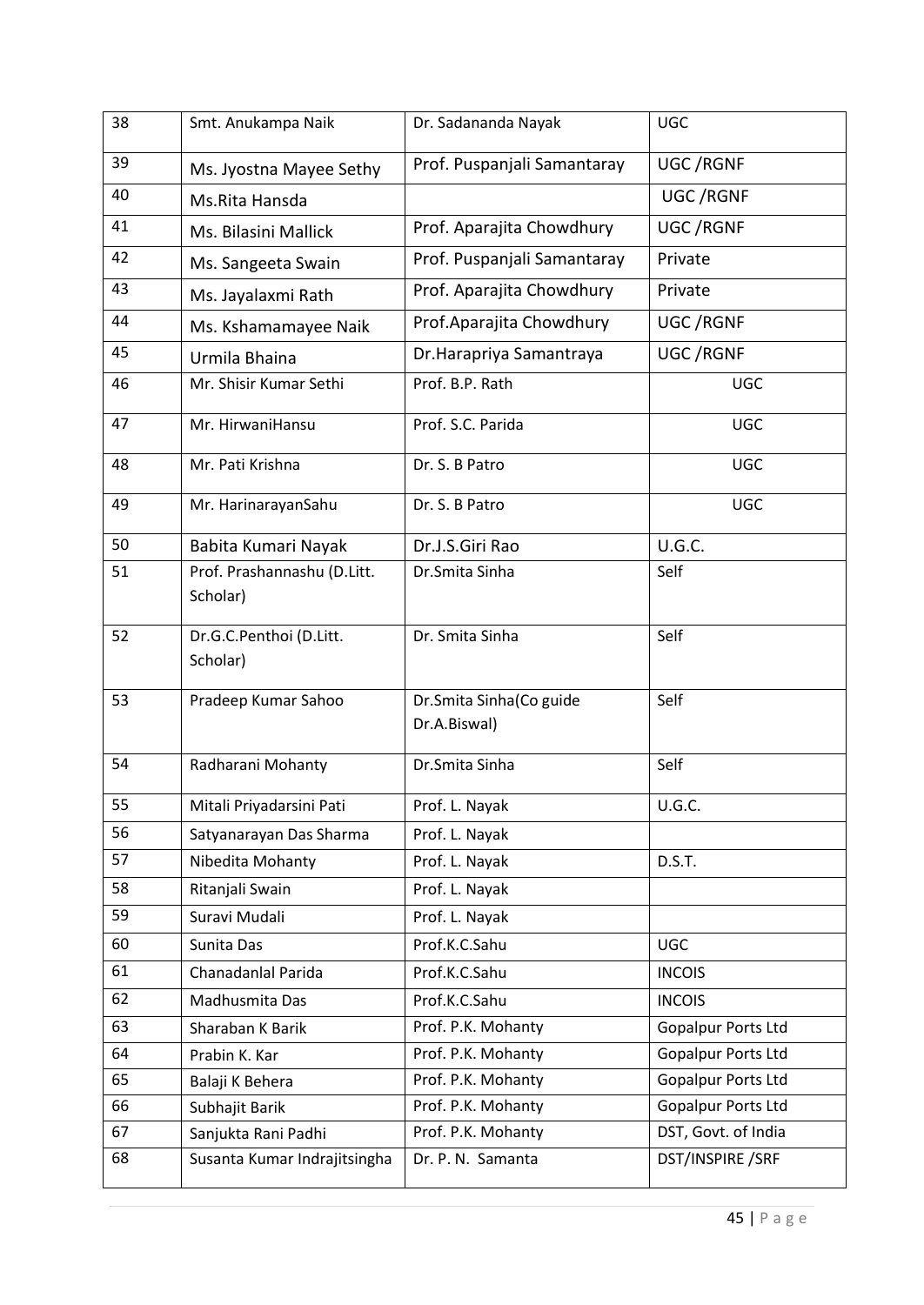| 69 | Ajit Kumar Sethi                 | Dr. R.N. Patra            | R.G.N.F., SRF             |
|----|----------------------------------|---------------------------|---------------------------|
| 70 | Nabakishore Nayak                | Prof. D.P.Patnaik         | <b>RGNF</b>               |
| 71 | Basanti Nayak                    | -do-                      | <b>RGNF</b>               |
| 72 | Archana Nayak                    | -do-                      | <b>RGNF</b>               |
| 73 | Rashmita Singh                   | -do-                      | <b>RGNF</b>               |
| 74 | Bishnupriya Sethi                | -do-                      | <b>RGNF</b>               |
| 75 | Suresh Kumar Majhi               | Dr. P.K.Swain             |                           |
| 76 | Surendra Nath Sahu               | -do-                      |                           |
| 77 | Rupali Madhusmita Mallick        | -do-                      | <b>UGC</b>                |
| 78 | Basant Kumar Sethi               | -do-                      | <b>UGC</b>                |
| 79 | Sashi Kant Mallick               | -do                       | <b>UGC</b>                |
| 80 | Bidyadhara Das                   | Dr. Debi Prasad Satapathy | <b>URET</b>               |
| 81 | Arjya Kumari Pragyan<br>Paramita | -do-                      |                           |
| 82 |                                  |                           | <b>URETR</b>              |
|    | Santosh Kumar Panda              | -do-                      | <b>URET</b>               |
| 83 | Bhagabati Nayak                  | -do-                      | <b>RGNF</b>               |
| 84 | Surendra Sabar                   | <b>Dr.Sameer Bhoi</b>     | <b>UGC RGNF</b>           |
| 85 | Basantaku. Das                   | -do-                      | <b>UGC RGNF</b>           |
| 86 | Sudarsan Raita                   | -do-                      | UGC(RGNF)                 |
| 87 | Manoranjan                       | -do-                      |                           |
|    | <b>Baliar Sing</b>               |                           |                           |
| 88 | Sandhyarani Sahu                 | -do-                      |                           |
| 89 | Ms. Chandini Das                 | Dr. Snigdha Mishra        | DST, Inspire Fellow       |
| 90 | Mr. Subrata Shadangi             | Prof. G.S. Tripathi       | <b>UGC Teacher Fellow</b> |
| 91 | Archana Pradhan                  | Dr. Dasarathi Bhuiyan     | <b>RGNF</b>               |
| 92 | Uma Sankar Sethi                 | Dr Rajesh Seth            | <b>RGNF</b>               |
| 93 | <b>Bobby Rani Das</b>            | Dr Rajesh Seth            | <b>RGNF</b>               |
| 94 | Miss Gayatri Chakra              | Prof. S. Pattnaik         |                           |
| 95 | J. Jain Mol                      | Prof. S. Pattnaik         | Private                   |
| 96 | Usharani Pradhan                 | Prof. S. Pattnaik         | Private                   |
| 97 | Santhosh Goud                    | Prof. S. Pattnaik         | Private                   |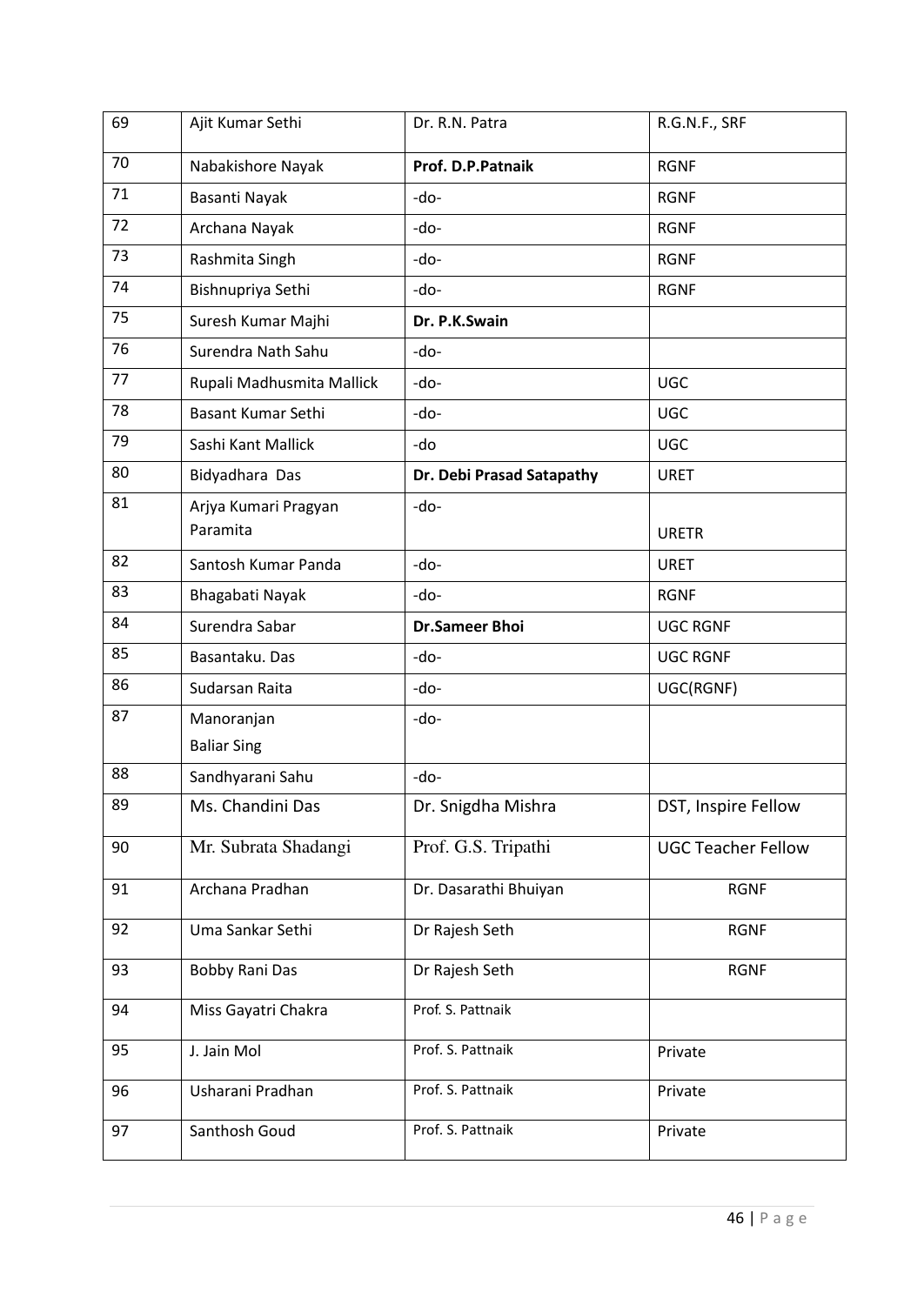| 98  | Usharani Pradhan       | Prof. G. Mishra   | Private |
|-----|------------------------|-------------------|---------|
| 99  | Umakanta Behera        | Prof. G. Mishra   | Private |
| 100 | Subhasmita Pattnaik    | Prof. G. Mishra   | Private |
| 101 | Puspanjali Maharana    | Prof. G. Mishra   | Private |
| 102 | Diptikanta Acharya     | Prof. G. Mishra   | Private |
| 103 | Somnath Sahoo          | Prof. G. Mishra   | Private |
| 104 | Sanatan Singh          | Prof. P. K. Dixit | Private |
| 105 | Saishree Sahu          | Prof. P. K. Dixit | Private |
| 106 | Goutam Kumar Jena      | Prof. P. K. Dixit | Private |
| 107 | Chinmaya Mahapatra     | Prof. P. K. Dixit | Private |
| 108 | Dr Challa Suresh       | Prof. P. K. Dixit | Private |
| 109 | Dr. H. R. Saripalli    | Prof. P. K. Dixit | Private |
| 110 | A Padmavati            | Prof. P. K. Dixit | Private |
| 111 | ManasiKumari Panda     | Prof. P. K. Dixit | Private |
| 112 | Abhaya Prasad Tripathy | Prof. P. K. Dixit | Private |
| 113 | Sisir Kumar Nayak      | Prof. T. K. Barik | Private |
| 114 | Kiran Bala Bhuyan      | Prof. T. K. Barik | Private |
| 115 | T. Sarita Achari       | Prof. T. K. Barik | Private |
| 116 | J. K. Seth             | Prof. T. K. Barik | Private |
| 117 | L. K. Murmu            | Prof. T. K. Barik | Private |
| 118 | Deepika Panda          | Prof. T. K. Barik | Private |
| 119 | S. K. Choudhury        | Prof. L. D. Rout  | Private |
| 120 | R. Panigrahi           | Prof. L. D. Rout  | Private |
| 121 | S. Rath                | Prof. L. D. Rout  | Private |
| 122 | M. Panigrahi           | Prof. L. D. Rout  | Private |

3.19 No. of Ph.D. awarded by faculty from the dept.in 2016-17  $\sqrt{74}$ 

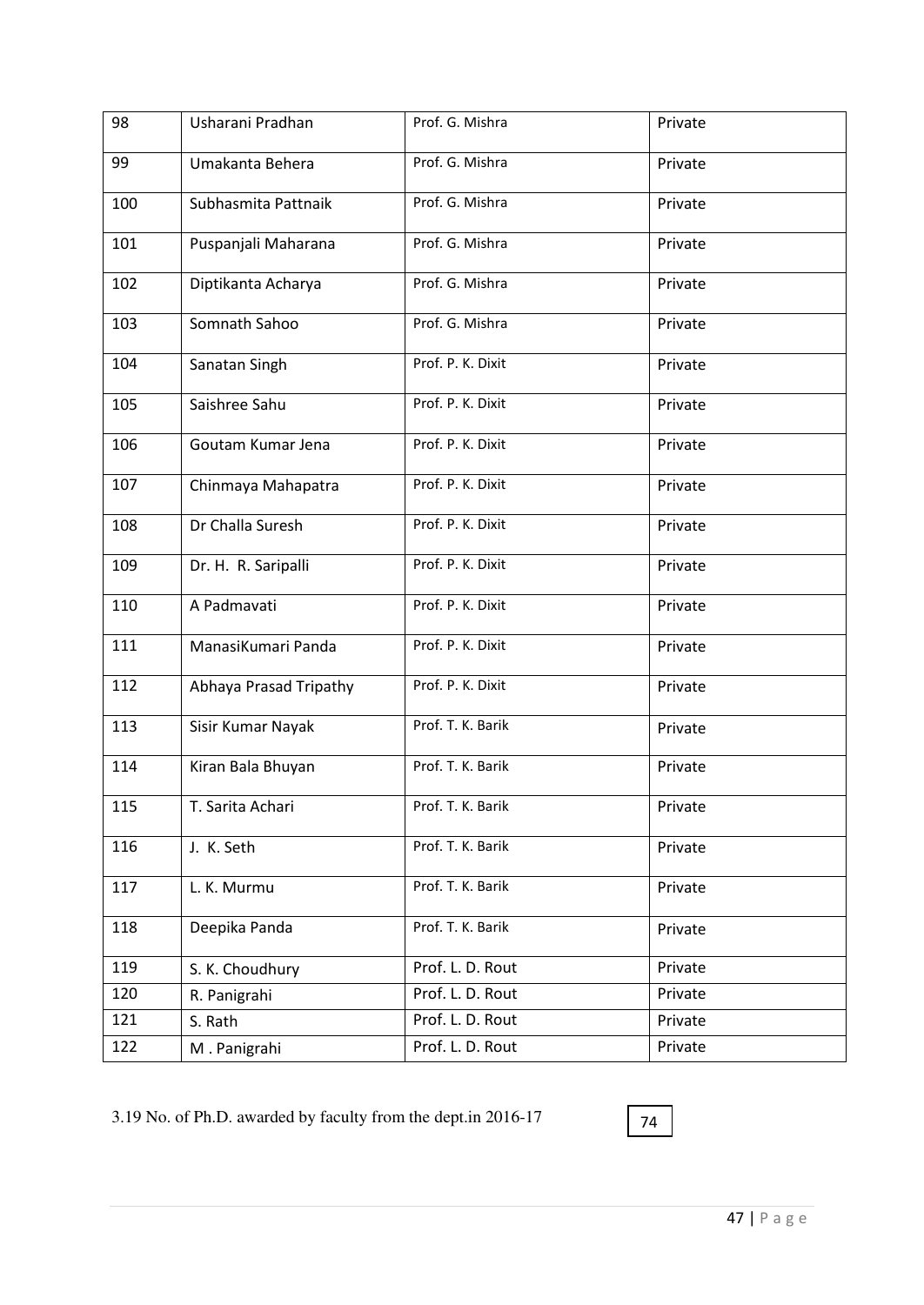### **Ph. D./D.Litt. Awarded**

| Sl. No | Name of the<br>Scholar         | Name of the<br>Guide/ Guides                                | Title of the Thesis                                                                                                                                      | <b>Doctoral</b><br><b>Degree</b> |
|--------|--------------------------------|-------------------------------------------------------------|----------------------------------------------------------------------------------------------------------------------------------------------------------|----------------------------------|
|        |                                |                                                             |                                                                                                                                                          | awarded                          |
| 1.     | K. Raghubabu                   | Prof. P.K.Padhy                                             | Role of IT in Project success, A study with<br>reference to Commerce                                                                                     | D.Litt.                          |
| 2.     | Siva Prasad<br>Mishra          | Dr. N.R Misra                                               | A Study on Some aspect of inventory<br>Management System                                                                                                 | Ph.D.                            |
| 3.     | Manoj Kumar<br>Panda           | Dr. Suman Kalyan<br>Chaudhury and<br>Prof A.K. Sahu         | Foreign Capital inflow in retail and its<br>impact on Indian economy: An Empirical<br>Study                                                              | Ph.D.                            |
| 4.     | Jogindra Nayak                 | Prof. P.K.Padhy                                             | A study on managerial competence in<br>selected manufacturing industry                                                                                   | Ph.D.                            |
| 5.     | Akanshkya<br>Patnaik           | Dr. S. K. Pradhan                                           | An Empirical Investigation of Green<br>Marketing Efforts on the Behaviour of the<br>Consumer                                                             | Ph.D.                            |
| 6.     | Santosh Kumar<br><b>Biswal</b> | Dr. A.K.Panda                                               | Influence of Culture on Consumer Buying<br><b>Decision Process</b>                                                                                       | Ph.D.                            |
| 7.     | G. S Narsing<br>Rao            | Prof. P.K.Padhy                                             | Service Quality And Customer Satisfaction<br>In Selected Public And Private Sector<br><b>Banks</b>                                                       | Ph.D.                            |
| 8.     | Susil Kumar<br>Sarangi         | Prof D. Panigrahy,<br>Berhampur<br>University,<br>Berhampur | Dynamics of online marketing: A Study<br>On Online Shopping Behaviour In The<br>City Of Bhubaneswar, Odisha                                              | Ph.D.                            |
| 9.     | Jasmine Bhuyan                 | Prof. P.K.Padhy                                             | A study on organisation culture and job<br>satisfaction in selected industries                                                                           | Ph.D.                            |
| 10.    | Sukalyan Das                   | Prof. P.K.Padhy<br>and Dr B. Das,<br><b>KIIT University</b> | Change Management Strategy for<br>Successful enterprise Resource Planning<br>(ERP) implication: A Case study approach                                    | Ph.D.                            |
| 11.    | Sitanath Raiguru               | Dr. N.R Misra                                               | Measuring the impact of emotion<br>perception and attitude towards buying<br>insurance products in Odisha: An<br><b>Empirical investigation</b>          | Ph.D                             |
| 12.    | Manas Kumar<br>Sahu            | Dr. A.K.Panda                                               | <b>Customer-Centric Business Modelling</b><br>(CCBM) In Organized Retail Chains With<br>Respect To Consumer Shopping Behaviour<br><b>And Preferences</b> | Ph.D                             |
| 13.    | D.Shuivakumar                  | Prof.S.N.Pathi,                                             | Investment Decision and Management of<br>Portfolios by Small Investors: A Study<br>with Special Reference to Karnataka State.                            | D.Litt                           |
| 14.    | C. Mahadev<br>Murthy           | Prof.S.N.Pathi,                                             | Risk Management in Banking sector: A<br>Study of Selected Public and Private<br>Sector Banks.                                                            | D.Litt                           |
| 15.    | S.K.Nayak                      | Dr. B.K. Garnaik                                            |                                                                                                                                                          | Ph.D                             |
| 16.    | V. V. Ravindra                 | Dr. Satyanarayan<br>Sahoo                                   |                                                                                                                                                          | Ph.D                             |
| 17.    | Prof. M.R.Patra                | V. Mohan Patro                                              |                                                                                                                                                          | Ph.D                             |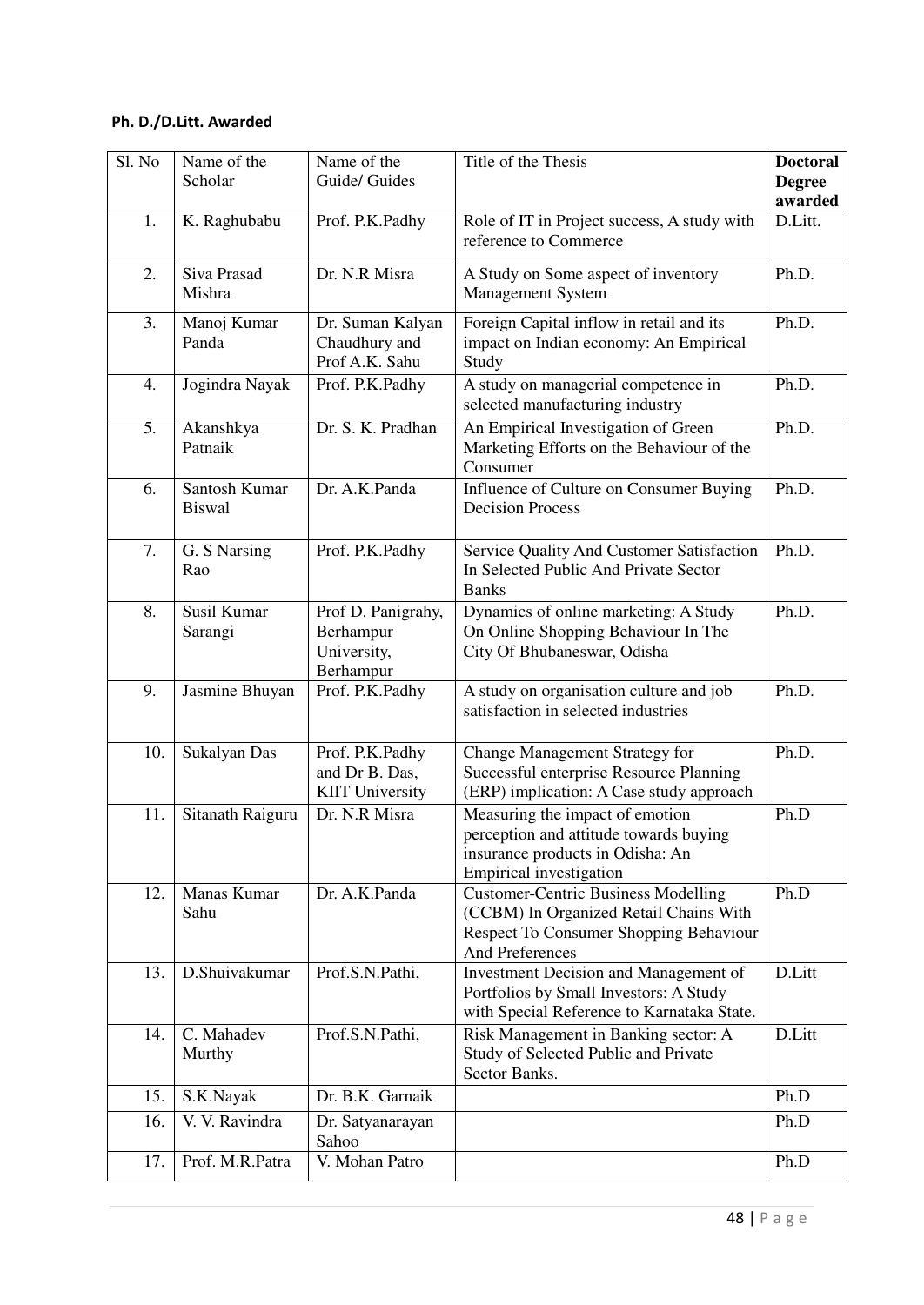| 18. | Jagannath Sahu                      | Prof.M.R. Patra                |                                                                                                                                                 | Ph.D  |
|-----|-------------------------------------|--------------------------------|-------------------------------------------------------------------------------------------------------------------------------------------------|-------|
| 19. | Arjuna Muduli                       | Prof. R. K. Mishra             | Implementation of Multiband Antenna<br>System on SDR at UHF Range                                                                               | Ph.D  |
| 20. | T. V. S. Divakar                    | Dr. D. C. Panda                | Analysis of Microstrip Patch using<br>Knowledge Based Neural Network at<br>Centurion University of Technology and<br>Management, Paralakhemundi | Ph.D  |
| 21. | Xx                                  | Prof Ram Narayan<br>Panda-     |                                                                                                                                                 | PhD   |
| 22. | Xx                                  | Dr. Shruti Das                 |                                                                                                                                                 | PhD   |
| 23. | Debashis Jena                       | Prof. Bhagaban<br>Sahu         |                                                                                                                                                 | Ph.D  |
| 24. | Smt. Jharana<br>Kumari<br>Satapathy | Prof. Bhagaban<br>Sahu         |                                                                                                                                                 | Ph.D  |
| 25. | Neelachala<br>Panigrahy             | Prof. Bhagaban<br>Sahu         |                                                                                                                                                 | Ph.D  |
| 26. | Ms. Rasmita<br>Parida               | Prof. Puspanjali<br>Samantaray |                                                                                                                                                 | Ph.D  |
| 27. | Ms. Smita<br>Pradhan                | Prof. Puspanjali<br>Samantaray |                                                                                                                                                 | Ph.D  |
| 28. | Ms. Gayatri<br>Raut                 | Prof.Aparajita<br>Chowdhury    |                                                                                                                                                 | Ph.D  |
| 29. | A. Shanmugam                        | Prof. L. Nayak                 | Bioprospecting of molluscs                                                                                                                      | D.Sc  |
| 30. | Subhalata<br>Samantaray             | Prof. L. Nayak                 | Studies on biology and fishery of mole<br>crab in relation to some physic-chemical<br>parameters of Gopalpur coast                              | Ph.D. |
| 31. | Madan Mohanty                       | Prof. P. K.<br>Mohanty         | Hydrodynamic study of Chilika lagoon,<br>east coast of India                                                                                    | Ph.D  |
| 32. | Chinmayee<br>Acharya                | Prof. D. P. Patnaik            | Adhunika kabita O Kabi Soubhagya<br>Mishra                                                                                                      | Ph.D  |
| 33. | Krushna Prasad<br>Mohapatra-        | Prof. D. P. Patnaik            | "Romantic Kabyanubhuti O Kabi<br>Bibudatta Mishra"                                                                                              | Ph.D  |
| 34. | Nrusinghananda<br>Sasmal            | Prof. D. P. Patnaik            | - Mayadhar Mansinghnka Kabita Srutire<br>jatiyabadi Drustibhangi".                                                                              | Ph.D  |
| 35. | Smitarani<br>Panda-                 | Prof. D. P. Patnaik            | Matira Sampriti Mugdha paralimili:<br>Krushna Prasad Upanyasa Srutire<br>Jibanbodha                                                             | Ph.D  |
| 36. | Bibhuti Behera-                     | Prof. D. P. Patnaik            | Fakira Mohanka Upanyasare Samajika<br>Bastabata"                                                                                                | Ph.D  |
| 37. | <b>B.Prakash Patra-</b>             | Prof. D. P. Patnaik            | " Eka Binsara Nabya Katha Kalpana-<br>Katha Strasta dinanath Pathi".                                                                            | Ph.D  |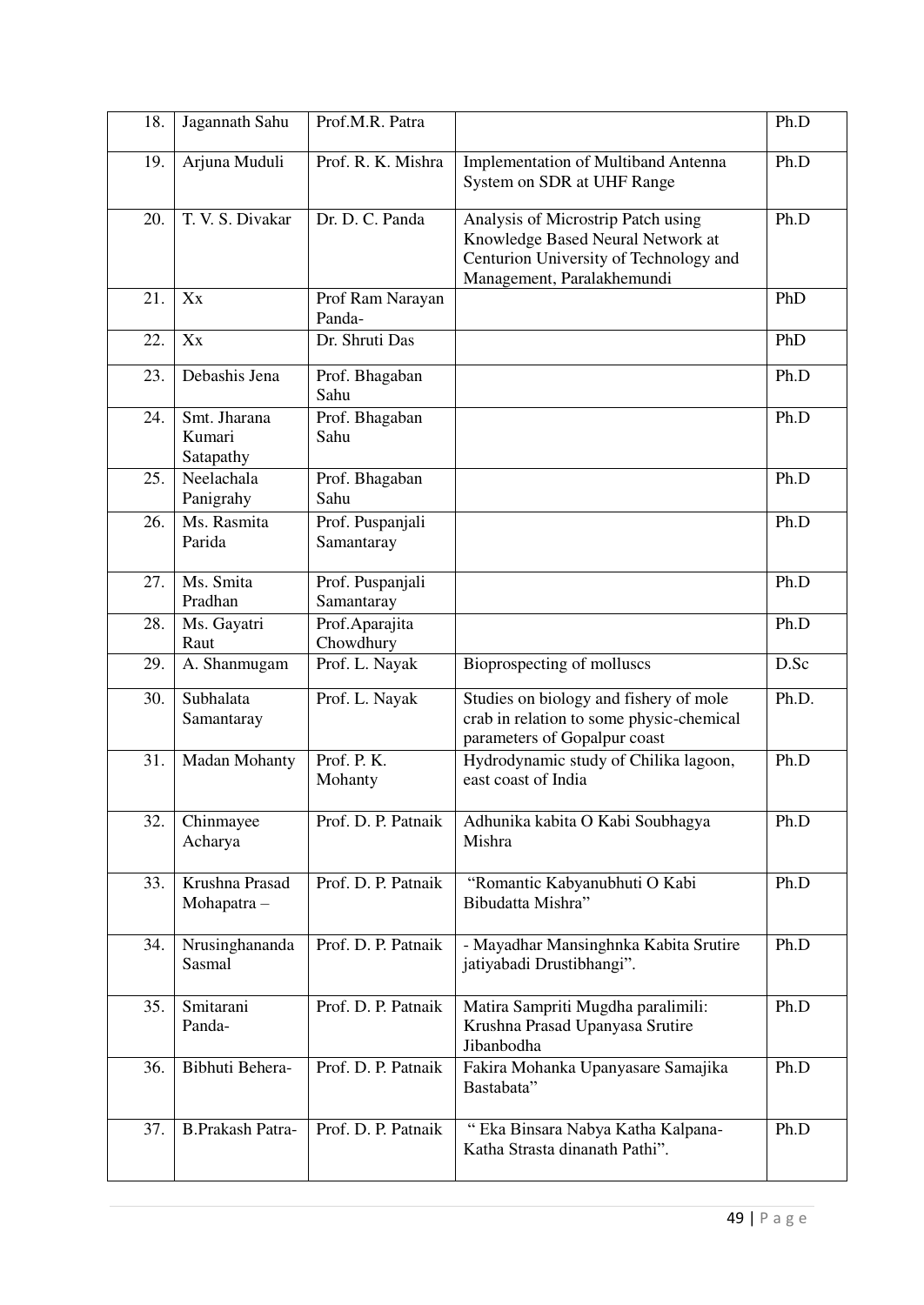| 38. | Sarbadana<br>Takire-      | Prof. D. P. Patnaik     | Adi Anubhuti Niyata Dharitri: Bhatara<br>Jatira Jiban Katha".                                                                                           | Ph.D     |
|-----|---------------------------|-------------------------|---------------------------------------------------------------------------------------------------------------------------------------------------------|----------|
| 39. | Dr. Dilip Kumar<br>Swain, | Prof. P.K. Swain        | Pachasabarsarare Odia Kabita<br>19512000): Eka Arthanitika O Samajika<br>Samikshyana, June 2017. (D. Litt.)                                             | D/. Litt |
| 40. | Sureswari Bagh;           | Prof. P.K. Swain        | Kalahandira Moukhika Sahitya:<br>Parampara O Purodrusti, July 2017. (Ph.D)                                                                              | Ph.D     |
| 41. | Deepanjali<br>Mishra      | Prof. S. K.<br>Tripathy | Studies onOpto-electronic manipulation of<br>spin in photonic devices.                                                                                  | Ph.D     |
| 42. | Ms. Madhulita<br>Sundray  | Prof. S. K.<br>Tripathy | Studies on computer generated holograms<br>for applications in fiber optics.                                                                            | Ph.D     |
| 43. | Ms. Madhulita<br>Sundray  | Prof. Chapala Das.      | Studies on computer generated holograms<br>for applications in fiber optics                                                                             |          |
| 44. | Pramila Panda             | Prof. Chapala Das.      | Study of some aspects of hot neutron stat<br>matter and neutron star                                                                                    |          |
| 45. | Mrs. Deepanjali<br>Misra  | Prof. S. S. Panda       | Studies on Opto-electronic manipulation<br>of spin in photonic devices.                                                                                 |          |
| 46. | Ch. Sudhakar              | Dr. Dasarathi<br>Bhuyan | Socio Economic and Political Problems of<br>Salt Workers: A Case Study in Ganjam.                                                                       |          |
| 47. | Prafulla Ch.<br>Nahak     | Dr. Dasarathi<br>Bhuyan | Election Politics and Voting Behaviour of<br>Orissa: A Study of Fourteenth Assembly<br>Election                                                         |          |
| 48. | Prafulla Kumar<br>Jena    | Dr. Dasarathi<br>Bhuyan | Biju Patnaik as the Architect and Builder<br>of Modern Odisha: A Study                                                                                  |          |
| 49. | Kukumeena<br>Mohanty      | Dr. G. Mishra           | Thyroid Hormone Control of Calcium and<br>Phosphate Metabolism in tissues of Indian<br>toad                                                             |          |
| 50. | Miss Gayatri<br>Chakra    | Prof. S. Pattnaik       | Development changes in proteins content<br>amino acid pools and Enzymatic analysis<br>In fifth instars larvae of certain silk worm<br>race- B. mori, L. |          |
| 51. | J. Jain Mol               | Prof. S. Pattnaik       | Biochemical, Morphological and<br>Histochemical studies of salivary gland in<br>certain races of Bombyxmori L.                                          | Ph.D     |
| 52. | Usharani<br>Pradhan       | Prof. S. Pattnaik       | Effect of certain vitamins as anti-oxidant<br>on collagen characteristics in Swiss mice<br>in relation to age.                                          | Ph.D     |
| 53. | Santhosh Goud             | Prof. S. Pattnaik       | Biology and genetics of certain mosquitoes<br>fauna in Southern Coastal Odisha with<br>reference to disease transmission                                |          |
| 54. | Usharani<br>Pradhan       | Prof. G. Mishra         | Effect of certain vitamins as anti-oxidant<br>on collagen characteristics in Swiss mice<br>in relation to age.                                          | Ph.D     |
| 55. | Umakanta<br>Behera        | Prof. G. Mishra         | Ecology and Conservation of House<br>Sparrow (Passer domesticus) in Southern<br>Odisha                                                                  | Ph.D     |
| 56. | Subhasmita<br>Pattnaik    | Prof. G. Mishra         | Age related changes in collagen<br>characteristics in tissues of toad following<br>thyroxine treatments                                                 | Ph.D     |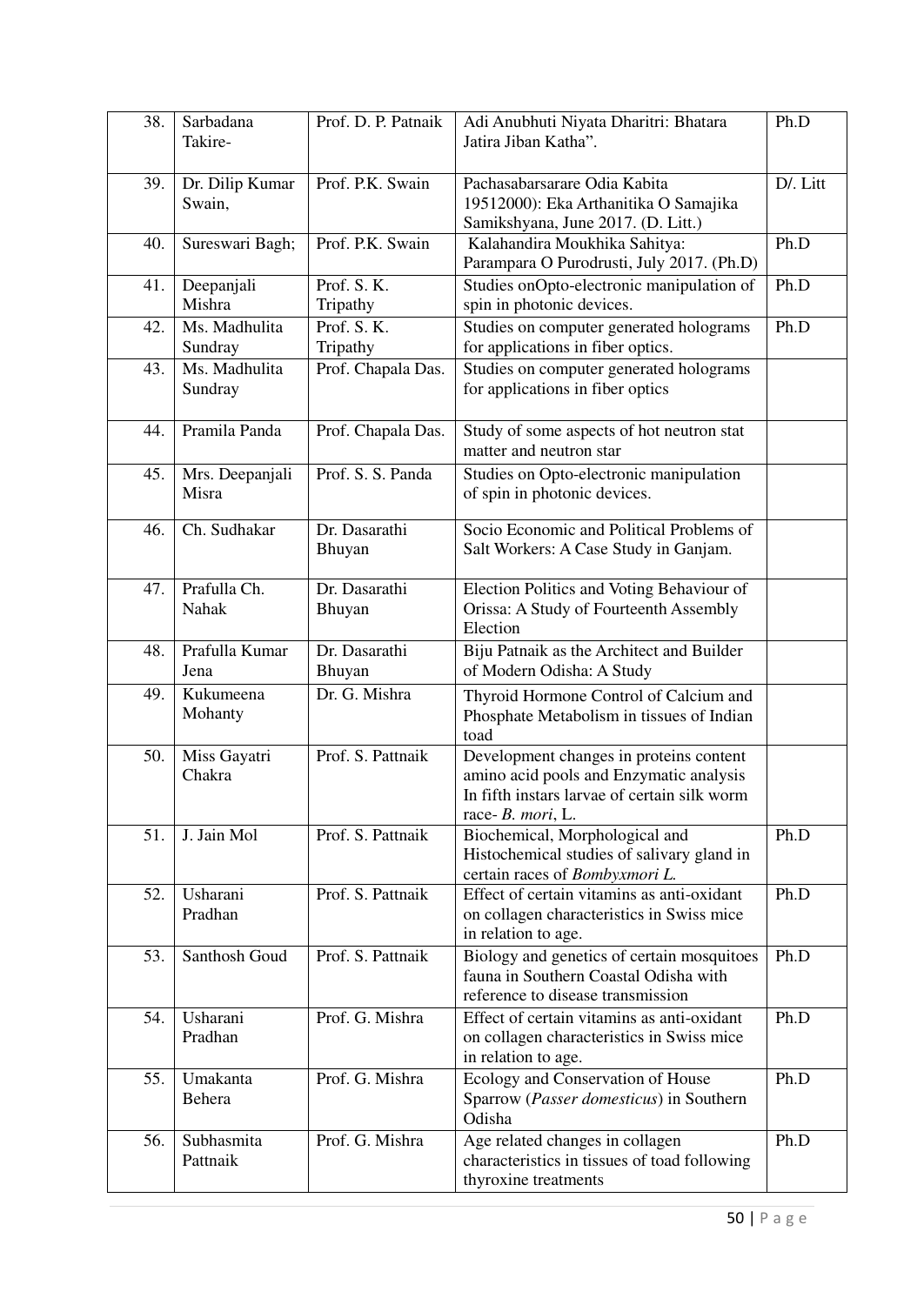| 57. | Puspanjali<br>Maharana    | Prof. G. Mishra   | Effect of extra supplement on the health<br>and milk yielding capacity of wild and<br>hybrid cows of Ganjam district                                                                                     | Ph.D |
|-----|---------------------------|-------------------|----------------------------------------------------------------------------------------------------------------------------------------------------------------------------------------------------------|------|
| 58. | Diptikanta<br>Acharya     | Prof. G. Mishra   | Green synthesis and characterization of<br>silver nanoparticles using marine algae and<br>study of its anticancer activities                                                                             | Ph.D |
| 59. | Somnath Sahoo             | Prof. G. Mishra   | Ecological role and diversity of<br>predaceous arthropods at the coastal part<br>of Gopalpur and its adjacent area in<br>Ganjam district, Odisha                                                         | Ph.D |
| 60. | Sanatan Singh             | Prof. P. K. Dixit | An Approach to Biochemical Studies of<br>Piscine Fatty Acids and Proteins.                                                                                                                               | Ph.D |
| 61. | Saishree Sahu             | Prof. P. K. Dixit | A comparative study of post natal<br>development of children in different socio-<br>economic categories in relation to<br>Nutrition                                                                      | Ph.D |
| 62. | Goutam Kumar<br>Jena      | Prof. P. K. Dixit | Formulation, Design, Optimization and<br>Characterization of Mucoadhesive Multi-<br>Particulate Drug Delivery Systems of<br>Selected Anticancer Drugs of Colorectal<br>Cancer                            | Ph.D |
| 63. | Chinmaya<br>Mahapatra     | Prof. P. K. Dixit | <b>Anticancer Drug Encapsulated</b><br>Mucoadhesive Microcapsules to Treat<br><b>Intestinal Carcinoma Cells</b>                                                                                          | Ph.D |
| 64. | Dr Challa<br>Suresh       | Prof. P. K. Dixit | Deleterious effects of Lead and Amyloid<br>peptides and their toxic mechanisms in<br>Human Brain cells                                                                                                   | Ph.D |
| 65. | Dr. H. R.<br>Saripalli    | Prof. P. K. Dixit | Studies on Bioassays and biological<br>properties of the genus Annona (graviola)<br>in the Ethiopia of north east Africa with<br>special reference to their gc-ms analysis<br>and nanotechnology aspects | Ph.D |
| 66. | A Padmavati               | Prof. P. K. Dixit | Eco-Physiological effects of Effluent of<br>the International paper mill situated at<br>river Godavari basin at Rajmundry on a<br>fresh water fish                                                       | Ph.D |
| 67. | ManasiKumari<br>Panda     | Prof. P. K. Dixit | Environmental contamination caused by<br>the leached chemicals of red mud waste,<br>its impact on a fresh water fish and its<br>ecological implications.                                                 | Ph.D |
| 68. | Abhaya Prasad<br>Tripathy | Prof. P. K. Dixit | Eco-Physiological Effects Induced by<br>Effluents of a Paper Mill on a Blue-Green<br>Alga and its possible reclamation by<br>Environmental Agents.                                                       | Ph.D |
| 69. | Sisir Kumar<br>Nayak      | Prof. T. K. Barik | Biology, Ecology and oviposition behavior<br>of certain mosquitoes                                                                                                                                       | Ph.D |
| 70. | Kiran Bala<br>Bhuyan      | Prof. T. K. Barik | Use of Nuclear Techniques in establishing<br>Sterile Insect Technique for the<br>suppression of Aedesaegypti in interaction<br>with other control tactics                                                | Ph.D |
| 71. | T. Sarita Achari          | Prof. T. K. Barik | Impact of thermal stress on efficacy of Bt<br>toxin against wild Aedes mosquitoes                                                                                                                        | Ph.D |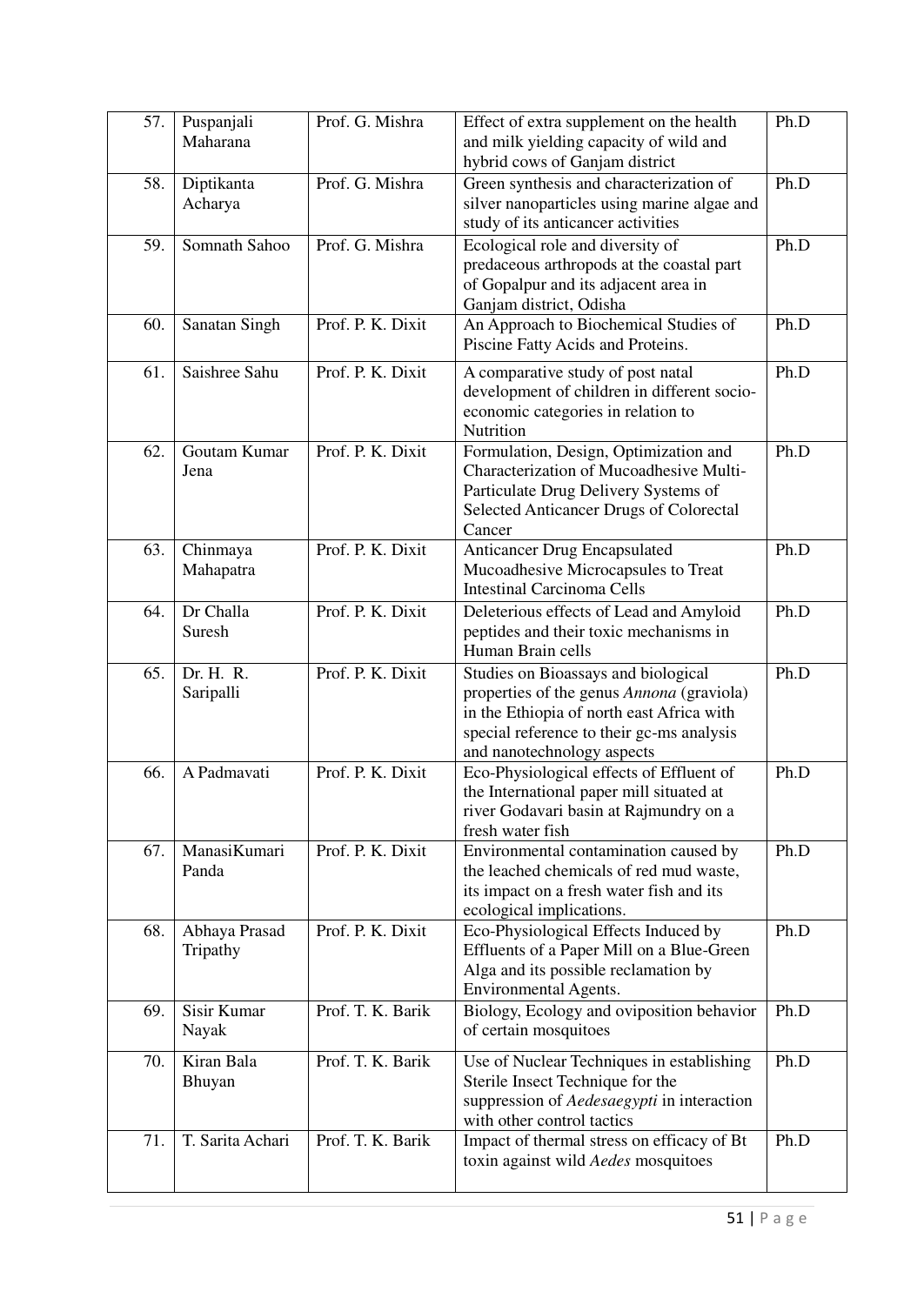|     | 72. J. K. Seth  | Prof. T. K. Barik | Phylogenetic analysis of species of the<br>family Leiognathidae using DNA<br>barcoding and assessment of Ichthyofaunal<br>diversity of Gopalpur-on-Sea | Ph.D |
|-----|-----------------|-------------------|--------------------------------------------------------------------------------------------------------------------------------------------------------|------|
|     | 73. L. K. Murmu | Prof. T. K. Barik | Molecular assessment of drug resistance<br>status of Plasmodium falciparum field<br>isolates from Mayurbhanj district of<br>Odisha, India              | Ph.D |
| 74. | Deepika Panda   | Prof. T. K. Barik | Molecular Phylogenetic Analysis of<br>certain important mosquito species using<br><b>DNA Barcoding Technique</b>                                       | Ph.D |

3.20 No. of Research scholars receiving the Fellowships (Newly enrolled + existing ones) in 2016-17

| <b>JRF</b> | 10<br>__ | SRF | $\sim$<br>--<br>__ | <b>Project Fellows</b> | -<br>۰ | RGNF<br> | $\sim$ $\sim$<br>--<br>$\sim$ | )ther |  |  |
|------------|----------|-----|--------------------|------------------------|--------|----------|-------------------------------|-------|--|--|
|------------|----------|-----|--------------------|------------------------|--------|----------|-------------------------------|-------|--|--|

3.21 No. of students Participated in NSS events from your dept. in 2016-17

| University level | 46 | State level         | 13275 |  |
|------------------|----|---------------------|-------|--|
| National level   |    | International level |       |  |

3.22 No. of students participated in NCC from your dept. In 2016-17

| University level | State level         |  |
|------------------|---------------------|--|
| National level   | International level |  |

3.23 No. of Awards won in NSS from your dept. In 2016-17

| University level | State level<br>02   |  |
|------------------|---------------------|--|
| National level   | International level |  |

#### **State Level:**

- a) Sasibhusan Mohanty, Gunupur College, State best Programme Officer
- b) Shri Manoj Kumar Adhikary, Chikiti Mahavidyalay, State best Volunteer

3.24 No. of Awards won in NCC from your dept. In 2016-17

| University level | State level         |  |
|------------------|---------------------|--|
| National level   | International level |  |

**State Level:** 11250 (Volunteer), 2025 (Special)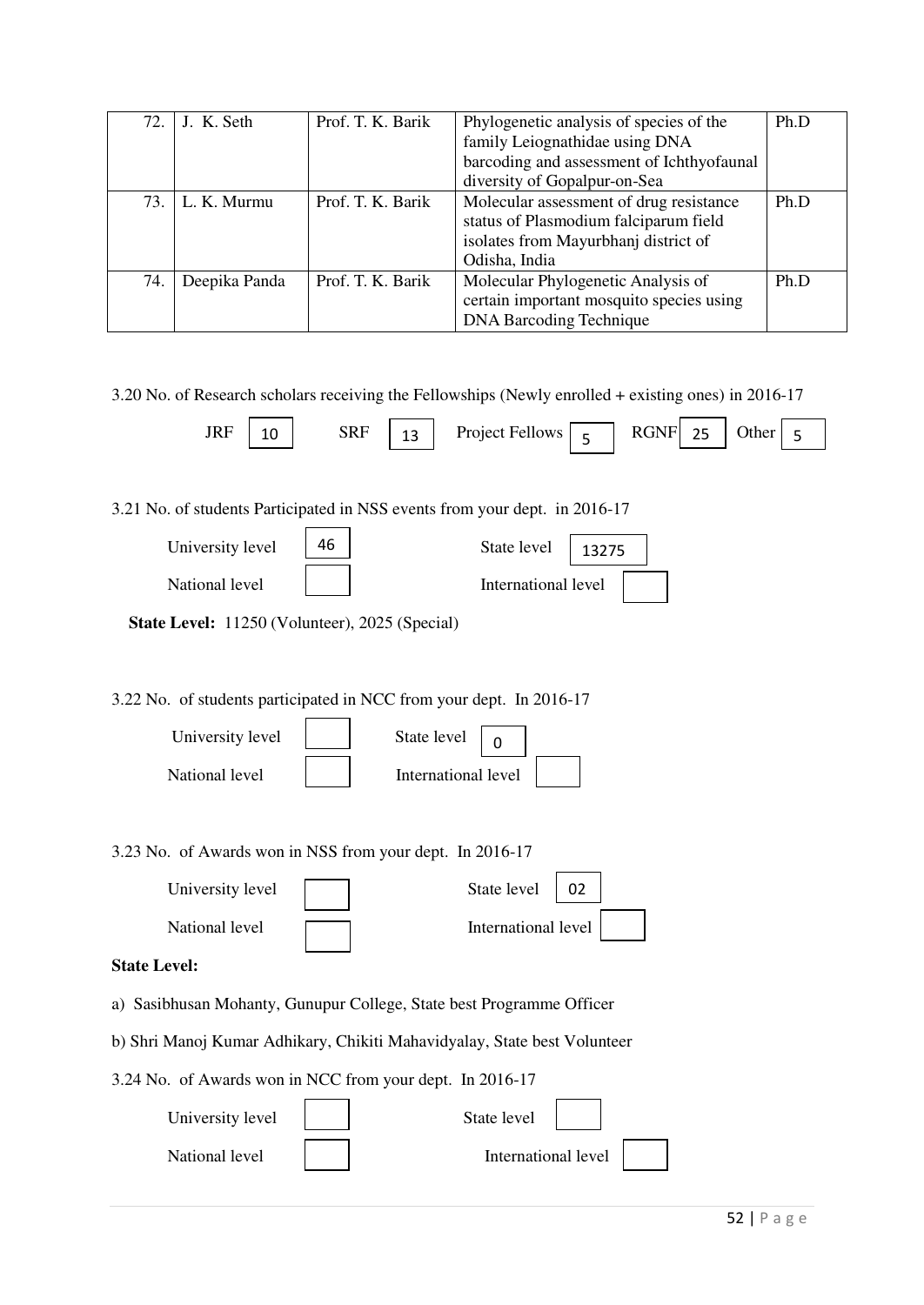3.25 No. of Extension activities organized by your dept. In 2016-17

| University forum | 10 | College forum | 10   |           |  |
|------------------|----|---------------|------|-----------|--|
| <b>NCC</b>       |    | NSS           | 1179 | Any other |  |

**NSS:** 1107 (Regular), 72 (Special)

3.26 Major Activities during the year in the sphere of extension activities and Institutional Social Responsibility by your dept. in 2016-17

- SATCORE training Programme by Marine Science Department (Coordinator by Prof. K. C. Sahu)
- Conducted Gender sensitisation Programme
- Conducting Alumni meetings
- UGC sponsored workshop on "Investment of stoch market , Dynamics of Trading Mechanisim, Dated 27/03/2017
- Organised Swachha bharat Programme
- Organising Fresher"s Induction Programme
- Organised the workshop on Human rights
- Organised blood donation camp
- Organised plantation programmes in University
- Legal Aid Programme
- Publishing CHEMSEM
- Campaigning to Mentally retarded/blind school and Anganwadi centres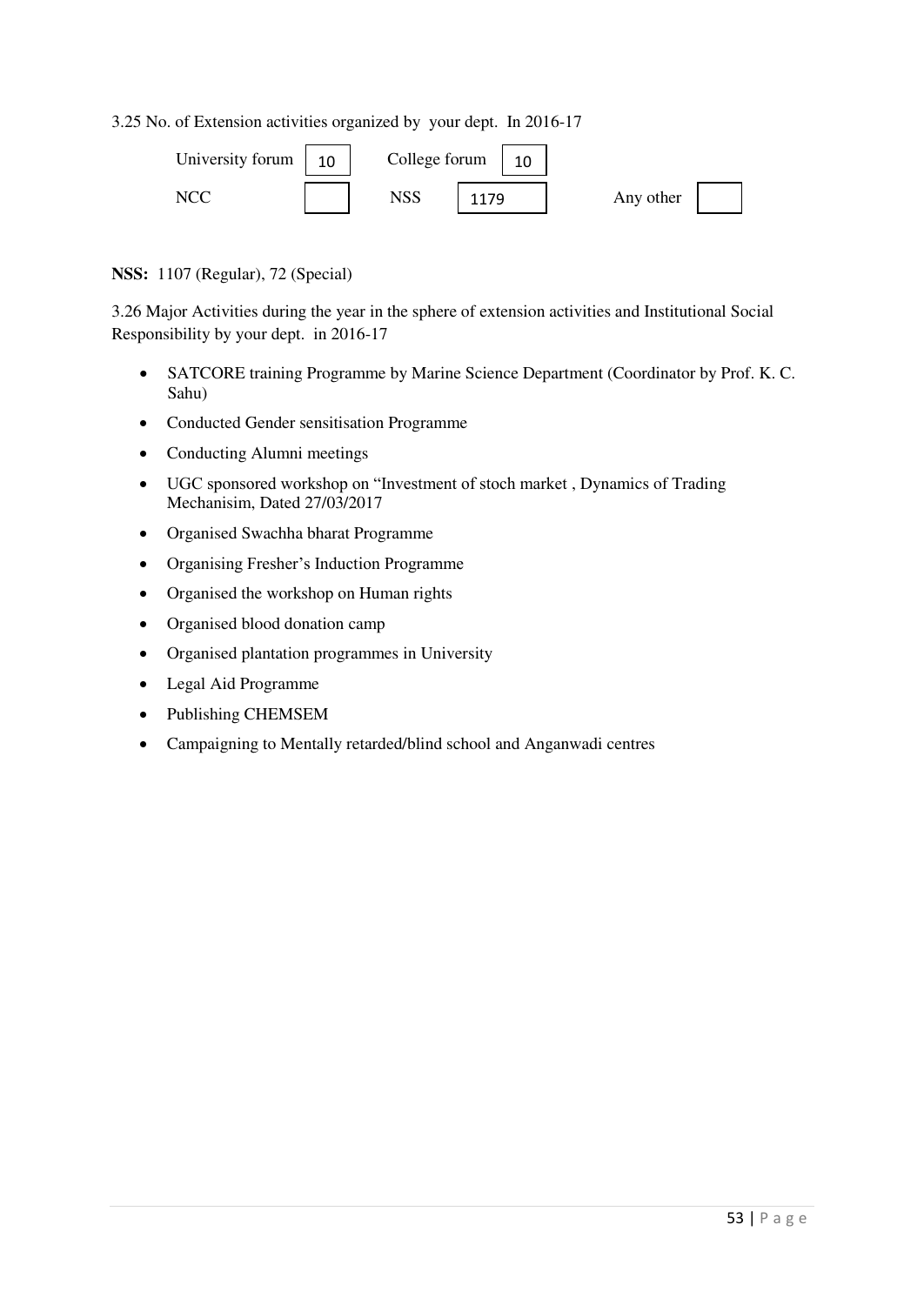### **CRITERION – IV**

### **4. Infrastructure and Learning Resources (for 2016-17)**

4.1 Details of increase in infrastructure facilities:

| <b>Facilities</b>                                                                     | <b>Existing</b> | <b>Newly</b> | <b>Source of fund</b>         | <b>Total</b>  |
|---------------------------------------------------------------------------------------|-----------------|--------------|-------------------------------|---------------|
|                                                                                       |                 | created      |                               |               |
| Campus area                                                                           | 250.67 acres    | $-Nil-$      |                               | 250.67 acres  |
| Class rooms                                                                           | 53              | $\mathbf{1}$ | University                    | 54            |
| Laboratories                                                                          | 48              | $-Nil-$      |                               | 48            |
| Seminar halls                                                                         | 14              | $-Nil-$      |                               | 14            |
| No. of important equipments<br>purchased ( $\geq 10$ lakh) during the<br>current year | $-Nil-$         | $-Nil-$      |                               |               |
| Value of the equipment purchased<br>during the year (Rs in lakhs)                     | 1,79,67,273/-   |              | <b>UGC</b> and<br><b>RUSA</b> | 1,79,67,273/- |
| Others                                                                                |                 |              |                               |               |

### 4.2 Computerization of administration and library

*Provide a brief note on the activities and progress during 2015-16 and 2016-17 separately* 

- Preparation of employees monthly salary and computerized pay slip
- Automation of result processing of various examination of University
- Steps have been initiated to adopt PFMS for financial transactions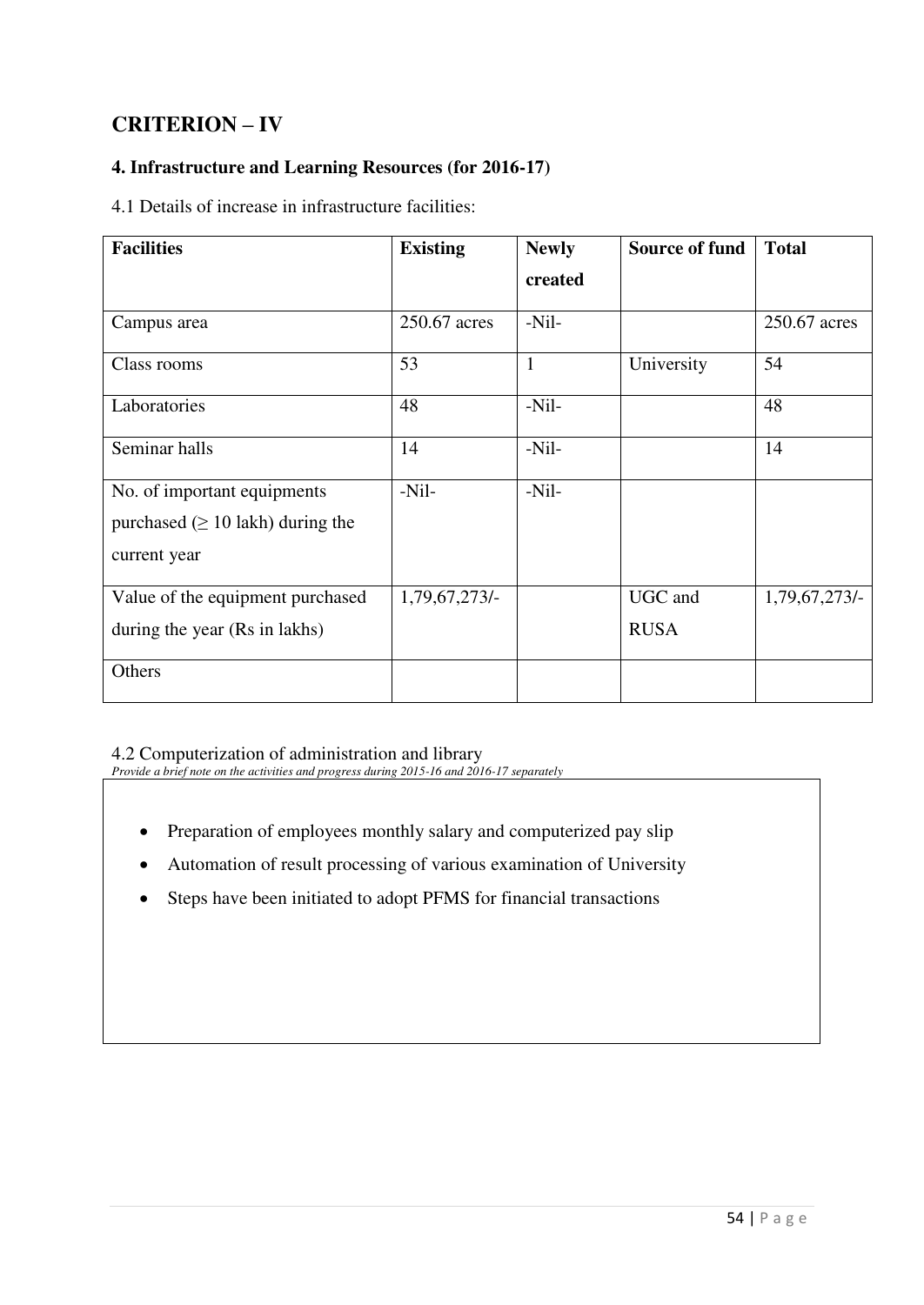### 4.3 Library services

|              | <b>Existing</b> |               |      | <b>Newly added</b> | <b>Total</b>   |            |
|--------------|-----------------|---------------|------|--------------------|----------------|------------|
|              | No.             | <b>Value</b>  | No.  | Value (Rs)         | No.            | Value (Rs) |
| Text books   | 129983          |               | 6738 | 31,51,938/-        | 136721         |            |
| Reference    |                 |               |      |                    |                |            |
| books        |                 |               |      |                    |                |            |
| e-books      |                 |               |      |                    |                |            |
| Journals     |                 |               |      |                    |                |            |
| e-journals   | UGC-Infonet     | Funded by     |      |                    |                |            |
|              | and ProQuest    | Department of |      |                    |                |            |
|              | online Journal  | Higher        |      |                    |                |            |
|              | Database        | Education,    |      |                    |                |            |
|              |                 | Government of |      |                    |                |            |
|              |                 | Odisha        |      |                    |                |            |
| Digital      | $\overline{2}$  |               |      |                    | $\overline{2}$ |            |
| database     |                 |               |      |                    |                |            |
| CD and video | 966             |               | 97   |                    | 1063           |            |
| Others       |                 |               |      |                    |                |            |
| (specify)    |                 |               |      |                    |                |            |

4.4 Technology upgradation (overall):

|          | <b>Total</b><br>computers | Computer<br>labs | <b>Internet</b>                                                                              | <b>Browsing</b><br><b>Centres</b>                 | Computer<br><b>Centres</b> | <b>Office</b> | <b>Departments</b> | <b>Others</b> |
|----------|---------------------------|------------------|----------------------------------------------------------------------------------------------|---------------------------------------------------|----------------------------|---------------|--------------------|---------------|
| Existing | 503                       | 24               | Available<br>to all users<br>1GBPS<br>connection<br>through<br>NKN-NME<br><b>ICT</b> Project | Available<br>in all 22<br>P.G.<br>Departme<br>nts | 02                         | 75            | 134                |               |
| Added    | 50                        | 01               |                                                                                              |                                                   |                            | 20            | 22                 |               |
| Total    | 553                       | 25               |                                                                                              | 22                                                | 02                         | 95            | 156                |               |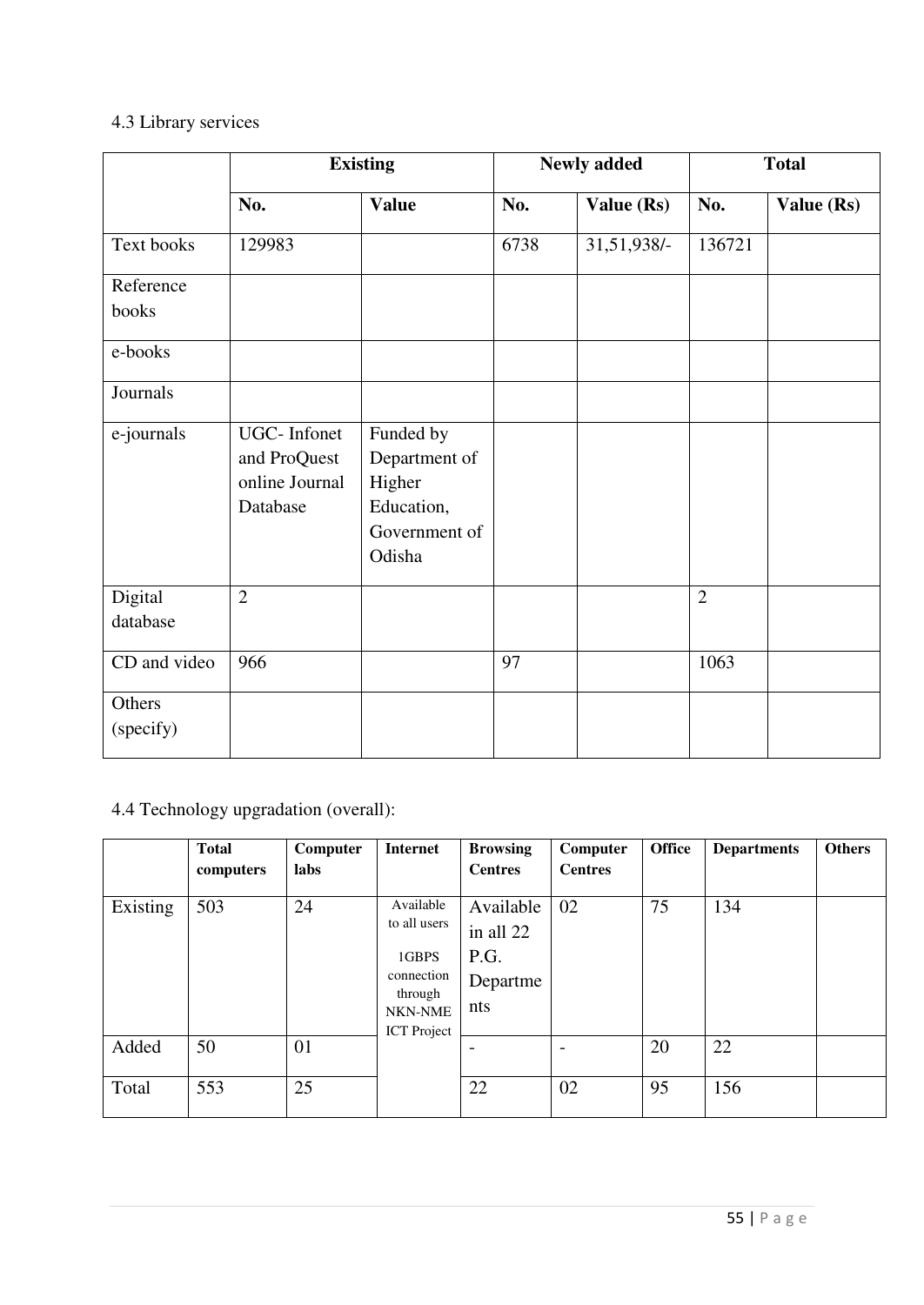4.5 Computer, internet access, training to teachers and students and any other programme for technology upgradation (Networking, e-governance etc): *Provide a brief note* 

• Online admission to P.G., M.Phil. and Ph.D. programmes

### 4.6 Amount spent on maintenance in lakhs:

|     |                                      | Amount in     |
|-----|--------------------------------------|---------------|
|     |                                      | <b>Rs</b>     |
| Ι.  | <b>ICT</b>                           | $34,36,675/-$ |
| II. | Campus infrastructure and facilities | 3,86,97,881/- |
| Ш.  | Equipment                            | 89,60,492/-   |
| IV. | Others                               | 51,00,794/-   |
|     | Total                                | 5,61,95,842/- |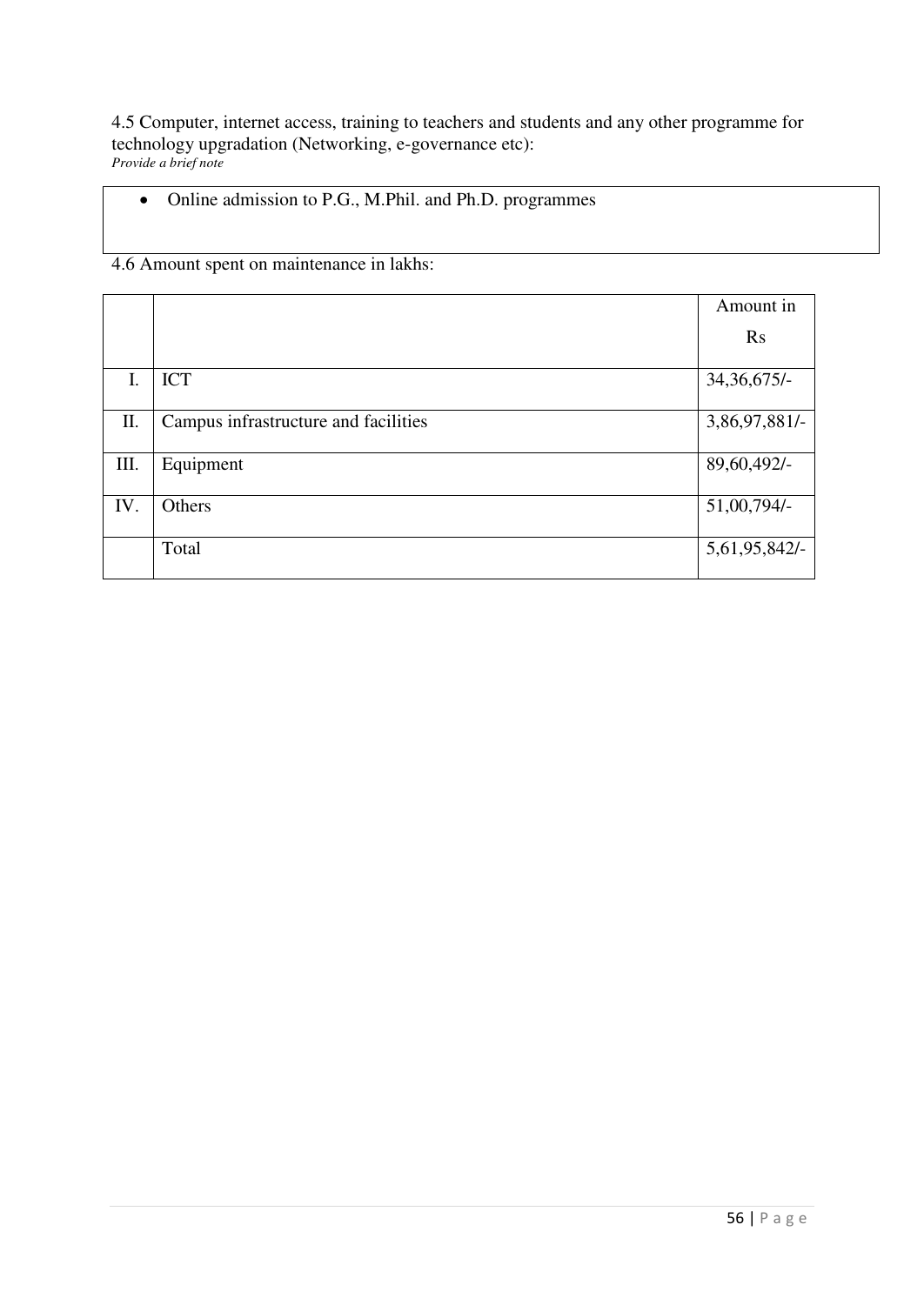### **CRITERION – V 5. Student Support and Progression**

5.1 Contribution of IQAC in enhancing awareness about Student Support Services

- IQAC helps in marinating quality in higher education institution through posters, banners etc.
- Career Guidance and Counseling Cell for training, self-orientation and Soft Skill development among the students.
- IOAC conducts survey periodically to receive feedback from student through off line and online on teacher curriculum, infrastructure enhances awareness about their support services.

5.2 Efforts made by the institution for tracking the progression

- Progressions of the students are normally track by office of the Chairman, P.G Council, besides the Alumni association of various department also keep track of the Alumini.
- Almost all the students complete the courses within the stipulated time. The Students' progression to higher education and employment is monitored.

| UG | PG  | Ph. D. | Others |
|----|-----|--------|--------|
|    | 609 |        |        |

### 5.3 (a) Total Number of students

(b) No. of students outside the state

(c) No. of international students

No  $\frac{1}{\%}$  $12747 \mid 50.9 \mid$ 



----

 $\frac{12747}{509}$  Men  $\frac{12072}{482}$  Women 12072 48.2

| Last Year |                           |                                       |                |                          | This Year                  |                                        |           |           |     |                          |       |
|-----------|---------------------------|---------------------------------------|----------------|--------------------------|----------------------------|----------------------------------------|-----------|-----------|-----|--------------------------|-------|
| General   | SC                        | <b>ST</b>                             | <b>OB</b><br>C | Physically<br>Challenged | Total                      | General                                | <b>SC</b> | <b>ST</b> | OBC | Physically<br>Challenged | Total |
| 20150     | 7096<br>$\mathbf{\Gamma}$ | 5416<br>$\mathbf{r}$ and $\mathbf{r}$ |                | $\sim$ $\sim$            | 32662<br>$\mathbf{\Gamma}$ | 20068<br>$\overline{M}$ $\overline{M}$ | 5482      | 7352      |     |                          | 32902 |

5.4 Details of student support mechanism for coaching for competitive examinations (If any)

- Coaching classes are organized for IAS, NET and Competitive examinations.
- The university is having a Study Centre for underprivileged students to prepare them for competitive examinations.
- Dedicated proctorial hours in Time Table to address beyond classroom issues
- Remedial classes for slow learners
- Tutorial /assignments to students as part of continuous evaluation systems

Demand ratio 5:3 Dropout % 2.76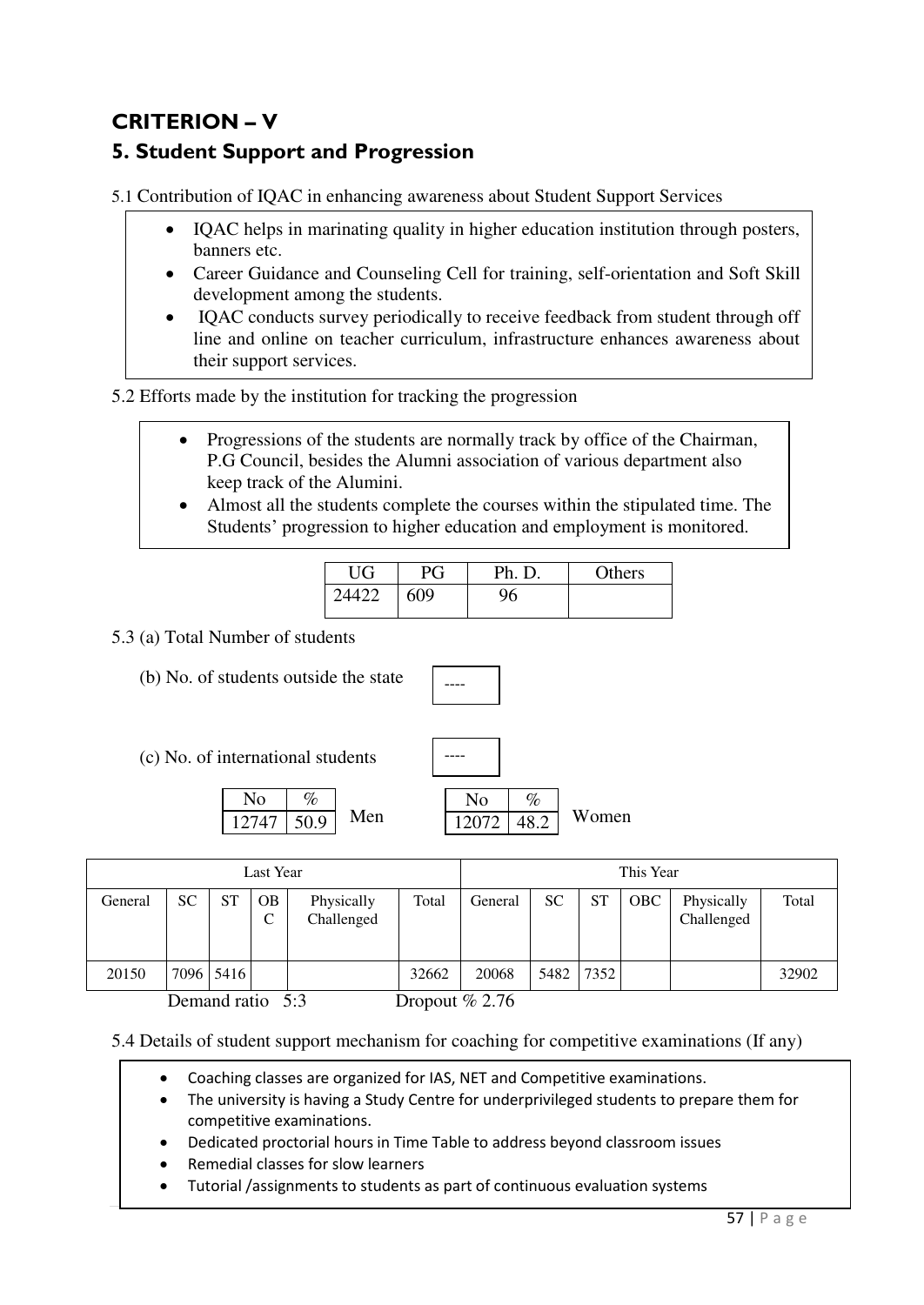No. of students beneficiaries



5.5 No. of students qualified in these examinations



### 5.6 Details of student counselling and career guidance

- The Placement Officer of the Department of Business Administration is entrusted with the placement of the students of University in general and the students of the department in particular.
- Career Counseling cell also provided the counseling and guidance

No. of students benefitted

Ξ



5.7 Details of campus placement

|                                       | <b>Off Campus</b>                            |                                     |                              |
|---------------------------------------|----------------------------------------------|-------------------------------------|------------------------------|
| Number of<br>Organizations<br>Visited | Number of<br><b>Students</b><br>Participated | Number of<br><b>Students Placed</b> | Number of Students<br>Placed |
|                                       | 278                                          |                                     | 521                          |

5.8 Details of gender sensitization programmes

- Berhampur University having women's studies research centre which organizes gender sensitization performs time to time among the students and employees.
- Gender Sensitization Training for Berhampur University students sponsored by Govt. of Odisha was organized.
- Gender sensitization training programme at Utkalmani Gopabandhu Degree Mahavidyalaya , Mathili, Malkangiri on 01.03.2017
- Gender sensitization training programme at Degree College, Malkangiri on 02.03.2017
- Gender sensitization training programme at Gopabandhu Anchalika Degree Mahavidyalaya , Kalimela, Malkangiri on 03.03.2017
- Gender sensitization training programme at Biju Patnaik Degree College of Education, Gobindapalli College, Malkangiri on 04.03.2017
- Gender sensitization training programme at Darwin Memorial Degree College Kudmulugumma, Malkangiri on 05.03.2017
- Gender sensitization training programme at Shyama Prasad Degree College MV 97, Malkangiri on 06.03.2017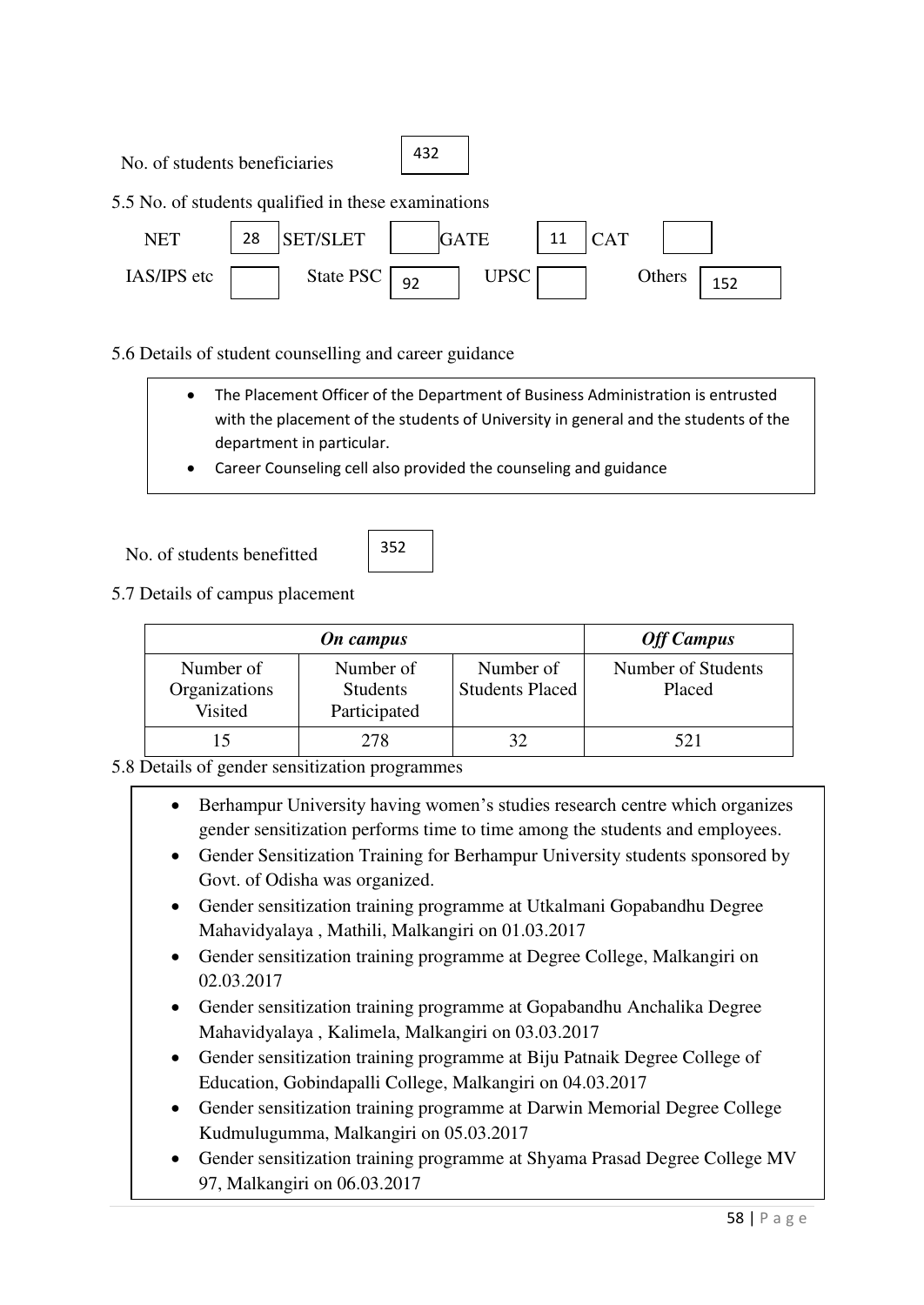### 5.9. Students Activities

5.9.1 No. of students participated in Sports, Games and other events

|       | 205<br>State/ University level                                               | National level        | International level        |  |  |  |  |
|-------|------------------------------------------------------------------------------|-----------------------|----------------------------|--|--|--|--|
|       | No. of students participated in cultural events                              |                       |                            |  |  |  |  |
|       | State/ University level                                                      | National level        | <b>International level</b> |  |  |  |  |
| 5.9.2 | No. of medals /awards won by students in Sports, Games and other events      |                       |                            |  |  |  |  |
|       | Sports: State/University level<br>$\pmb{0}$                                  | National level        | International level        |  |  |  |  |
|       | Cultural: State/ University level<br>5.10 Scholarships and Financial Support | National level        | International level        |  |  |  |  |
|       |                                                                              | Number of<br>students | Amount                     |  |  |  |  |
|       | Financial support from institution                                           |                       |                            |  |  |  |  |
|       | Financial support from government                                            | 871                   |                            |  |  |  |  |
|       | Financial support from other sources                                         |                       |                            |  |  |  |  |
|       | Number of students who received<br>International/ National recognitions      |                       |                            |  |  |  |  |
| 5.11  | Student organised / initiatives                                              |                       |                            |  |  |  |  |
| Fairs | : State/ University level<br>$\sqrt{ }$                                      | National level<br>V   | International level        |  |  |  |  |
|       | Exhibition: State/ University level<br>$\mathbf{I}$                          | National level        | International level        |  |  |  |  |
| 5.12  | No. of social initiatives undertaken by the students                         | 24                    |                            |  |  |  |  |

5.13 Major grievances of students (if any) redressed:

- University has constituted a Grievance Redressal Cell to redress the grievances reported by the students and other stakeholders of the university.
- Complained Committee on Sexual Harassment of Women at Workplace which deals with the cases. Complains of sexual harassment of the female students, teaching and non-teaching women staff of the university.
- No major/serious complains were received during the period of report. However minor complains were received from the students but they were resolved amicably.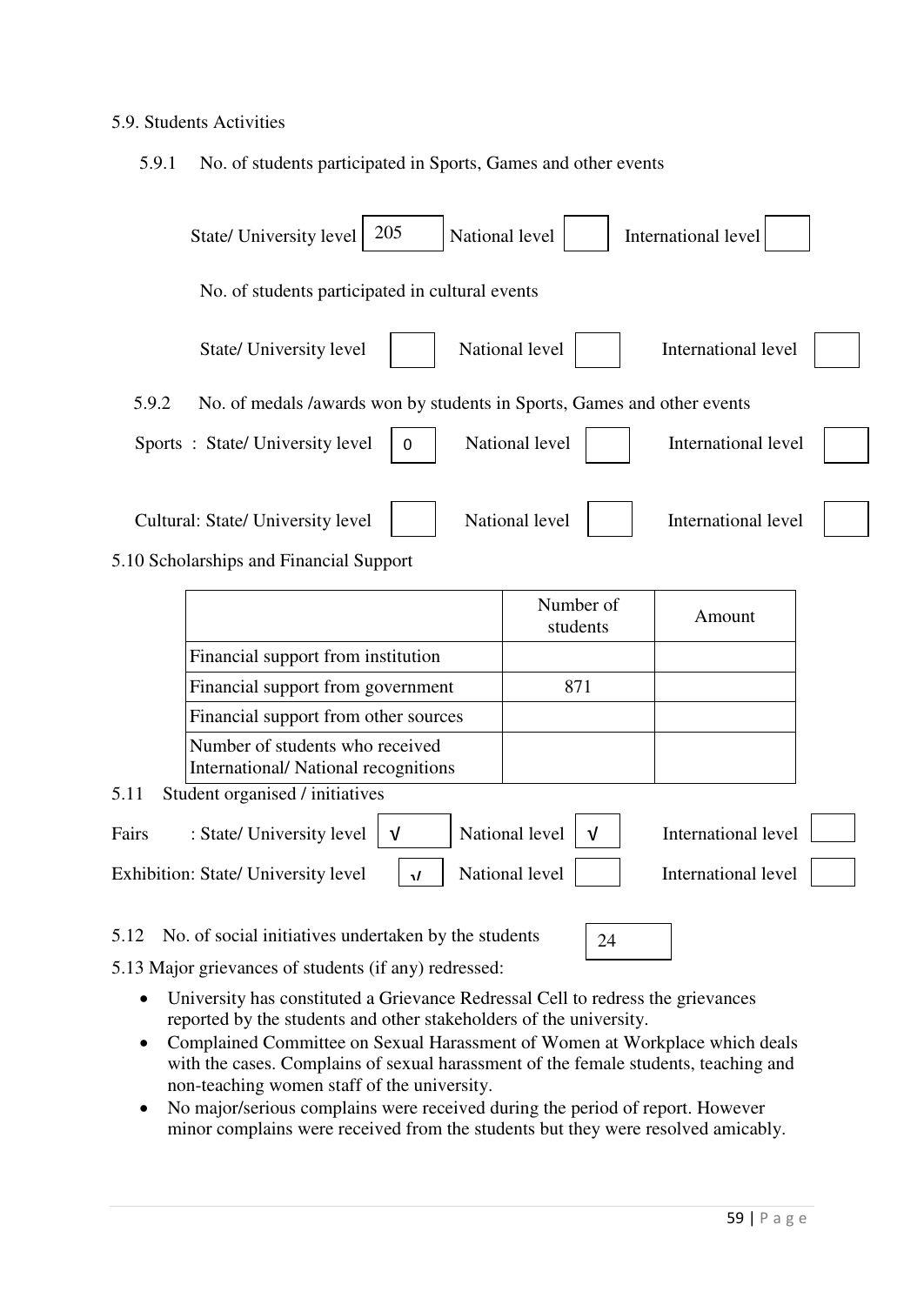### **CRITERION – VI**

### **6. Governance, Leadership and Management**

#### 6.1 State the Vision and Mission of the institution

#### Vision

The University seeks to take long strides in harnessing the outcome of teaching and research in various fields by way of ensuring inclusive growth and thereby prove itself to be a centre of excellence in the domain of higher education

It further envisions the total upliftment of the weaker section of the people of the region by providing quality education in consonance with the motto of the university, i.e. Tamaso ma Jyotirgamaya.

#### Mission

 To promote Inclusive growth so as to cater to the educational needs of the underprivileged people of Southern Odisha, while striving for excellence in scholarship at par with national and international standards.

To achieve innovation in teaching, learning and research to realise goals of higher education.

 To empower students with relevant knowledge, competence and creativity to face future challenges.

To create modern teaching ambiance for quality academics by providing necessary infrastructure to teachers, students and employees.

To generate awareness of human rights, value systems, culture, heritage, scientific temper and environment.

To preserve the intangible cultural heritage of the region through documentation.

To inculcate the students with an academic rigor which will inspire them to realize their full potential and contribute to the development of the society.

6.2 Does the Institution has a management Information System

The University has developed computer based systems for

- 1) Salary processing of employees
- 2) Result processing of different examinations
- 3) Student"s admission.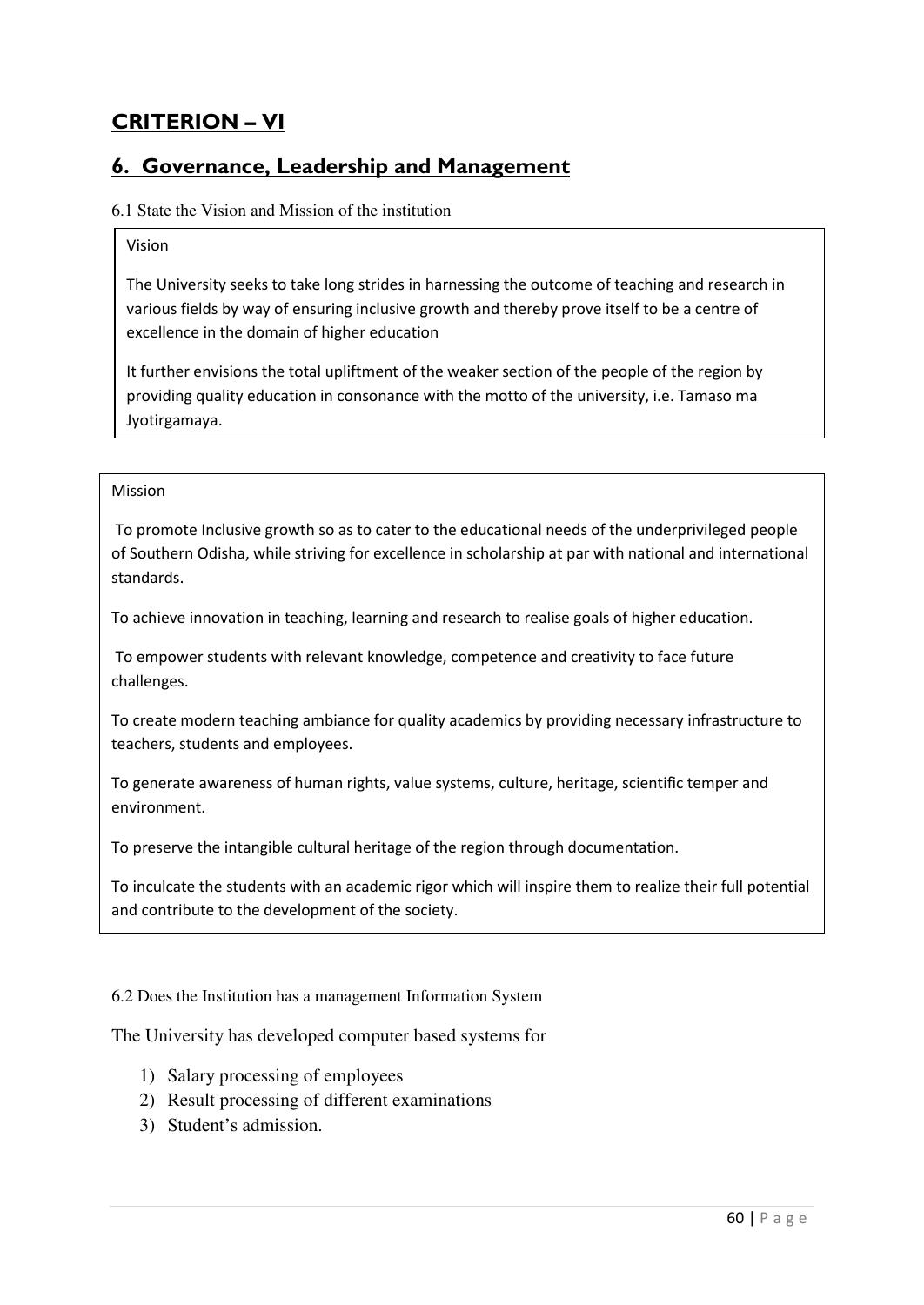- 6.3 Quality improvement strategies adopted by the institution for each of the following:
- 6.3.1 Curriculum Development

The University has adopted CBCS(Choice Based Credit System)pattern since the academic session 2015-16.The syllabi of various departments were updated in accordance with the present day requirements.

#### 6.3.2 Teaching and Learning

ICT enabled teaching-Learning process

Well Furnished Computer Laboratory with Internet Connectivity

Organisation of National and International Seminars, Workshops and Special Talks

Video lectures from NPTL, MOOCS and MIT courseware

#### 6.3.3 Examination and Evaluation

Centralised Examination and Evaluation System

Internal Evaluation of PG 2nd and 4th semester Examination

### 6.3.4 Research and Development

Many departments are engaged in various Major and Minor Research Projects.

Many of the faculties are in editorial board of different peer-reviewed national and international journals.

University Research Development Cell has been created to provide momentum to research and development activities of the university.

At the department level department research committee take care of all the activities relations to academic research and recommends to DRDC for further examination.

Prevention of plagiarism is being followed for publication of manuscript, research results and examination of thesis for award of M.Phil/ Ph.D Degree.

University faculties are attend various conferences and seminars

There is provision to support a faculty for attending national and international conferences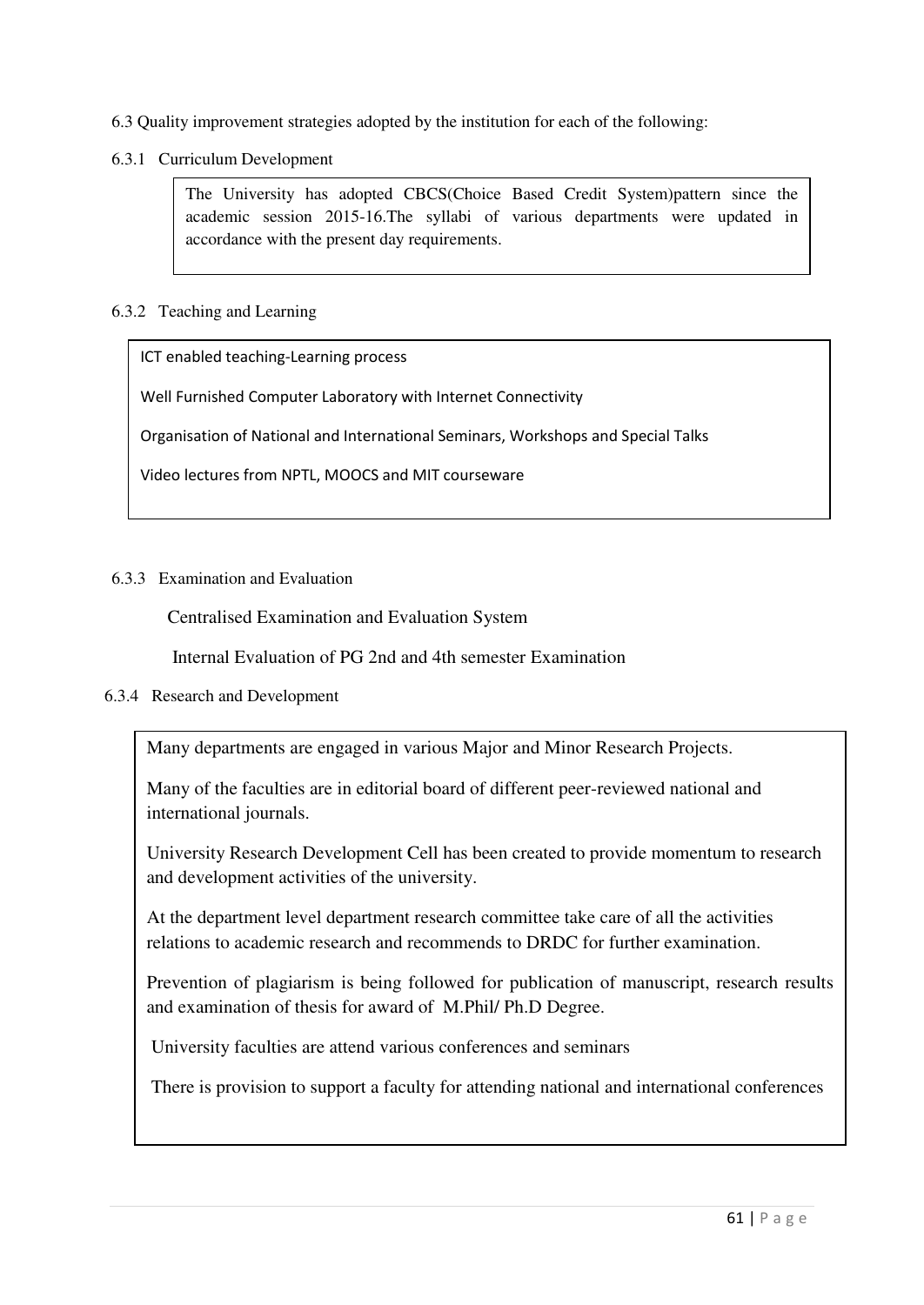6.3.5 Library, ICT and physical infrastructure / instrumentation

Up gradation of library with purchase of books, journals and magazines, the library has an e-Content Access Centre to facilitate the students, scholars and teachers with e-learning recourses.

Use of ICT to promote the quality of teaching and learning.

### 6.3.6 Human Resource Management

Staffs are being posted /transferred at regular interval to manage the work load and for smooth functioning of concerned sections/departments. The university has a well structured organogram through which the management of Human Resources of the university is done easily.

### 6.3.7 Faculty and Staff recruitment

Recently the University has filled up various vacancies of Non-Teaching posts through open selection process.

### 6.3.8 Industry Interaction / Collaboration

The University is closely interacting with local Industries such as Gopalpur Port Limited (GPL), Grasim Industries and NALCO. Dhamra Port and GPL have sponsored consultancy Projects to the Department of Marine Sciences for monitoring their coastal and terrestrial environment.

In the year 2016-17, NALCO has sponsored Rs 30 lakhs for construction of University gate. Faculties of the University are working in the advisory capacity for environmental management of Grasim Industries.

Innovation and Incubation Centre Berhampur University organised a workshop on 23rd February 2017 on IGNITING YOUTH INNOVATION in which experts from different industries like NALCO, Paradeep Phosphates Limited and Saraf Agencies Private Limited delivered lectures.

### 6.3.9 Admission of Students

The University has taken initiatives to enhance the Gross Enrolment Ratio (GER) of the students of this region who are mostly from the SC/ST and OBC/SCBC background.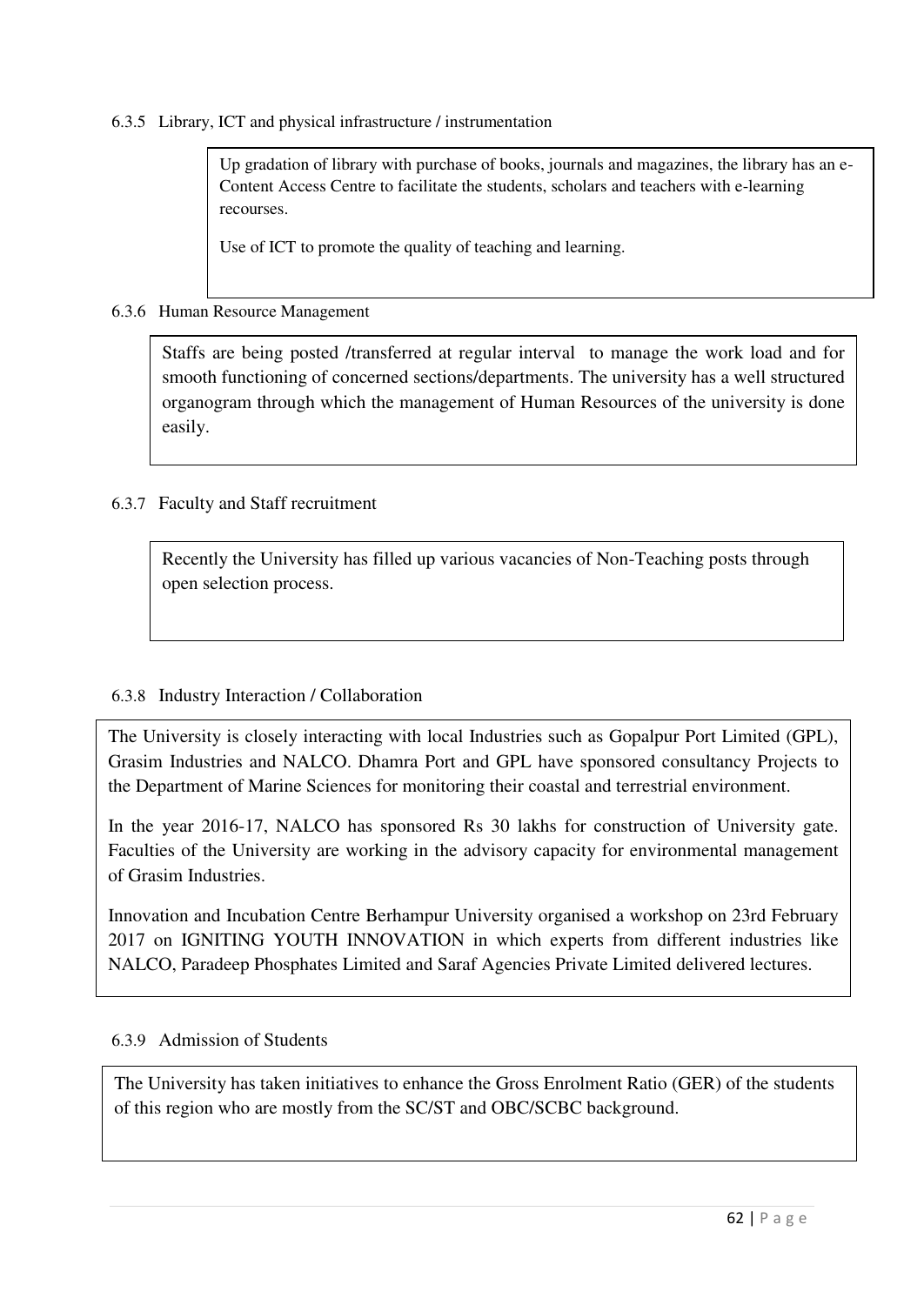#### 6.4 Welfare schemes for

| Teaching     | Employees Fund, Medical allowance, Rehabilitation Scheme, GPF/CPF, NPS<br>Group insurance Loan facility |
|--------------|---------------------------------------------------------------------------------------------------------|
| Non teaching | Employees Fund, Medical allowance, Rehabilitation Scheme, GPF/CPF, NPS Group insurance<br>Loan facility |
| Students     | RGNF Recipients, SC/ST Coaching centre, IAS coaching centre, UGC/NET/ Remedial classes                  |

#### 6.5 Total corpus fund generated

6.6 Whether annual financial audit has been done Yes

| No |  |
|----|--|
|    |  |

6.7 Whether Academic and Administrative Audit (AAA) has been done?

| Audit Type     | External |        | Internal |           |  |
|----------------|----------|--------|----------|-----------|--|
|                | Yes/No   | Agency | Yes/No   | Authority |  |
| Academic       | No       |        | Yes      | IQAC      |  |
| Administrative | No       |        | Yes      | BU        |  |

6.8 Does the University/ Autonomous College declare results within 30 days?

For UG Programmes Yes

| No | N |
|----|---|
| No |   |

6.9 What efforts are made by the University/ Autonomous College for Examination Reforms?

Centralised Examination and Evaluation System

Internal Evaluation of PG  $2<sup>nd</sup>$  and  $4<sup>th</sup>$  semester Examination

For PG Programmes Yes

Developed Certificate with 8 to 10 security features

6.10 What efforts are made by the University to promote autonomy in the affiliated / constituent colleges?

 Berhampur University has taken active efforts in convening and intimating the colleges regarding the benefits of applying for UGC 2f and12B.Further the autonomous colleges were encouraged to go for NAAC accreditation so that they can get the financial benefits through RUSA funds.

Colleges were encouraged to participate in the on line IIT-Mumbai Spoken Tutorial programme being run by the Government of Odisha

Independently the colleges were asked to establish IQAC Cell in the colleges and go for NAAC accreditation immediately.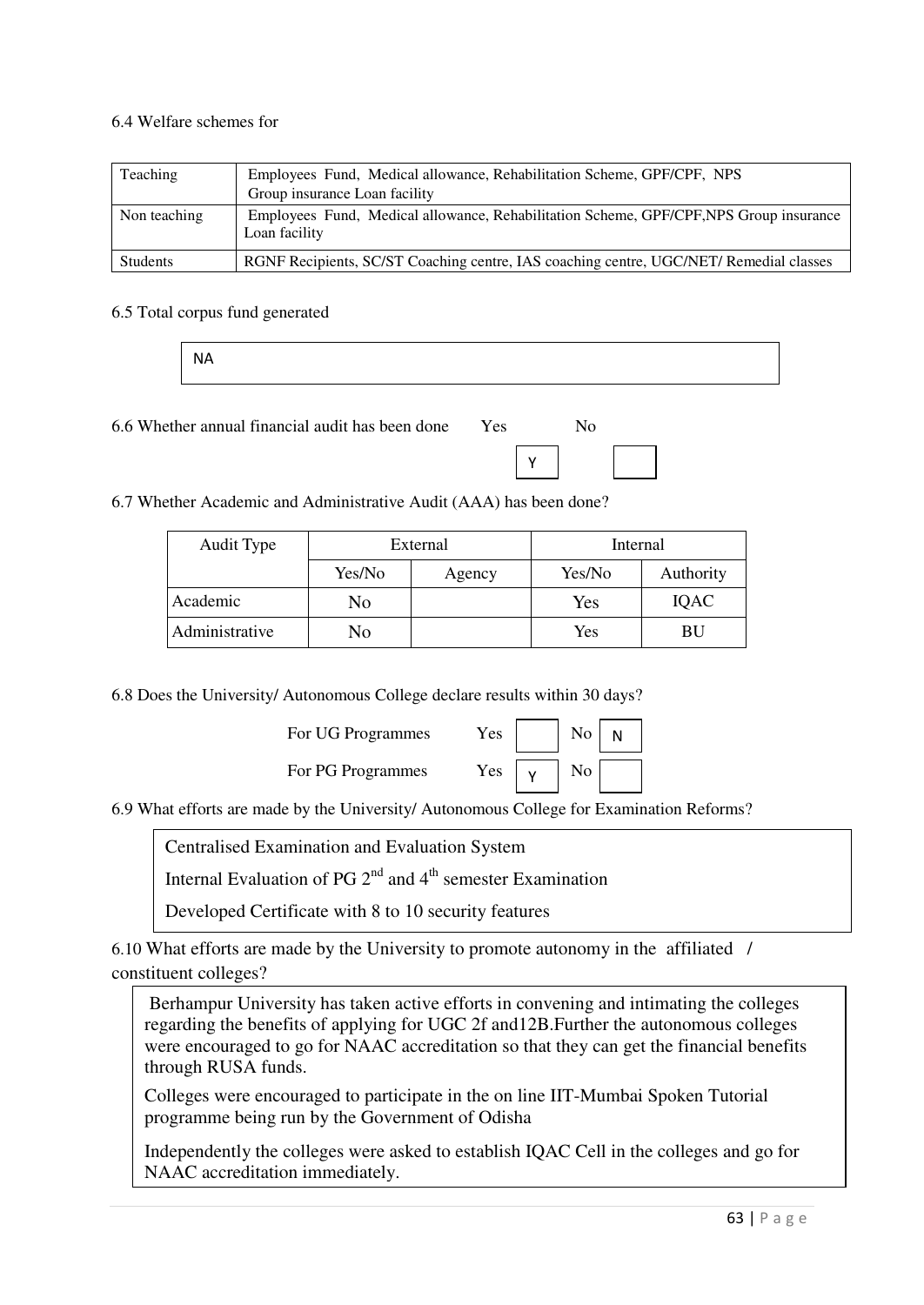6.11 Activities and support from the Alumni Association

Career counselling and Guidance to the students in various projects

6.12 Activities and support from the Parent – Teacher Association

During the parent-teacher meeting the parents offer valuable suggestions and feedbacks related to study and career

6.13 Development programmes for support staff

 Various training programmes are organised for improvement of knowledge and skill of the support staff.

A three days computer training programme was organized in the Biju Patnaik Computer Centre of the University to provide some basic knowledge to the Section Officers of this University during 2016-17.

6.14 Initiatives taken by the institution to make the campus eco-friendly

 The University advertises for Green Campus for which the campus administration planted 350 plants in collaboration with Aryabhatt Educational Institute.

Plantation of 120 fruit plants in collaboration with Grasim Industry, Ganjam

Organization Bana **Mohostav** festival in collaboration with TATA Steel and plantation of 1200 different types of trees inside the campus.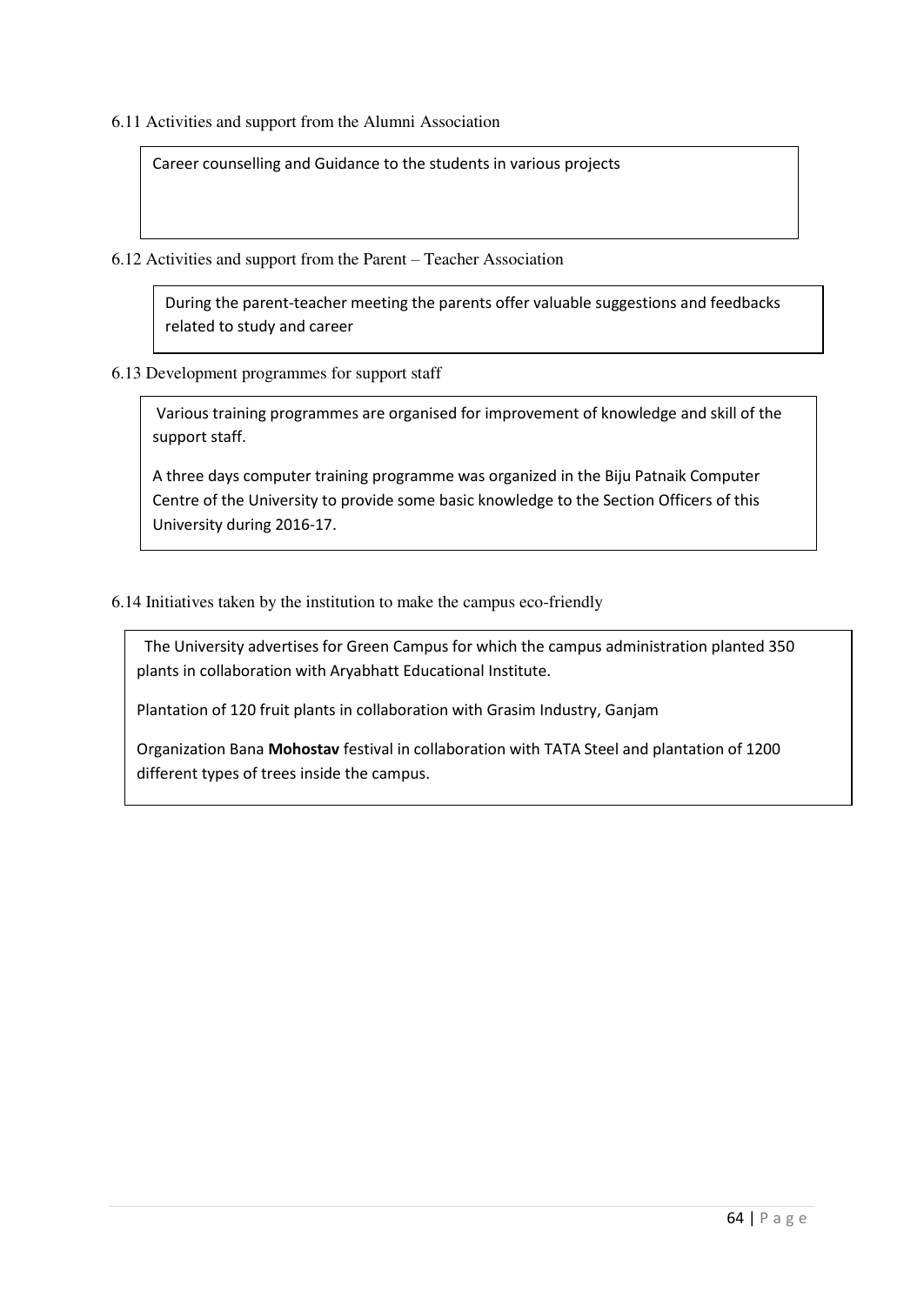## **Criterion – VII**

### **7. Innovations and Best Practices**

### **7.1 Innovations introduced during this academic year which have created a positive impact on the functioning of the institution. Give details.**

During this academic year, several programmes and practices have been adopted which have rejuvenated the vibrant education system. Following are some major innovations:

- $\checkmark$  The University has increased the number of seats in the PG Departments, and has correspondingly registered a significant increase in students" enrolment in its P.G. Departments, different rural affiliated colleges and the Distance Education stream.
- $\checkmark$  The policies of the University have brought the underprivileged and marginalized sections of tribal dominated Southern Odisha into the educational mainstream.
- $\checkmark$  CBCS is a practice of the university.
- $\checkmark$  ICT enabled teaching and learning methods are adapted by the faculty members..

### **7.2 Provide the Action Taken Report (ATR) based on the plan of action decided upon at the beginning of the year**

- $\checkmark$  University campus is made smoke, plastic and tobacco free zone
- $\checkmark$  Students got admitted into CBCS pattern in all affiliated colleges under Berhampur University and Post Graduate departments of the University.

### **7.3 Give two Best Practices of the institution** *(please see the format in the NAAC Selfstudy Manuals) \*Provide the details in annexure (annexure need to be numbered as i, ii,iii)*

- $\checkmark$  Proposals of waste Water Management System and Hazardous Waste Management System are in the pipeline.
- $\checkmark$  Institution of endowment funds by some Departments for awarding honours to the meritorious students and eminent persons of locality.
- $\checkmark$  Organisation of memorial lectures to perpetuate the memory of renowned sons of the soil.
- $\checkmark$  Kabi Samrat Upendra Bhanja National Award for Lifetime Achievement in the literature, Art and Culture was introduced.

### **7.4 Contribution to environmental awareness / protection**

- $\checkmark$  Rooftop rain water harvesting.
- $\checkmark$  Use of solar panel LED lights at different blocks of the University.
- $\checkmark$  NSS has undertaken different environmental and health conscious programmes in different units such as Blood Donation, Plantation, Pulse Polio Immunization Rally, Health checkup, Yoga and Swachha Bharat Programme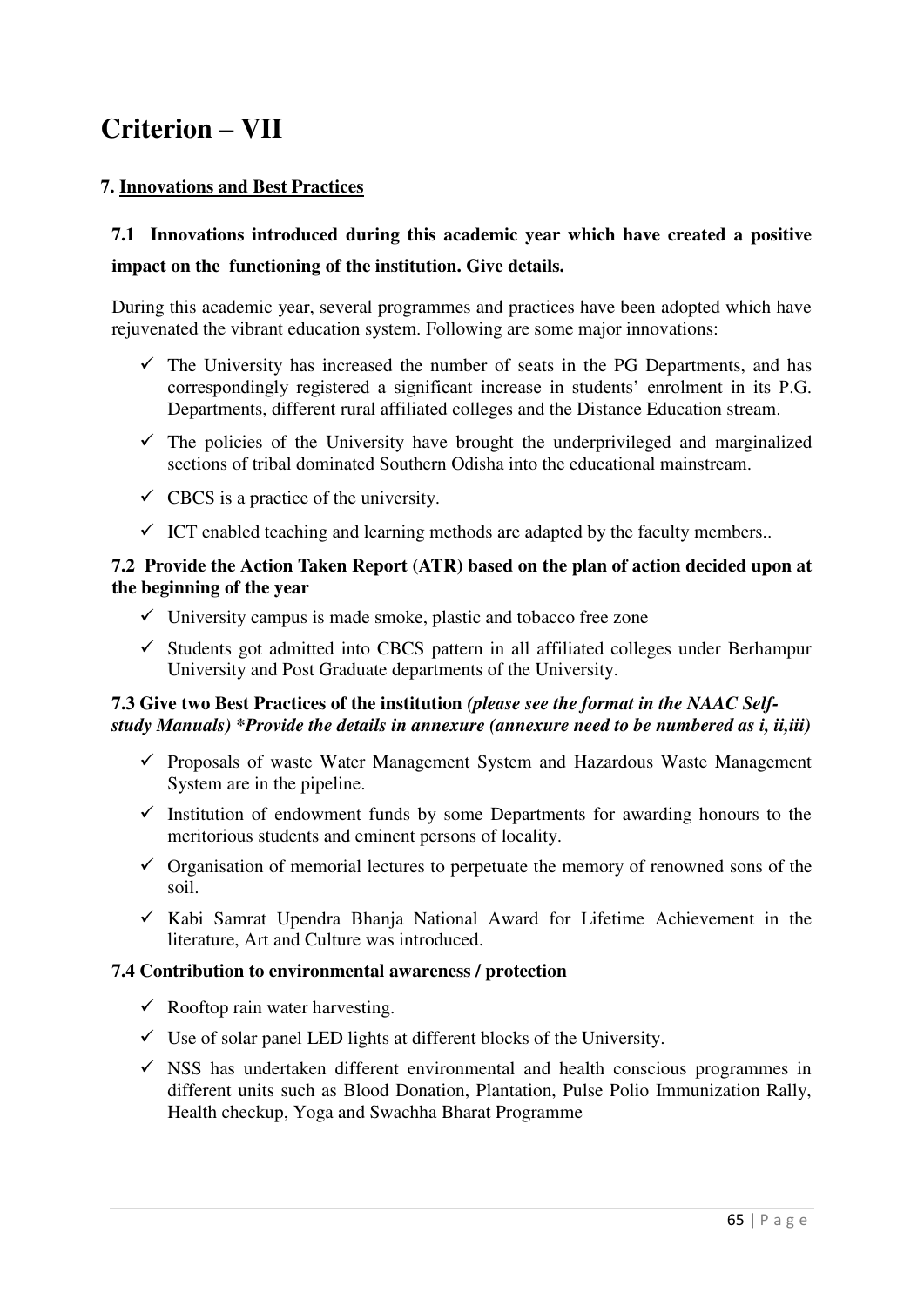### **7.5 Whether environmental audit was conducted? Yes**

**7.6 Any other relevant information the institution wishes to add. (for example SWOT Analysis)** 

### **SWOC ANALYSIS OF THE UNIVERSITY**

### *Strength:*

- $\checkmark$  Induction programme for newly appointed teachers was conducted.
- $\checkmark$  Berhampur University is the only University in the State offering Post Graduate Course in Marine Sciences, Military Sciences, Linguistics and Diploma courses in Russian Language.
- $\checkmark$  The university offers Bachelor and master in Education.
- $\checkmark$  This is the first state university to be awarded by the Govt. of Odisha for establishment of an Innovation- cum- Incubation Center.

#### *Weakness:*

 $\checkmark$  Faculties at the higher level, i.e. number of Readers and Professors are depleting very fast due to retirement and very limited recruitment over the past decade or so. Lack of such experienced persons has started affecting both academics and administration.

### *Opportunities:*

- $\checkmark$  University has set up coaching centers for Carrere Counseling, IAS, SC/ST and OBC students.
- $\checkmark$  Impress upon and work with the Government and NGOs in formulating and implementing policies for under-privileged sections within its geographical jurisdiction, which includes regions affected by left wing insurgencies, so as to bring them to the mainstream of civil society.

### *Challenges:*

- $\checkmark$  Uplift the academic level of the students, coming from educationally backward region, who are again first generation learners.
- $\checkmark$  Enhance funding opportunities and use the fund effectively for starting multi- and/or inter-disciplinary research/courses as per the requirements.